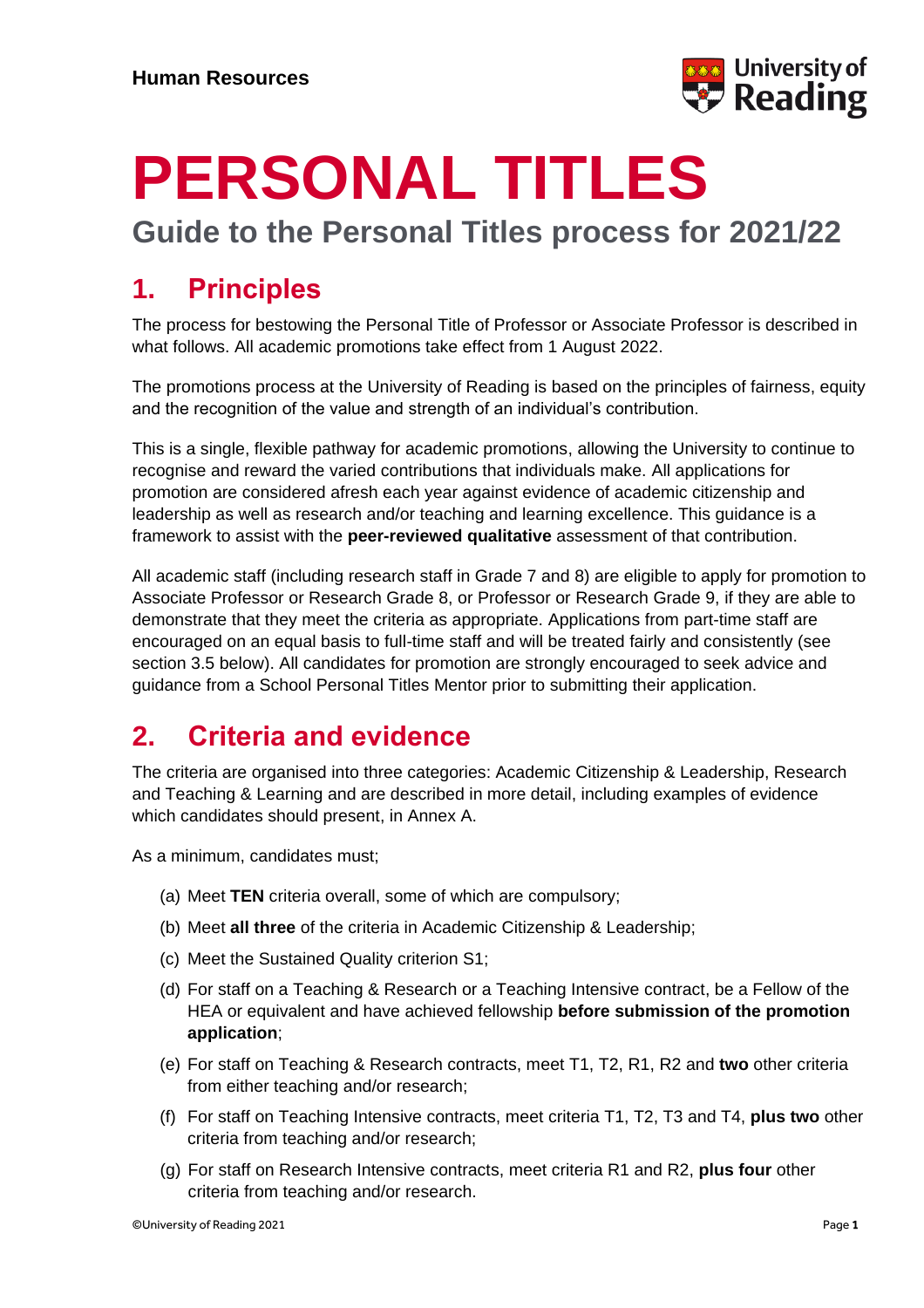Candidates may only cite evidence against NINE criteria (this excludes the tenth and compulsory criteria, sustained quality S1, for which the applicant is not required to provide additional evidence).

Candidates may cite evidence from any period of their career, and each of the citizenship, research and teaching criteria will be scored on that basis.

However, to receive a personal title, candidates must demonstrate sustained quality (unless, exceptionally, because of personal circumstances). This sustained quality, S1, is assessed using ALL the evidence presented in the separate criteria, the CV and the illustrative appendices.

Note that it is not necessary to show sustained quality in each and every criterion in each and every year but it must be demonstrated across sufficient criteria throughout the career period considered.

### **3. Submitting an application for promotion**

### **3.1 Submitting an application**

All candidates should submit their application electronically to their Head of School **by 5pm on 10 January 2022.**

Any member of academic staff from across the University group who wishes to submit an application may do so: there is no requirement that cases have to be endorsed by someone else.

Applications should be completed by the candidate and must include:

- A completed promotion application form
- A CV (of no more than 40 pages of A4 in length)

Optional additional documents which may be submitted are:

- Illustrative appendices (of no more than 10 pages of A4 in length)
- A Personal Circumstances Declaration Form

All documents should use *Arial* or *Times New Roman* font at 11pt and at least 1.15 line spacing. Each document should be submitted as a separate file in Word or PDF format and include surname and type of document in the file name.

The application form consists of two columns, for 'Claims' and 'Evidence'. There is a strict word limit of 300 words per criterion to be divided across the two columns. The form should contain all key information required to assess the application. Examples need to be provided as far as possible within the 'Evidence' column and may only refer to the CV or illustrative appendices to supplement these. Candidates should not only refer to their CV or illustrative appendices in this column.

Candidates may choose to present their case as shown in the example below; please note that this is purely for illustrative purposes and that Annex A provides comprehensive details of evidence that candidates should include.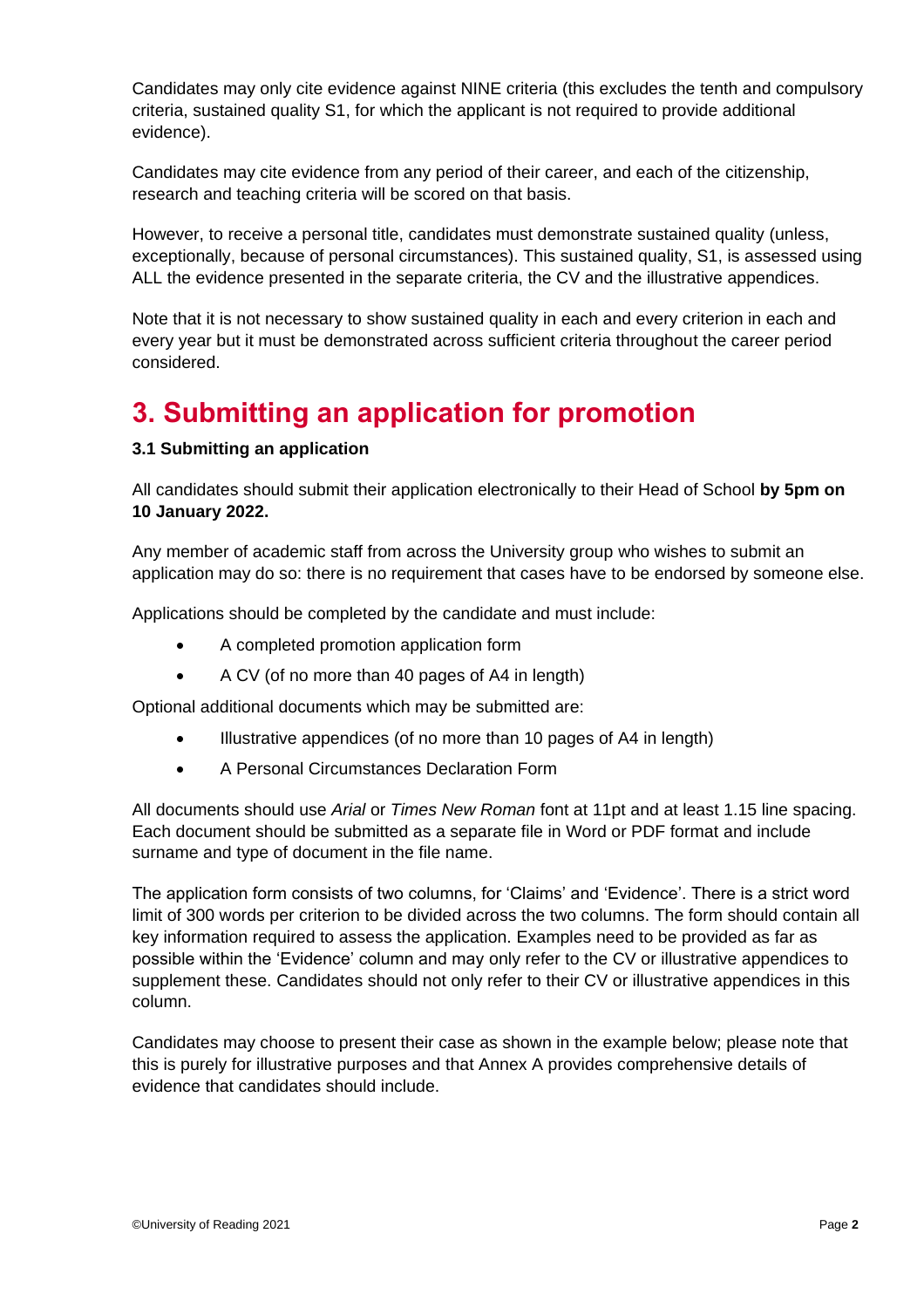| <b>Claims</b>                          |                                                                                                                                                                                                                    | <b>Evidence</b>                                                                                                                   |  |
|----------------------------------------|--------------------------------------------------------------------------------------------------------------------------------------------------------------------------------------------------------------------|-----------------------------------------------------------------------------------------------------------------------------------|--|
| C <sub>1</sub><br>Academic Citizenship | 1.<br>I have demonstrated a<br>sustained commitment<br>towards the successful<br>development of the<br>University and its<br>communities by making a<br>significant contribution to<br>a wide range of activities. | 1.1 I have held a range of administrative and leadership<br>roles, including:<br>a)<br>b)<br>c)<br>(See CV p10 for further roles) |  |
| (Essential all)                        |                                                                                                                                                                                                                    | My significant impact in these roles is evidenced<br>by                                                                           |  |
|                                        |                                                                                                                                                                                                                    | 1.2 I have demonstrated a sustained and significant<br>contribution to Open Days by                                               |  |
|                                        |                                                                                                                                                                                                                    | Evidence includes:<br>Appreciative emails from [] (see IA p2)<br>a)<br>b)                                                         |  |
|                                        |                                                                                                                                                                                                                    | 1.3 I am a member of a number of University-level<br>committees, such as [], through which I have                                 |  |
|                                        |                                                                                                                                                                                                                    | (See CV p12 for full history of memberships)                                                                                      |  |
|                                        |                                                                                                                                                                                                                    | 1.4 I was a member of the recruitment panels for a<br>variety of roles including [].                                              |  |
|                                        | I am actively involved in<br>2.<br>widening participation                                                                                                                                                          | 2.1 My commitment to widening participation is<br>demonstrated by                                                                 |  |
|                                        | and outreach activities<br>and have made a strong<br>contribution to the<br>diversity and inclusion<br>agenda at both School<br>and University level.                                                              | 2.2 I have contributed to the diversity and inclusion<br>agenda through                                                           |  |
|                                        | I have consistently<br>3.<br>demonstrated values for<br>working together and<br>professional behaviours.                                                                                                           | 3.1 I have received [] lump sum awards, specifically for<br>the Professional Behaviours of [].                                    |  |

(IA = Illustrative Appendices)

Candidates should not repeat the same piece of evidence against different criteria. They may, however, use different examples or activities from within a role against different criteria.

All examples given should be evidence based. Candidates will benefit from focusing their application on evidence of activity which may be clearly differentiated from that of the normal expectations of their role for each criterion.

Applications should be coherent and written for an audience who, in most cases, will not have personal knowledge of an individual candidate, or the discipline area.

### **3.2 Curriculum Vitae and supplementary evidence**

It is important that the CV is set out in the correct format and provides a full, but succinct and factual account of achievement avoiding lengthy appendices. Detailed guidance can be found in Annex B. The CV should be no longer than 40 pages in total.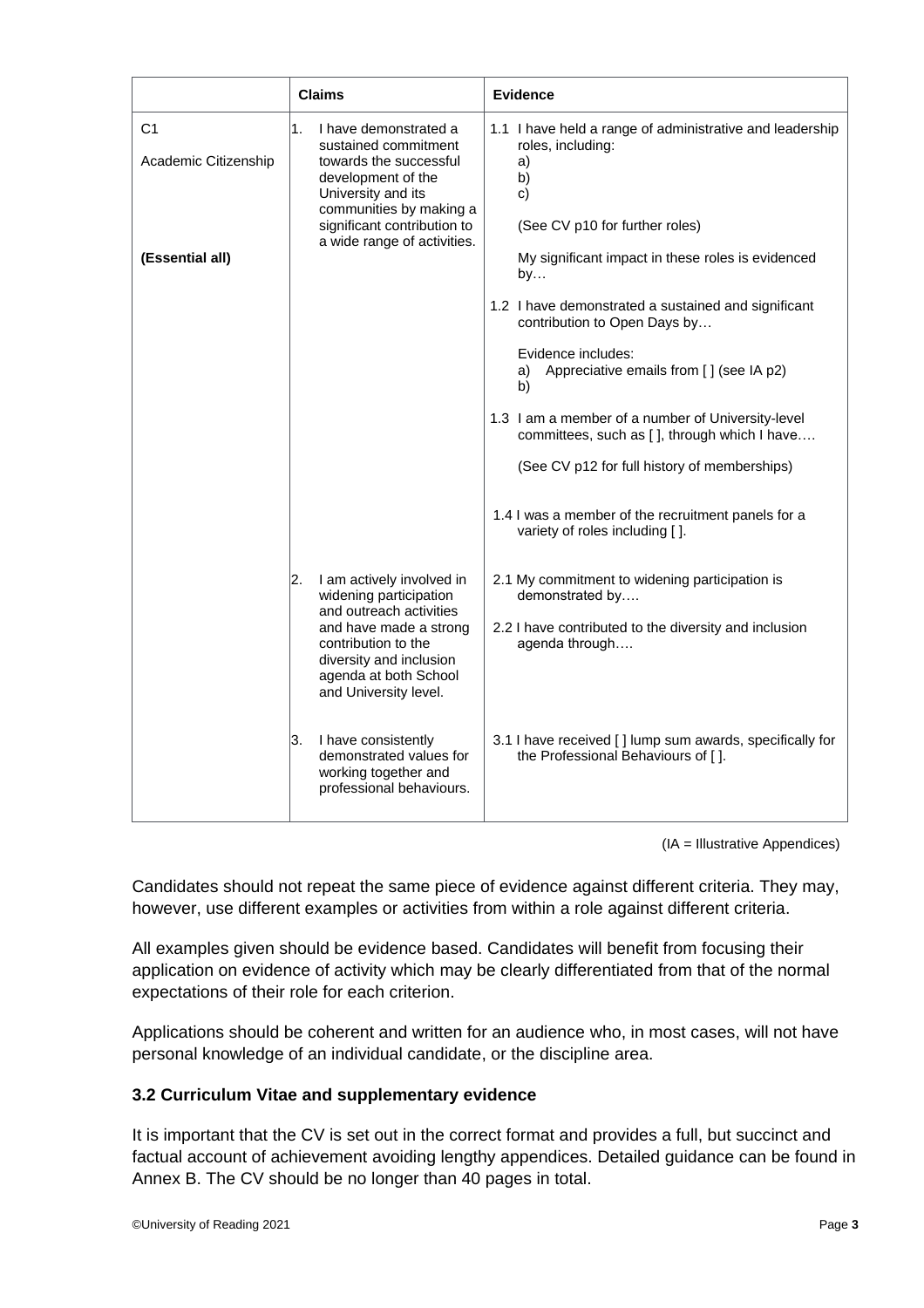The CV may be accompanied by a separate document of optional illustrative appendices (the appendices being a maximum of 10 pages in total) to provide supporting evidence for activities. These will typically relate to teaching and learning and occasionally to leadership, management and administration activities, but less frequently to knowledge transfer, enterprise and outreach and hardly ever to research since the outcomes of these activities are generally in the public domain and thus available for scrutiny and evaluation.

Senate has agreed that Heads of School should reject any application where the CV is not in the right format or where appendices are too long.

### **3.3 Promotions timetable for candidates**

The different stages of the Personal Titles process are set out in detail in section 4 of this guidance, and a summarised timetable of information for candidates is below.

| <b>DATE</b>             | <b>ACTION</b>                                                                                                                                                                                                                                                                                                                                                                 |
|-------------------------|-------------------------------------------------------------------------------------------------------------------------------------------------------------------------------------------------------------------------------------------------------------------------------------------------------------------------------------------------------------------------------|
| September 2021          | Guidance published. Information available on the HR website<br>and staff portal.                                                                                                                                                                                                                                                                                              |
| Autumn Term 2021        | Application information sessions.                                                                                                                                                                                                                                                                                                                                             |
|                         | Head of School to identify membership of School Personal<br>Titles Committee and inform University Secretary, whose office<br>will schedule Spring meetings.                                                                                                                                                                                                                  |
|                         | Head of School to lead School level preparation, with support<br>from the HR Partner. This should include a meeting involving<br>all members of the School Personal Titles Committee to<br>identify School Personal Titles Mentors, authors of Contextual<br>Statements A, B and C and review of ALL eligible staff<br>(including secondees and non-UK based academic staff). |
|                         | Mentoring training sessions to be provided by HR.                                                                                                                                                                                                                                                                                                                             |
| Monday 15 November 2021 | Contextual Statements (Part A) to be submitted to the Head of<br>School no later than 5pm.                                                                                                                                                                                                                                                                                    |
|                         | The Head of School to circulate the Contextual Statement Part<br>A widely within the School.                                                                                                                                                                                                                                                                                  |
| Monday 10 January 2022  | Candidates to submit their application to the Head of School no<br>later than 5pm.                                                                                                                                                                                                                                                                                            |
|                         | Where candidates have submitted Personal Circumstances for<br>consideration, the Head of School must agree a final statement<br>with the candidate prior to submission to the University<br>Secretary.                                                                                                                                                                        |
| Monday 24 January 2022  | Contextual Statements (Part B and C) to be submitted to the<br>Head of School no later than 5pm.                                                                                                                                                                                                                                                                              |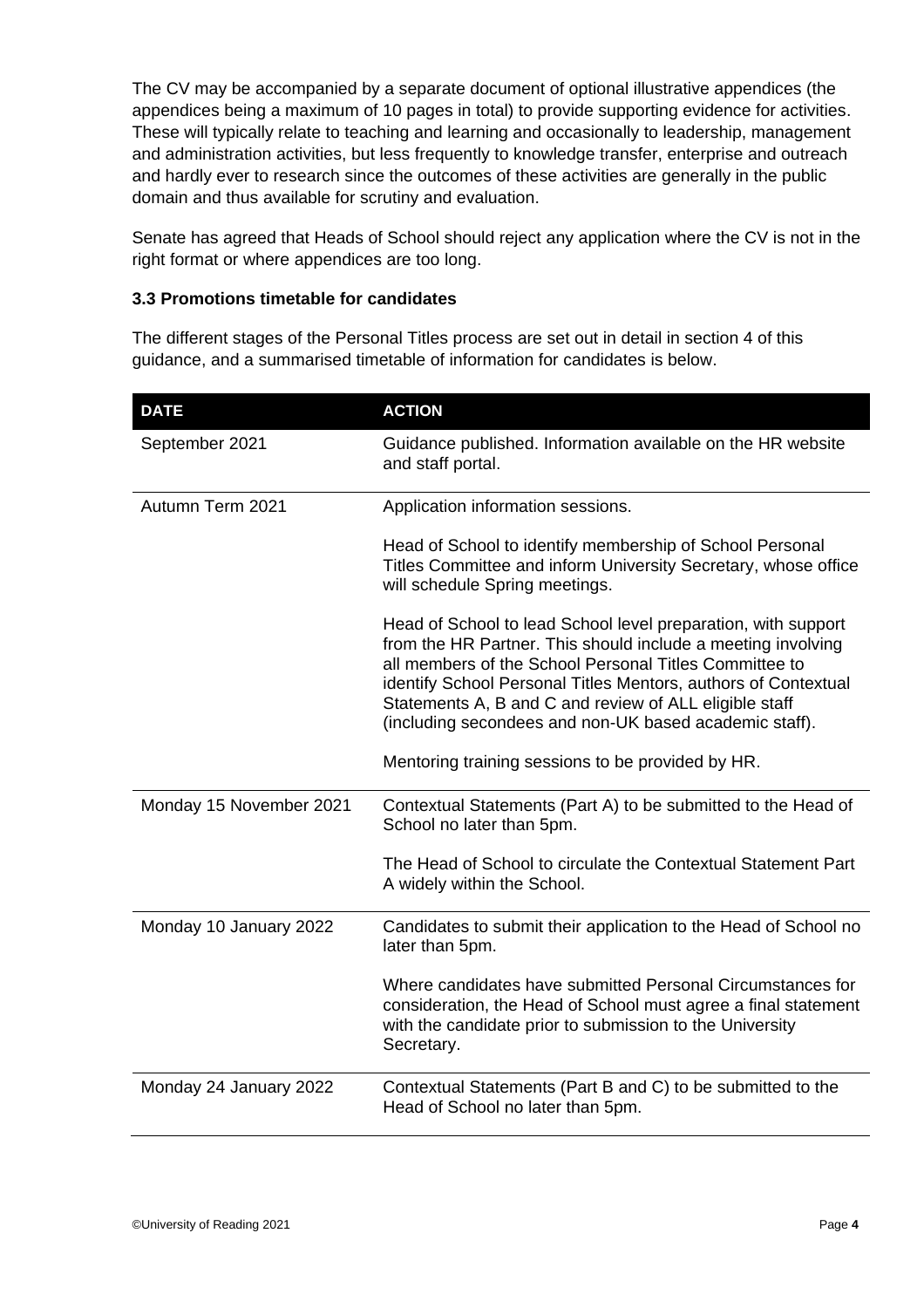| Monday 31 January 2022                                                                      | Head of School to forward cases, Contextual Statements (A, B<br>and C) and Personal Circumstances Agreed Statements (if<br>any) to the University Secretary no later than 5pm. |
|---------------------------------------------------------------------------------------------|--------------------------------------------------------------------------------------------------------------------------------------------------------------------------------|
| February and March 2022                                                                     | School Personal Titles Committee meetings held.                                                                                                                                |
| February/March 2022                                                                         | Candidates notified of School Personal Titles Committee<br>decision by University Secretary within 7 working days of the<br>School meeting.                                    |
| Within 3 weeks of the date of<br>the School Personal Titles<br>Committee outcome letter     | Deadline for submission of an appeal against School Personal<br>Titles Committee decision by 5pm.                                                                              |
| March/April 2022                                                                            | Consideration of appeals.                                                                                                                                                      |
| Friday 13 May 2022                                                                          | Deadline for candidates' optional updates by 5pm.                                                                                                                              |
| Thursday 16 June 2022                                                                       | University Personal Titles Committee meeting held.                                                                                                                             |
| w/c 20 June 2022                                                                            | Candidates notified of outcome by no later than 5pm on<br>Tuesday 21 June 2022.                                                                                                |
| Within 3 weeks of the date of<br>the University Personal Titles<br>Committee outcome letter | Deadline for submission of an appeal against University<br>Personal Titles Committee decision by 5pm.                                                                          |
| Monday 1 August 2022                                                                        | Promotions take effect.                                                                                                                                                        |
| September 2022                                                                              | Appeal Committee meeting to be held.                                                                                                                                           |

### **3.4 Help with your application**

All candidates are entitled to advice and guidance with regard to the timing, shape and content of an application for promotion from a Personal Titles Mentor within their School. These will be assigned by the Head of School.

A number of candidate training sessions will be held during the autumn and will be available to be booked via UoR Learn.

All candidates are encouraged to attend one of the training sessions offered and engage with the School Mentor as early as possible in the development of an application.

### **3.5 Applications from part-time staff**

In the case of part-time staff, expectations regarding quality will be the same as those for full-time staff, but expectations regarding the quantity of work produced will be lower.

If, exceptionally, a School determines that a candidate's part-time employment would mean it would be more suitable for them to submit an application against fewer criteria, the Head of School should seek guidance from the Office of the University Secretary. In such cases, the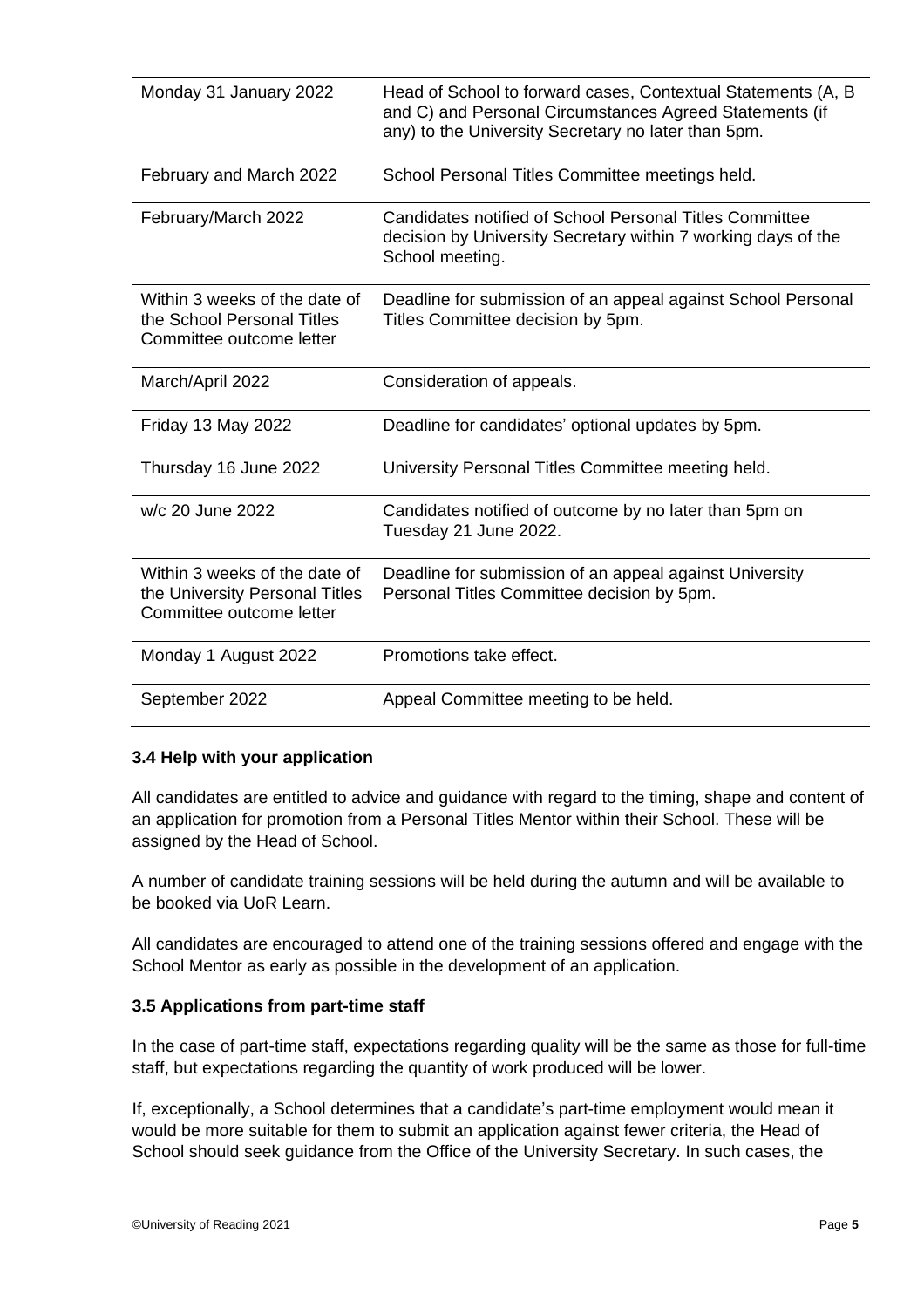candidate must, as a minimum, be able to demonstrate activity against the essential criteria required for their contract type, along with criterion S1.

It is recognised that the quantity of work produced by part-time staff (though not the quality) will be lower, and that particular staff may be appointed in part-time roles with particular areas of focus. It is impossible to be prescriptive about all possible combinations of part-time working over the period leading up to the promotion application, and the Personal Titles Committees will use their judgement in each case.

The School Personal Titles Mentor for a part-time applicant will provide guidance on what is likely to be an appropriate quantity of evidence required so as to inform the writing of the case, and it will be entirely appropriate for both the Mentor and the applicant to seek additional advice on this from their Head of School as Chair of the School Personal Titles Committee.

### **3.6 Personal circumstances**

If an applicant wishes to draw to the attention of the Personal Titles Committees any particular personal, familial or other relevant circumstances that have impacted upon their work for a defined period of time and in relation to the criteria for promotion, they are encouraged to do so. This includes the effects of Covid-19 which it is recognised will have effects beyond 2020-21.

The amount of work expected of an applicant with relevant personal circumstances may not necessarily be the same as for other candidates, but the quality of work should not be any less. The Personal Circumstances Agreed Statement is submitted by the Head of School.

### **The statement provided by the Head of School must not describe the nature of the personal circumstances; rather that they have occurred and are considered to have had an impact on the candidate's work, and what that impact is considered to be.**

It is important that the relevance to the case for promotion of the personal circumstances cited is made clear. The statement provided should detail the impact with respect to each of the criteria affected (e.g. T1, R3) as well as overall impact, e.g. on S1.

The Head of School must agree the Personal Circumstances Statement with the candidate prior to submission to the University Secretary. The final statement must be signed by both the Head of School and candidate on the form provided. If the Head of School and candidate are unable to reach agreement on the statement, the Dean for Diversity and Inclusion would be asked to adjudicate. In cases of adjudication, the applicant's Personal Circumstances Declaration Form may be disclosed to the Dean for Diversity and Inclusion.

Further guidance is provided in Annex C.

### **3.7 Fellowship of the Higher Education Academy**

All candidates with teaching as part of their University contract (i.e. Teaching Intensive or Teaching & Research) MUST have successfully gained a Higher Education Academy Fellowship, or be alternatively qualified to teach according to relevant HESA categories, prior to making an application for promotion.

The relevant HESA categories are:

 Successfully completed an institutional provision in teaching in the higher education sector accredited against the UK Professional Standards Framework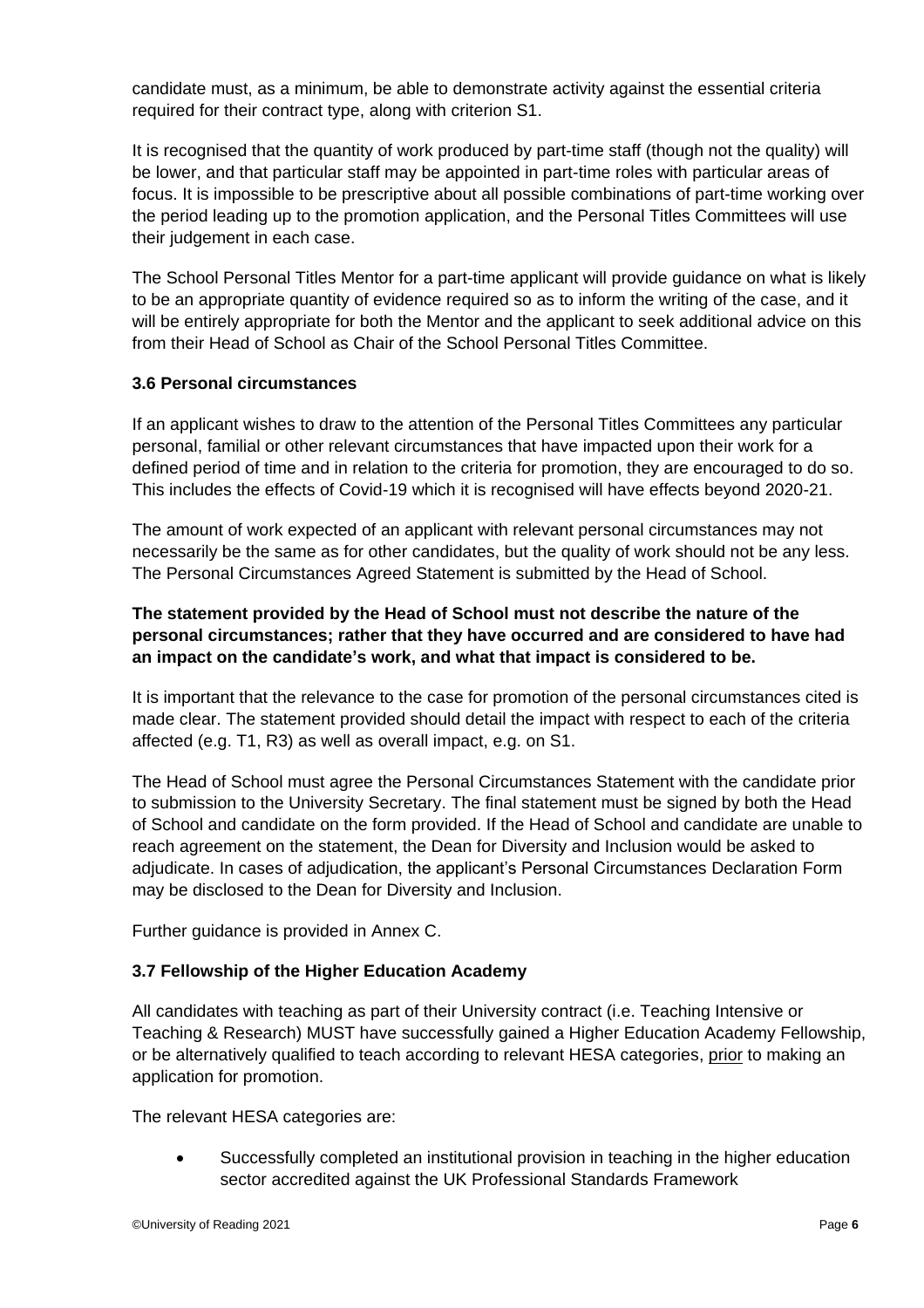- Recognised by the HEA as a Fellow, Senior Fellow or Principal Fellow
- Holder of a National Teaching Fellowship Scheme Individual Award
- Holder of a PGCE in higher education, secondary education, further education, lifelong learning or any other equivalent UK qualification
- Accredited as a teacher of their subject by a professional UK body
- Other UK accreditation or qualification in teaching in the higher education sector
- Overseas accreditation or qualification for any level of teaching

### **3.8 Seconded staff**

Where an applicant is working on secondment outside of their home School, or outside the University itself, the Head of School must request the completion of Contextual Statement Part C by the candidate's current line manager. Part C should be requested following the submission of the application and the line manager should also be provided with Contextual Statement Part A.

Part C is an opportunity for the current line manager to describe the nature of the secondment and make a factual statement about how the context of the secondment would result in some variation of the achievements described in Part A. Contextual Statement Part C must be agreed with the applicant and signed off by the Head of School prior to submission to the University Secretary as part of the application pack.

The Contextual Statement Part C is attached at Annex D and further details on Contextual Statements can be found in Section 4.

### **3.9 Further information**

Academic staff may only make one application for promotion per academic year.

Candidates do not need to be at the top of their grade before applying for promotion and Probationary Lecturers do not have to have completed probation before applying for promotion (although the requirement for Fellowship of the HEA or equivalent does have to be met).

In the case where an individual who has not yet successfully completed academic probation is promoted via the Personal Titles procedure, it is expected that the academic probation objectives will also have been completed and that academic probation is therefore completed. To confirm this, the relevant Head of School is asked to provide a short summary report to the Chair of the Academic Probationary Review Sub-Committee to confirm that they have reviewed the probationary objectives of the promoted colleague. If any of the academic probation objectives are not yet completed and will continue to be required, these should be reviewed as part of the Performance Development Review (PDR) process; this should be confirmed in the summary report with a note of the reasons.

It should be noted that the number of promotions each year is not limited and decisions on promotion will be made cost-blind, i.e. with no consideration being given to the cost or affordability to the School or University of potential salary increases associated with promotion.

Candidates will receive written feedback after each stage of the process.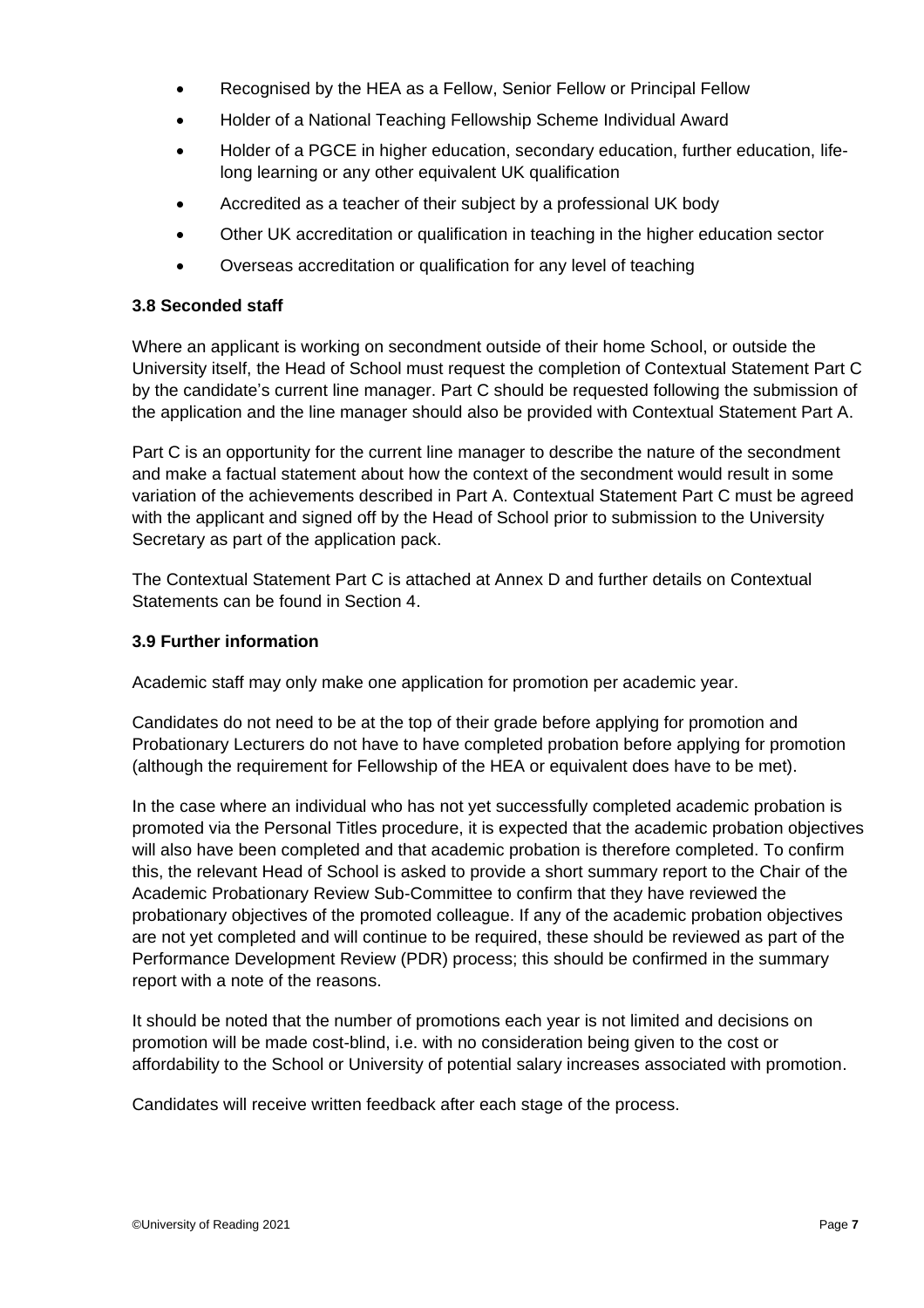### **4. Procedures**

### **4.1 Governance structure**

Decisions on personal titles are made by the University Personal Titles Committee (UPTC) on behalf of the University's Council and Senate.

### **4.2 School Personal Titles Committee**

Each School Personal Titles Committee (SPTC) will meet during the Spring Term to consider the applications and make recommendations to the University Personal Titles Committee.

Recommendation by the School Committee does not guarantee that promotion will be conferred by the University Personal Titles Committee.

The role of the SPTC is to consider applications and determine which of those should be considered by the UPTC. That is, the SPTC is a stage of the process and only the UPTC is able to make the award of a personal title. It is common in the sector that an experienced University committee, with input from a School or similar level, makes the promotion decision.

### **4.2.1 School Committee membership**

The School Personal Titles Committee membership is as follows:

- Head of School (Chair)
- Head of another School
- School Director of Teaching and Learning (SDTL)
- Head of a Research Division in the School
- No fewer than three and no more than six other members of the School as selected by the Head of School, having appropriate regard to diversity and subject knowledge

In determining the School Committee membership, the Head of School should have regard for the potential for applications to arise from those on secondment outside of the School and/or working at a non-UK campus.

If a member of the Committee is themselves making an application for promotion they can continue to be a member of the Committee but the Head of School can, at their discretion, substitute them for an equivalent colleague (including altering the core membership set out above).

If a member of a School Committee has made an application they should absent themselves from the meeting for that discussion. The same rule applies to Heads of School making an application for promotion and in that instance the Head of another School will Chair the Committee for that application discussion.

Personal Titles Mentors and Contextual Statement writers can all be members of the School Personal Titles Committee but staff who are intending to apply for promotion in a given year should not be the Contextual Statement signatory.

Where an office holder is unavoidably absent, the University Secretary would identify an alternate in the case of the Head of School (Chair) or Head of School (of another School) and the Head of School may identify an alternate for the SDTL or a Research Division Lead.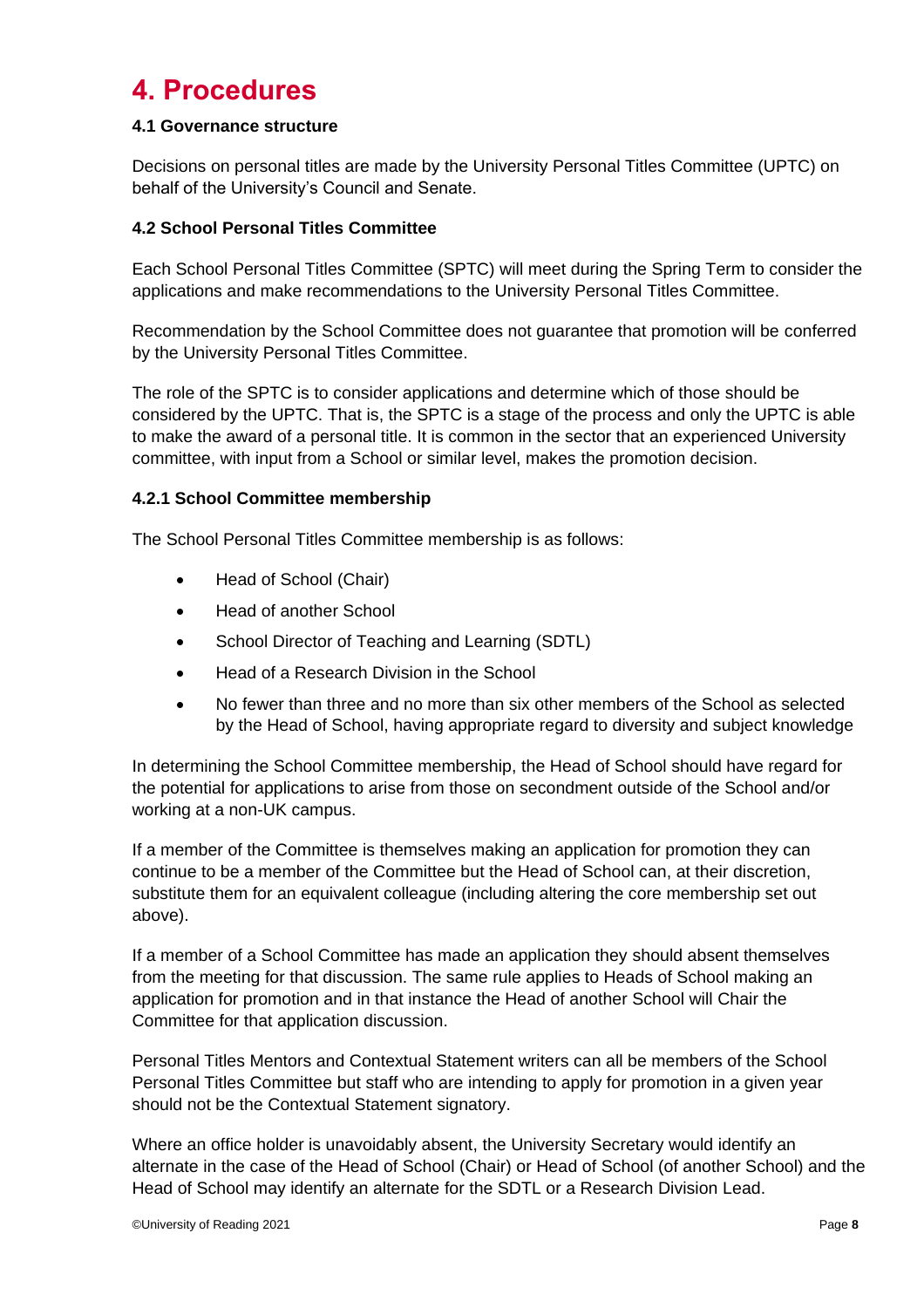Where fewer than three 'other members' of the School are available on the day of the meeting, the Chair may choose either to reschedule the meeting, or allow the meeting to go ahead if they are satisfied that those present can represent a quorum, having due regard for subject knowledge and diversity and inclusion considerations.

The University Secretary, the HR Partner and the Dean for Diversity and Inclusion will have right of attendance, and the HR Partner will attend every meeting.

If a member of the Committee is concerned about the accuracy of any element of an individual application, they should raise the matter with the Head of School in the first instance, prior to the SPTC. Depending on the outcome of this deliberation, the matter may then be reported during the School meeting. Following discussion, the School Committee may choose to recommend an application onward to the University Committee with an accompanying statement.

### **4.2.2 School level preparations**

Early in the Autumn Term, the Head of School will identify membership of School Personal Titles Committee and inform the University Secretary. The Head of School will lead School level preparation, with support from the HR Partner.

This should include a meeting involving all members of the School Personal Titles Committee to:

- (i) Assign a Personal Titles Mentor, to help guide and advise colleagues putting in a case for a personal title. Mentoring training will be arranged by the HR Partner where required.
- (ii) Identify those staff who will be expected to provide Contextual Statements.
- (iii) Consider the list of academic staff within the School, including those on secondment outside of the home School and/or working at a non-UK campus, with their promotion history, as provided by HR supported by the Office of the University Secretary.
- (iv) Having regard to matters of concern around diversity, determine whether there are staff whom it considers should be approached to consider bringing forward a promotions case.
- (v) Determine what actions the School will take, including communications, to ensure smooth and transparent running of the process at School level.

A full list of activities required by the School during the Autumn and Spring Terms is attached at Annex E.

### **4.2.3 Contextual Statement**

The Contextual Statement has three parts:

| Part A | This is an evidence based statement about what would be expected for the<br>promotion requested in that discipline.                                                                                                                                                                                                                                   |
|--------|-------------------------------------------------------------------------------------------------------------------------------------------------------------------------------------------------------------------------------------------------------------------------------------------------------------------------------------------------------|
| Part B | This is a further factual, evidence based statement, adding whether in the particular<br>area of the discipline in which the applicant works there is any difference in what is<br>expected for promotion from the broader Contextual Statement. Contextual<br>Statement B will not be required of all cases. It is the responsibility of the Head of |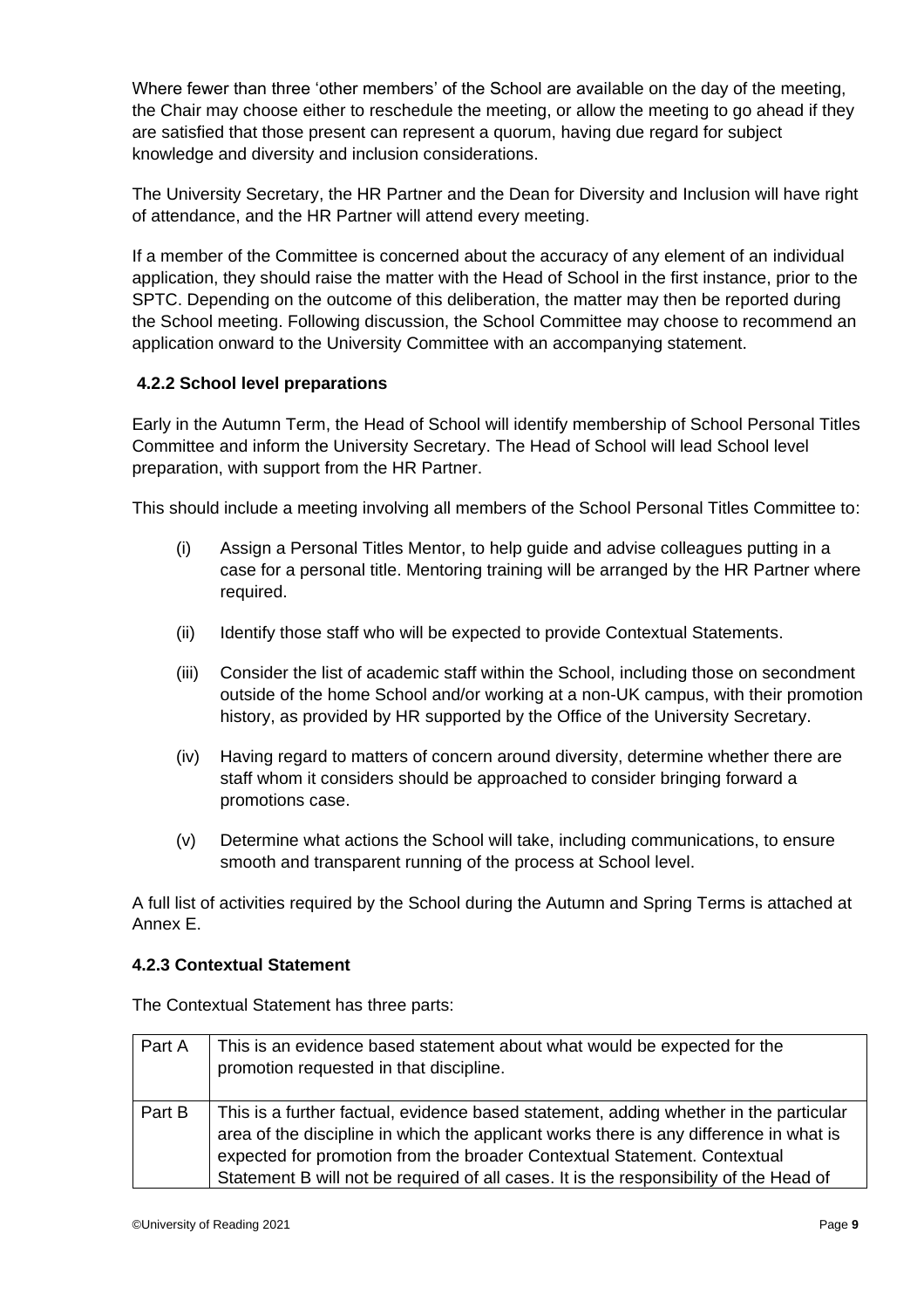|        | School to ensure this is produced although they will not necessarily write it<br>themselves.                                                                                                                                                                                                                                                               |
|--------|------------------------------------------------------------------------------------------------------------------------------------------------------------------------------------------------------------------------------------------------------------------------------------------------------------------------------------------------------------|
| Part C | Applicable specifically and only to staff on secondment, this will be prepared by the<br>secondee's line manager at the request of the Head of School and will describe the<br>nature of the secondment and make a factual statement about how the context of<br>the secondment would result in some variation of the achievements described in<br>Part A. |

The Contextual Statement templates can be found in Annex D.

Each part has set questions asking about what would be expected in the academic discipline for an Associate Professor or Research Grade 8, or Professor or Research Grade 9 applicant at the University. Evidence provided must be factual and it is intended to be an informative document for the Committees rather than as an advocacy statement for the applicant. All Contextual Statements must include a statement on the convention on multiple authorship commonly accepted within the discipline.

They must be completed by those identified by the Head of School and could be a line manager, PDR reviewer or other senior academic colleague from within the School or exceptionally outside of the School with relevant, up-to-date knowledge that can be used to place the evidence brought forward in a broader context. It should be appropriate to the career stage of the applicant and take into account whether the promotion application is for the title of Associate Professor or Professor. Staff who are intending to apply for promotion in a given year should not be the Contextual Statement signatory.

Identified staff will have submitted Part A of the Contextual Statement to the Head of School by 15 November 2021. Where applicable, Part B and Part C should be submitted to the Head of School by 24 January 2022. The Head of School will forward Parts A, B and C of the Contextual Statement to the University Secretary by 31 January 2022.

Once Part A has been agreed, it is expected that the Head of School will share the statement broadly within their School to assist candidates. Parts B and C should be shared with the relevant candidates.

### **4.2.4 School Personal Titles Committee meeting**

During February and March, the formal School Personal Titles Committee meetings will take place. These are scheduled and serviced by the Office of the University Secretary.

The School Personal Titles Committee will consider each case, in the order of Associate Professors, Research Grade 8, Professors and Research Grade 9.

The School Committee will receive:

- The rules governing the process
- A randomised list of candidates
- The case for each applicant
- The Contextual Statements for each applicant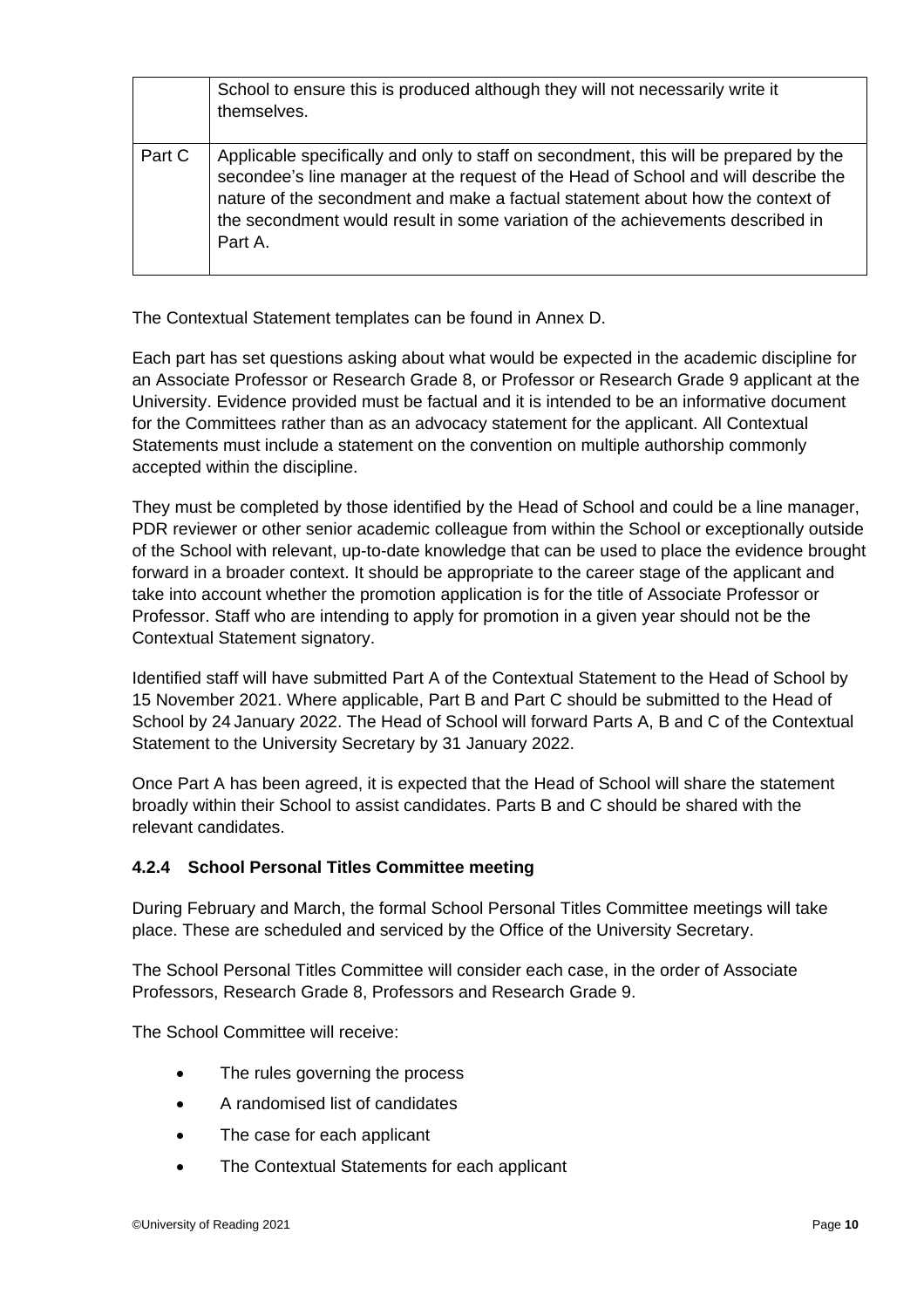Agreed statements on the impact of any personal circumstances

Each case will be discussed, including reference to the effect of personal circumstances to an applicant's work.

Prior to the meeting, each member of the Committee will score each applicant for each criterion for which they have cited examples of evidence and those scores will be made available to the Committee meeting anonymously. After discussion, the School Personal Titles Committee will decide a final score for each criterion for each candidate. Committee members should not advocate on the part of any applicant.

### **4.2.5. Scoring the criteria**

School Personal Titles Committees determine scores against each of the categories evidenced in a case according to the following framework. In awarding the scores School Committees should give regard to the following.

For citizenship, research and teaching & learning, evidence based on previous employment, or before a promotion achieved while at Reading, should be considered by the committee because a personal title is conferred in respect of the sum total across a career of someone's academic contributions to administration/leadership, teaching and research. Indeed, categories C1,2,3, R1- 6 and T1-6 should all be scored solely on the basis of whether or not the sum total of the track record evidenced in the case meets the required threshold for promotion.

| <b>Score</b> | <b>Explanation</b>                                                                                                                                                                                          |
|--------------|-------------------------------------------------------------------------------------------------------------------------------------------------------------------------------------------------------------|
| 6            | The track record evidenced in the CV and promotion case for this category<br>meets an <b>excellent level</b> for the personal title sought                                                                  |
| 5            | The track record evidenced in the CV and promotion case for this category<br>meets a good level for the personal title sought                                                                               |
| 4            | The track record evidenced in the CV and promotion case for this category<br>meets an <b>acceptable level</b> for the personal title sought                                                                 |
| 3            | The track record evidenced in the CV and promotion case for this category<br>narrowly fails to meet an acceptable level for the personal title sought                                                       |
| 2            | The track record evidenced in the CV and promotion case for this category<br>fails to meet an acceptable level for the personal title sought                                                                |
| 1            | The track record evidenced in the CV and promotion case for this category<br>is not sufficiently aligned with the category and therefore fails to meet<br>an acceptable level for the personal title sought |

For Citizenship, Research and Teaching & Learning:

For Sustained Quality S1:

This is a measure of how the entire body of evidence (including evidence against criteria, CV and illustrative appendices) demonstrates sustained quality in an individual's performance (subject to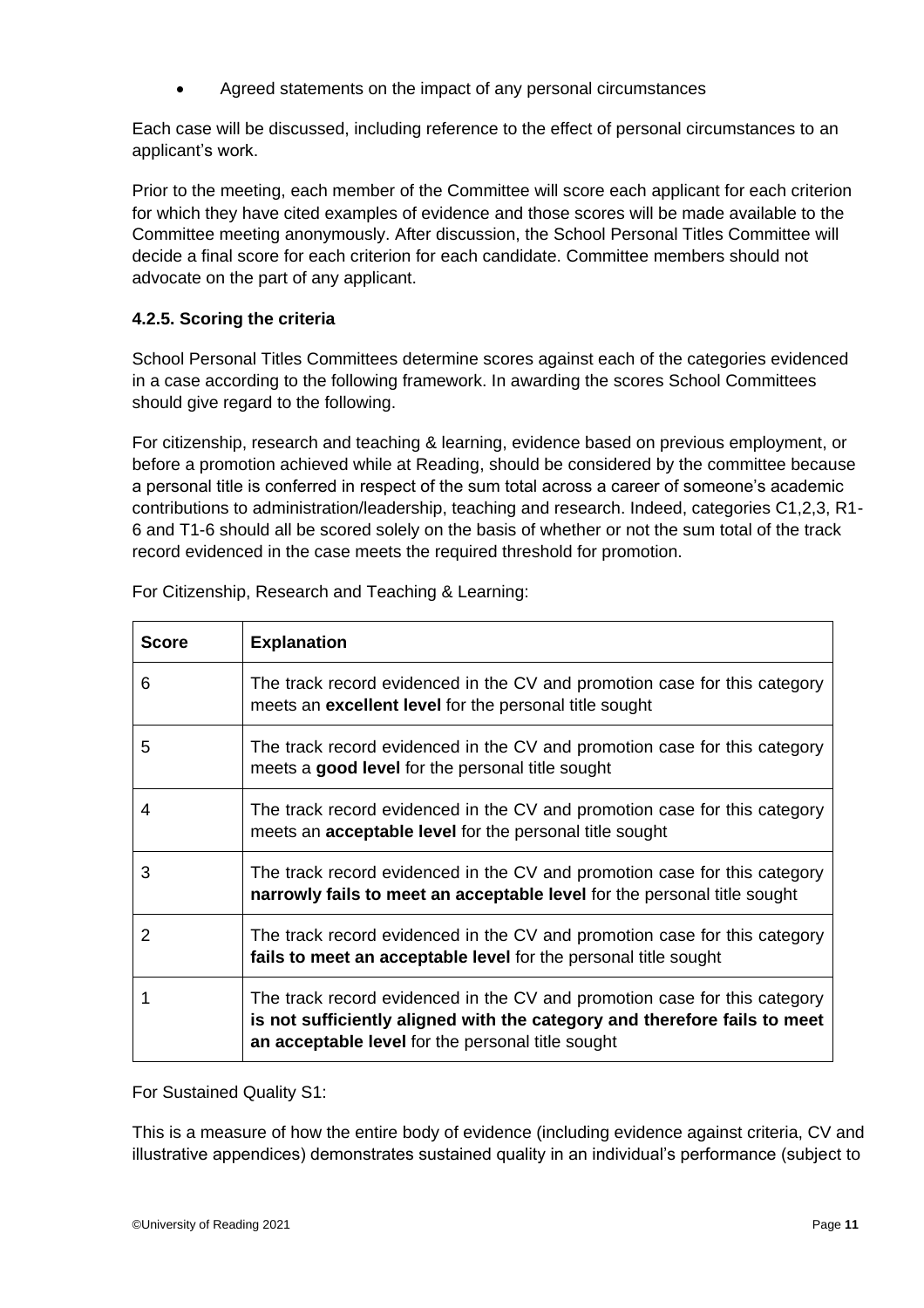personal circumstances). Note that it is not necessary for an individual to sustain quality in each and every criteria in every year of their academic career.

The School Committee will be asked to indicate whether or not the candidate has demonstrated sufficient sustained quality by indicating yes or no only. It is required that where a candidate is judged by the School not to have demonstrated sustained quality, the application will not be recommended to the University Committee.

| <b>Score</b> | <b>Explanation</b>                                     |
|--------------|--------------------------------------------------------|
| Yes          | The application demonstrates sustained quality         |
| No           | The application does not demonstrate sustained quality |

### **Consolidating scores for consideration by Personal Titles Committees**

School Committees will be presented with information on the proportion of each score achieved in each category for each candidate, and be invited to reach a consolidated committee view on the final scores for that candidate that should go to the University Committee.

In order for the School to recommend a candidate to the University Committee for consideration, a candidate must reach a threshold of 4 in each criterion for which they have cited evidence, and be judged to have given sufficient evidence to demonstrate sustained quality for S1.

Exemplar:

| Score:         |    | 2  | 3   | 4   | 5   | 6  | Agreed<br>Score by<br>Committee |
|----------------|----|----|-----|-----|-----|----|---------------------------------|
| C <sub>1</sub> | 0% | 0% | 10% | 80% | 10% | 0% |                                 |
| C <sub>2</sub> | 0% | 0% | 0%  | 50% | 50% | 0% |                                 |

#### *Candidate Name*

Additional rows for other categories and so on.

### **4.2.6 Record Keeping and feedback**

A written record of the School Committee's scores will be recorded in the minutes of the meeting. The minutes of the meeting and candidate scores will be passed to the University Personal Titles Committee. Occasionally, should the School so determine, there will be additional written commentary for the decision, which will also be passed to UPTC.

Where candidates are not recommended for consideration by the University Personal Titles Committee, the Head of School and HR Partner will ensure that written feedback, including the scores agreed by the Committee, is provided for inclusion in the formal notification of the outcome.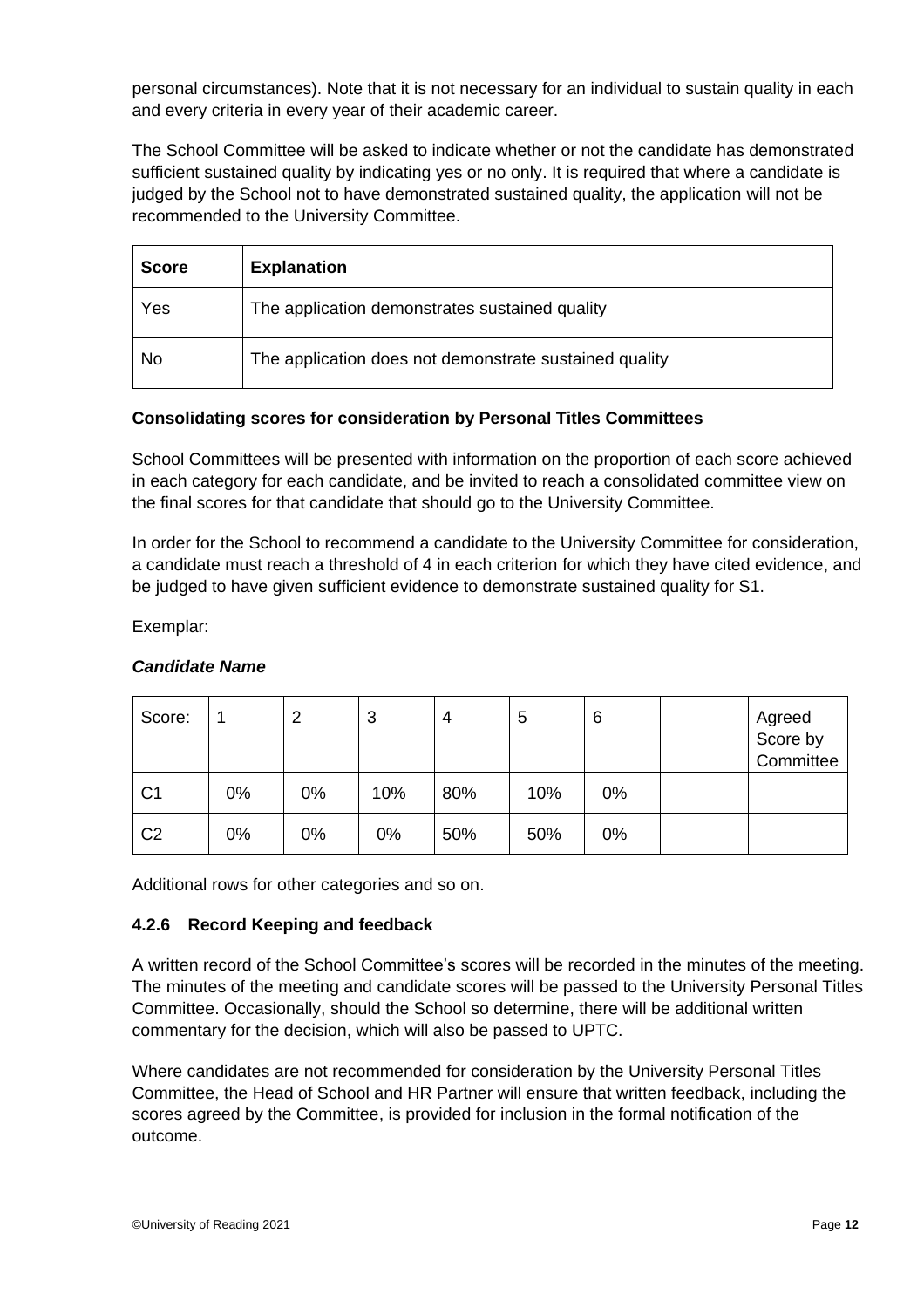The University Secretary will write to candidates informing them of the outcome of the School Personal Titles Committee. Where an applicant has been unsuccessful, a deadline for the submission of an appeal against the decision will be given.

### **4.3 Independent Assessors**

Independent assessments will be requested for candidates seeking promotion to professorial level only.

Once the School Committee has agreed which candidates will be recommended to the University Committee, the Head of School will be asked to provide the names of up to four External Assessors, considered to be of national or international repute, for each professorial candidate.

Independent Assessors' reports will be sought by the Office of the University Secretary.

Those who should *not* act as an Assessor are:

- Anyone at a more junior level than the promotion which is being sought
- Anyone internal to the University
- A co-publisher with the candidate
- Holding a grant with the candidate
- The candidate's former PhD supervisor or PI
- Related to the candidate
- A friend of the candidate
- A previous workplace colleague

If, exceptionally, a School Personal Titles Committee determines that it cannot provide the names of four Assessors who are independent on the University's definition, it will need to make a case as to why not, addressed to the University Secretary, which will be considered by a Pro-Vice-Chancellor.

### **4.4 Application update**

Those candidates who are recommended for consideration at the University Personal Titles Committee will be invited to submit an update to their original application.

The submission of an update is optional and should only be submitted where it is directly relevant to the criteria for promotion. The update must be no longer than two sides of A4 and should detail any significant achievements against the specific criteria chosen by the candidate in the initial application. The update must be clearly identifiable with the applicant's name, school affiliation and the promotion being sought. The following layout must be used to give an update on specific criterion and an example is given below:

| Criterion      | Update                                                                                                                       |
|----------------|------------------------------------------------------------------------------------------------------------------------------|
| R <sub>2</sub> | Since submitting my application, I have spoken at 3 conferences at X, Y<br>and Z of which I have received positive feedback. |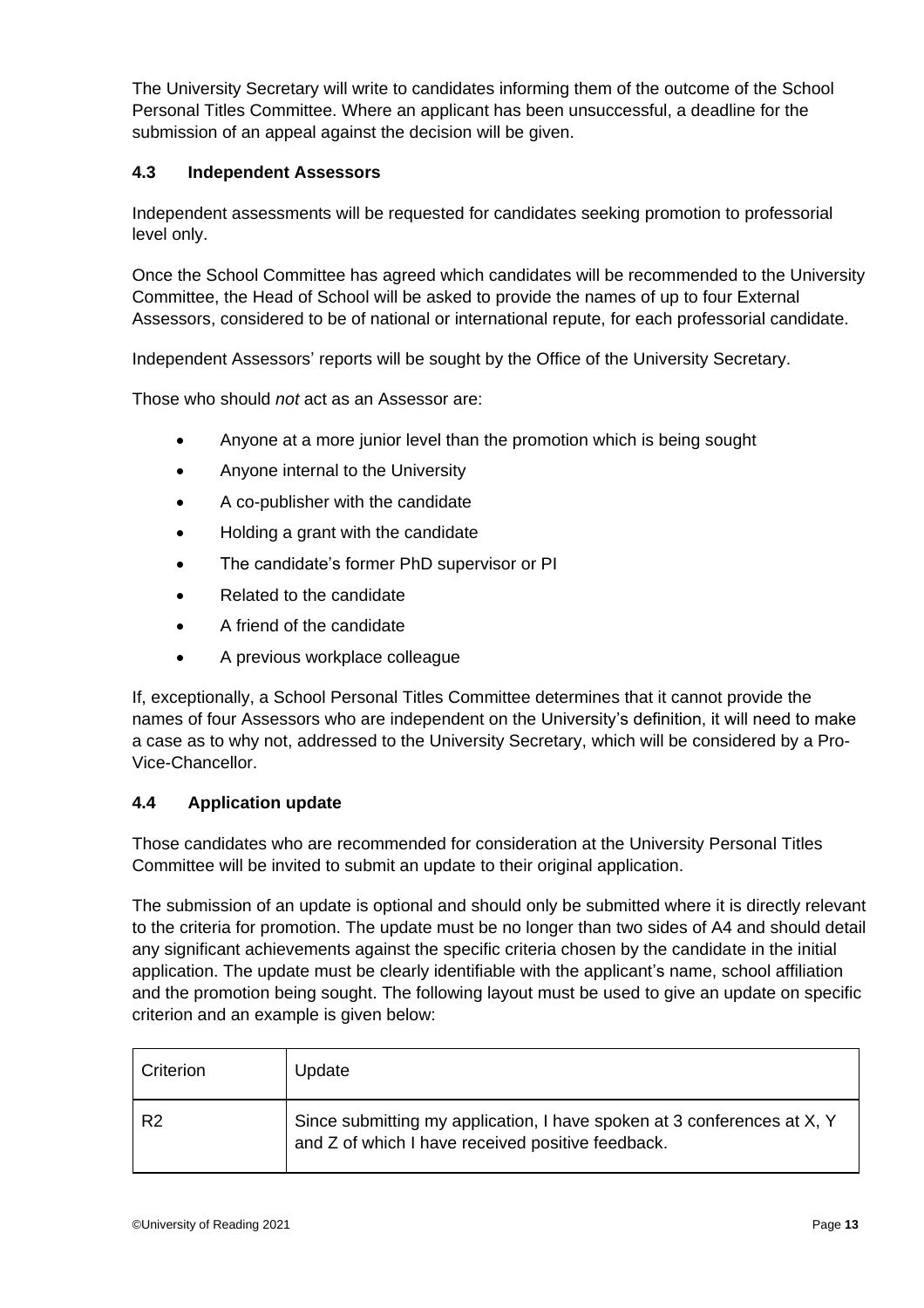Applicants should not make statements regarding personal circumstances in their application update and any such inclusions will NOT be passed on to the committee.

In exceptional cases, a candidate may feel that there are personal circumstances which have emerged since the original application that the University Committee should be made aware of. In these cases, applicants should consult with the Head of School in the first instance. If the Head of School agrees that the personal circumstances should be reported to the University level committee, a statement should be agreed with the applicant, using the Personal Circumstances form, and submitted to the University Secretary by 13 May 2022.

### **4.5 University Personal Titles Committee**

The University Personal Titles Committee will meet once in June each year.

### **4.5.1 University Committee membership**

The membership of University Personal Titles Committee is as follows:

- The Vice-Chancellor (Chair)
- Three Pro-Vice-Chancellors
- Two Research Deans
- Two Teaching and Learning Deans
- Two members appointed by the Senate not being Heads of School but having at least two years' experience of the Personal Titles process at School or University level gained since the introduction of the revised approach in 2016/17.

The University Secretary, the Director of HR (or their nominee) and the Dean for Diversity and Inclusion have right of attendance. The University Secretary will provide a secretary to ensure that a record is taken of proceedings. The minutes of the meeting will confirm the decision for each candidate, but will not record the discussion. Where a candidate is unsuccessful, the Director of HR, or their nominee, will record the reason for each decision and this will be fed back to the candidate.

### **4.5.2 University Personal Titles Committee meeting**

In June, the University Personal Titles Committee will meet and receive:

- The rules governing the process
- Minutes of the School Personal Titles Committees
- The case for each applicant (including Context Statement(s) and Personal Circumstances Agreed Statement, where provided)
- An update from each applicant (where the applicant chooses to make a submission)
- The scores achieved by each applicant against each criterion for which they presented evidence
- Up to two independent assessments for each applicant at Professorial level

#### **4.5.3 Voting**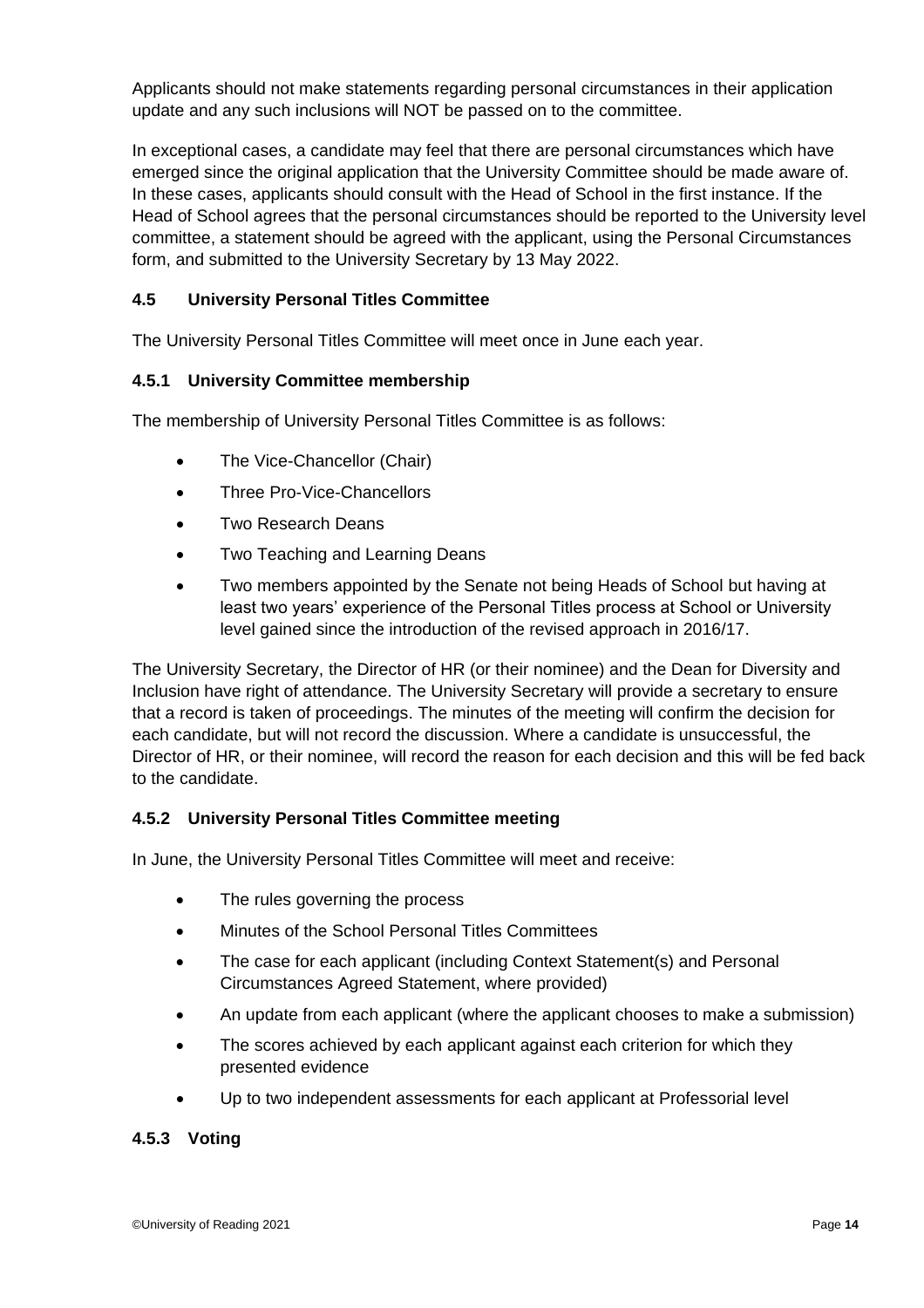The University Personal Titles Committee will not score any applicant, but rather will, with reference to all of the information available to it and after appropriate discussion of each case, reach a decision via voting.

The Vice-Chancellor as Chair is responsible for the proper running of the University Personal Titles Committee. The Vice-Chancellor will not have a vote, and nor will those who have right of attendance.

If a member indicates that they will be absent from the meeting with sufficient notice, the Vice-Chancellor will agree a comparable alternate. If, however, a member is unavailable at short notice, and there is as a consequence an even number of voters, a majority must be in favour for an applicant to be promoted. If more than one member is unavailable at short notice, the Vice-Chancellor will need to determine whether the meeting will need to be rearranged.

### **4.5.4 Record Keeping and feedback**

For any unsuccessful applicant, the Committee must be clear about the reasons and make a written record of them against the criteria, such that they can be communicated to the applicant and the Head of School. The feedback will be recorded during the meeting by the Director of HR (or their representative). In order to limit the disclosure of personal information, the reasons why an individual application was unsuccessful will not be recorded in the formal minutes of the meeting but will be communicated to the candidate and Head of School in writing.

The University Secretary will write to candidates informing them of the outcome of the University Personal Titles Committee. Where an applicant has been unsuccessful, a deadline for the submission of an appeal against the decision will be given.

### **4.6 Appeals**

Any unsuccessful applicant who is dissatisfied with the decision of a School Personal Titles Committee or the University Personal Titles Committee may submit an appeal. Appeals must be submitted in accordance with the timeline set out below.

The Appeal Committee cannot review the academic decisions or judgements made by members of the Personal Titles Committees. *Appeals should therefore be based on perceived procedural irregularities in the operation of the Personal Titles process rather than on matters of academic judgement made by the School or University Personal Titles Committee.* 

An applicant who is contemplating an appeal may request to be provided, after the relevant meeting, with the papers relating to their case, as submitted to the School Personal Titles Committee or the University Personal Titles Committee, which they have not themselves submitted. At School level, applicants should note that this will only comprise of the extract of the minutes of the School Committee pertaining to their case, which will typically consist solely of the scores that they have achieved. At University level, this will only comprise of the extract of the University Committee minutes pertaining to their case, which will generally only state a decision of 'Yes' or 'No'.

Anonymised copies of External Assessor reports submitted to the University Committee in relation to their case are available to Professorial candidates on request, following communication of the decision of the University Committee.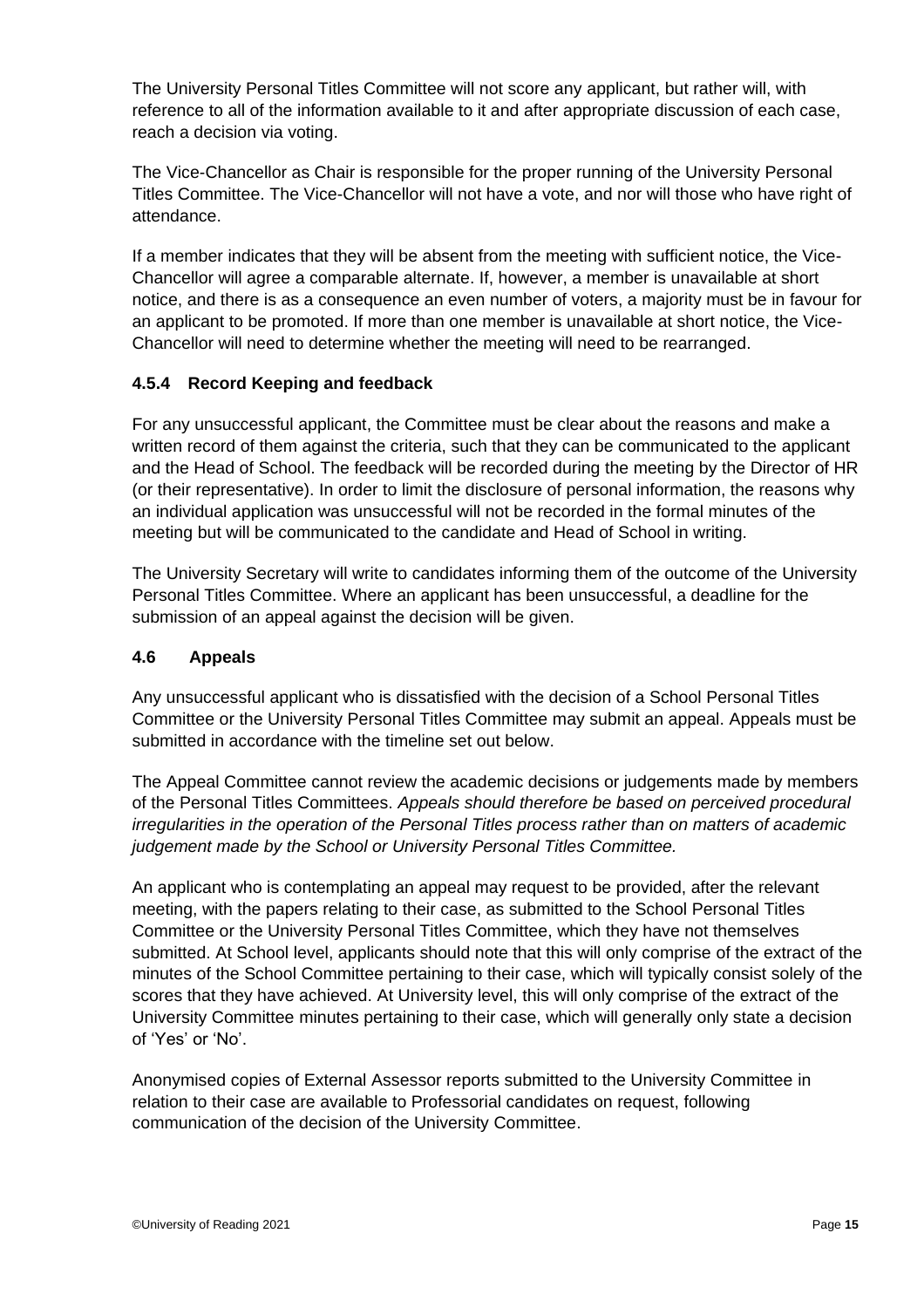An appeal against a decision of either a School Personal Titles Committee or the University Personal Titles Committee must be lodged with the University Secretary no later than three weeks following the date of the letter informing the applicant of that decision.

The candidate submitting the appeal must detail, in writing, their grounds for doing so in relation to the statement on perceived procedural irregularities given above. Once the appeal has been received, the University Secretary will consult the Chair of the Appeal Committee on the eligibility of the appeal. If an appeal is considered eligible, HR will confirm arrangements for an appeal hearing, as appropriate.

### **4.6.1 Appeal after the School Personal Titles Committee**

An appeal against the decision of the School Personal Titles Committee will be heard by a group consisting of an external person appointed by the Council (in the Chair) and three Heads of School not involved in any decisions against which an appeal is being made.

Before reference to an Appeal Committee, the University Secretary will consult the Chair of the Appeal Committee on the eligibility of the appeal.

The Appeal Committee will have access to all material available to the School Personal Titles Committee. Following confirmation of the eligibility of the appeal, the Appeal Committee may request a written response from the Chair of the School Personal Titles Committee. Candidates will be invited to present their appeal in a hearing and are strongly encouraged to attend. The Chair of the School Personal Titles Committee may also be asked to respond in person.

Candidates are welcome to be accompanied to the appeal hearing by a colleague or a trade union representative.

### **4.6.2 Appeal after the University Personal Titles Committee**

An appeal against the decision of the University Personal Titles Committee will be heard by a group consisting of an external person appointed by the Council (in the Chair), one member of Senate and the President of the Reading branch of the Universities and Colleges Union (UCU).

Before reference to an Appeal Committee, the University Secretary will consult the Chair of the Appeal Committee on the eligibility of the appeal.

The Appeal Committee will have access to all material available to the University Personal Titles Committee. Following confirmation of the eligibility of the appeal, the Appeal Committee may request a written response from the Vice-Chancellor as Chair of the University Personal Titles Committee. Candidates will be invited to present their appeal in a hearing and are strongly encouraged to attend. The Chair of the University Personal Titles Committee may also be asked to respond in person.

Candidates are welcome to be accompanied to the appeal hearing by a colleague or a trade union representative.

### **4.6.3 Appeal outcomes**

The Appeal Committee will not consider matters of academic judgement and so cannot themselves resolve that a case should have been successful. It is therefore open to the Appeal Committee;

to reject the appeal or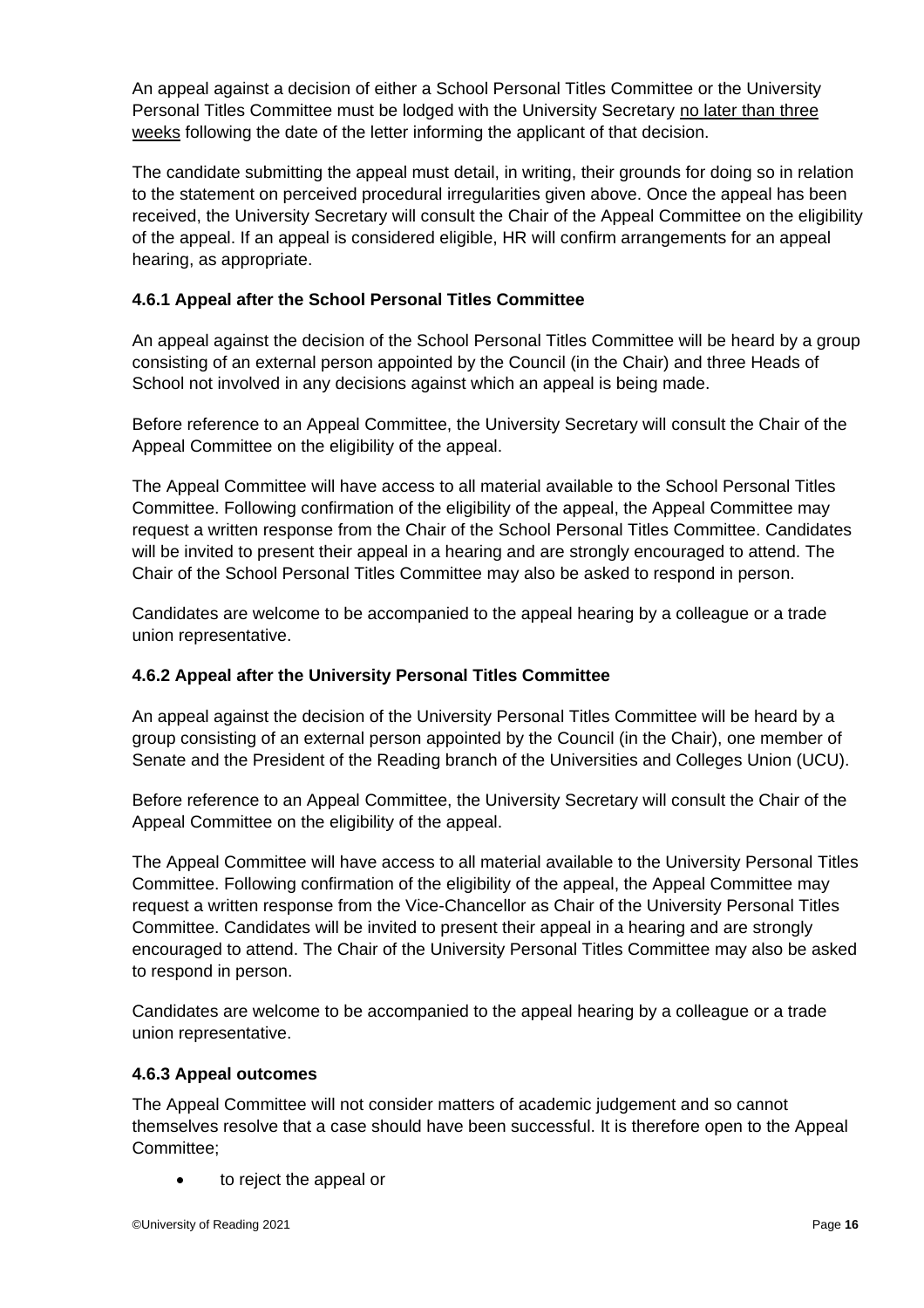to refer the case back to the School or University Personal Titles Committee (or if appropriate to an *ad hoc* group drawn therefrom). A case will be referred back only where the Appeal Committee is satisfied that on the basis of the evidence submitted to it, no body acting reasonably could have reached the decision such as that recorded. The School or University Personal Titles Committee will then be asked to re-consider the application in the light of the findings of the Appeal Committee.

The decision of the Appeal Committee is final.

### **5. Review**

The University will obtain feedback on the Personal Titles process on an annual basis. The list of evidence included in Annex A will be reviewed and updated also as part of this process to ensure that it reflects current thinking and practice.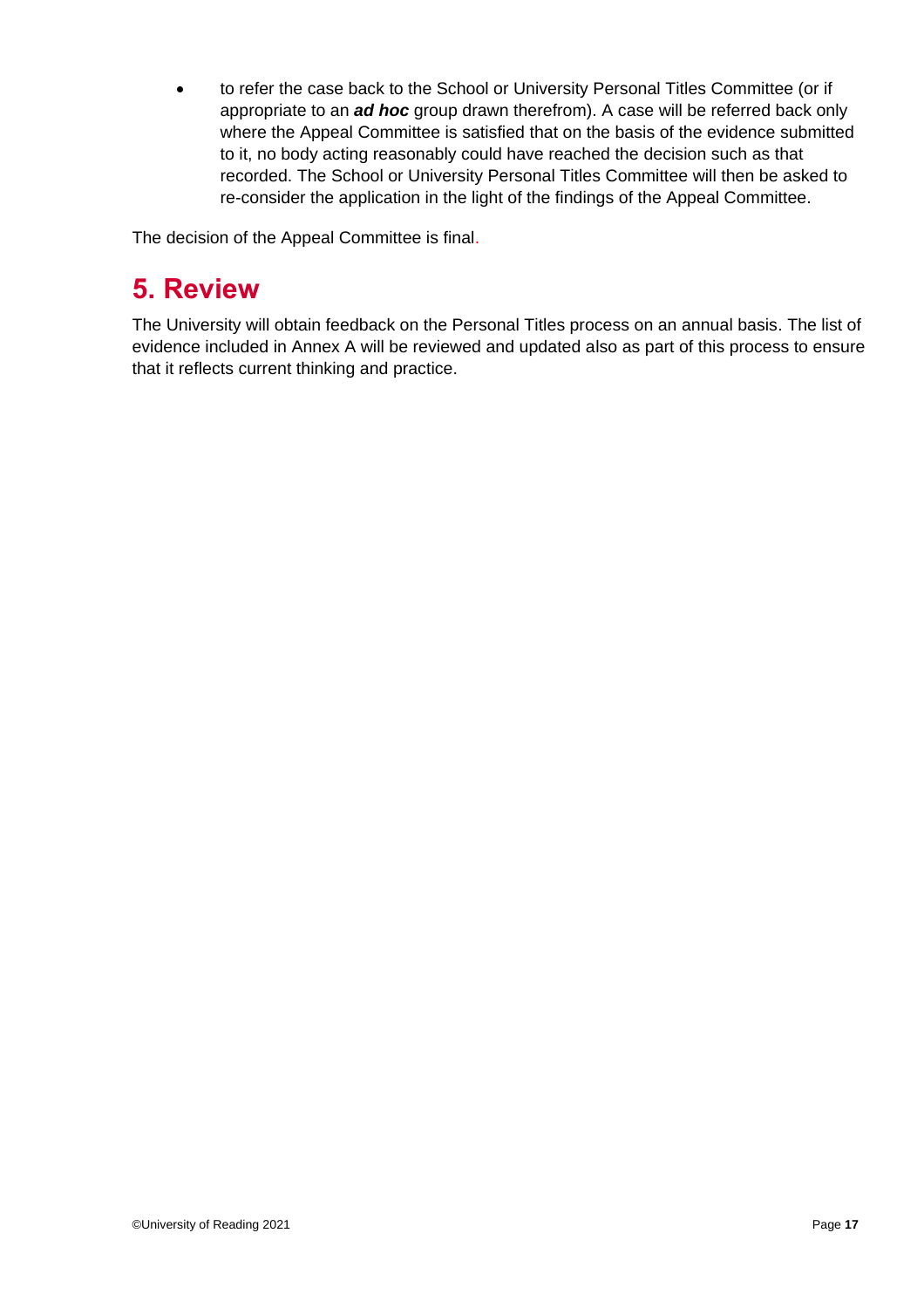### **ACADEMIC CITIZENSHIP AND LEADERSHIP CRITERIA**

### Associate Professor/Research Grade 8

| Criteria (definitions in italics) |                                                                                                                                                                                                                                                                                                                                                                                  | Examples of evidence could include:                                                                                                                                                                                                                                                                                                                                                                                                                                                                                                                                                                                                                                                                                                                                                                                                                                                                                                                                                                                                                                                                                                                                                                                                                                                                                                                                                                                                                                                                                                                                                                                                                               |  |  |
|-----------------------------------|----------------------------------------------------------------------------------------------------------------------------------------------------------------------------------------------------------------------------------------------------------------------------------------------------------------------------------------------------------------------------------|-------------------------------------------------------------------------------------------------------------------------------------------------------------------------------------------------------------------------------------------------------------------------------------------------------------------------------------------------------------------------------------------------------------------------------------------------------------------------------------------------------------------------------------------------------------------------------------------------------------------------------------------------------------------------------------------------------------------------------------------------------------------------------------------------------------------------------------------------------------------------------------------------------------------------------------------------------------------------------------------------------------------------------------------------------------------------------------------------------------------------------------------------------------------------------------------------------------------------------------------------------------------------------------------------------------------------------------------------------------------------------------------------------------------------------------------------------------------------------------------------------------------------------------------------------------------------------------------------------------------------------------------------------------------|--|--|
| C <sub>1</sub><br>Essential       | Academic citizenship<br>Demonstration of personal<br>commitment towards the<br>successful development of the<br>University and its communities,<br>and of a commitment to our<br>values for working together and<br>professional behaviours. Taking a<br>share of the many and varied<br>activities that we carry out<br>together that are essential to our<br>academic success. | Examples of good practice taken from the<br>University's "Values for Working Together<br>and Professional Behaviours" document.<br>Constructive and active contributions to<br>School/University life.<br>Significant contribution to successful<br>programmes of Open Day activities.<br>Active involvement in widening participation<br>and outreach activities.<br>A share in volunteering for necessary one-off<br>٠<br>duties.<br>Assiduous performance of personal tutor<br>duties.<br>Active involvement in University staff<br>٠<br>network groups, e.g. Women@Reading,<br><b>LGBT Plus.</b><br>Contributing to work towards achieving<br>School and University diversity and inclusion<br>and/or sustainability targets.<br>Effective contributions to administrative roles<br>within Schools or the wider University.<br>Panel member, or other contribution, in<br>recruitment of new staff members.<br>Contributions to the development of<br>University T&L strategy.<br>Significant contributions to University<br>T&L/student experience focused sub-<br>committees/committees: e.g. DELT,<br>UBTLSE, CoSED, and relevant working<br>groups.<br>Leadership of initiative(s) to implement and<br>feedback on University T&L strategy (e.g.<br>globalising the curriculum).<br>Contributions to and/or leadership of<br>successful accreditation or review of<br>programmes.<br>• Leadership of strategy-focused working<br>groups.<br>Influential contribution to STEAP process or<br>School five year plan.<br>Effective liaison with external<br>stakeholders/delivery partners to support<br>achievement of School/University strategic<br>aims. |  |  |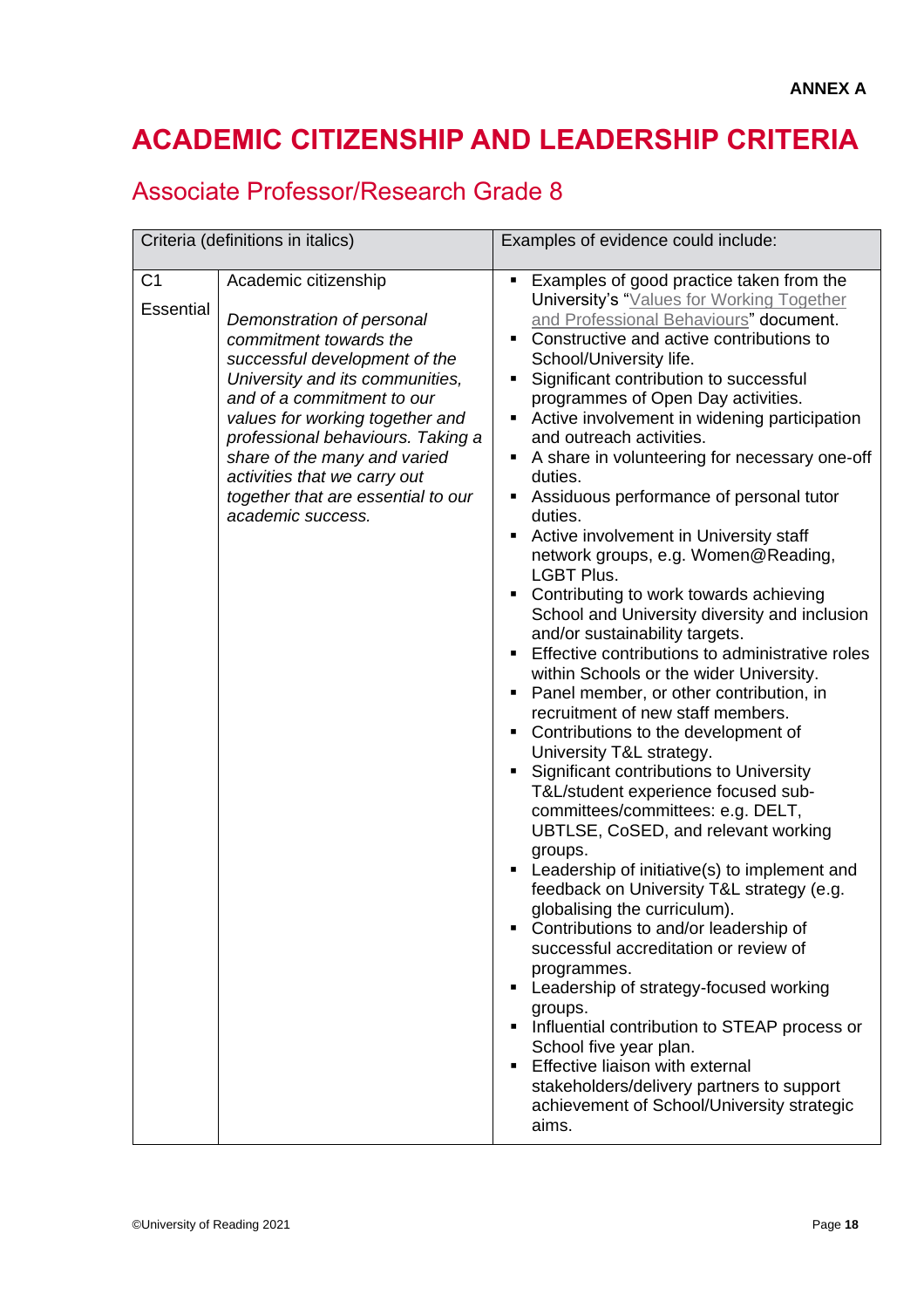| C <sub>2</sub><br><b>Essential</b> | Continuing professional<br>development to ensure working<br>practice is up to date.<br>Professional development<br>activities, plus evidence of<br>reflection on these activities,<br>some of this reflection explicitly<br>included in the promotion case.<br>We expect that professional<br>development will usually be<br>achieved through a combination<br>of undertaking new activities and<br>roles; and of self-development<br>through attending training<br>courses, seminars, conferences,<br>and/or through personal study<br>and reading.<br>In each case we expect to see a<br>brief explanation in the<br>submission of how these<br>activities have contributed to your<br>professional development and/or<br>inform your working practices.                                           | Personal training record, this coupled to<br>٠<br>reflection on impacts that training has had on<br>your working practice.<br>A record of significant conferences/<br>$\blacksquare$<br>workshops, etc. attended in the last three<br>years, and reflection on how these may have<br>shaped your subsequent work.<br>Details of your own contributions to support<br>п<br>the professional development of other<br>colleagues in the University and/or<br>externally, for example through contributions<br>to the delivery of staff training, through<br>mentoring activities, etc.<br>An account of activities/roles that you have<br>undertaken which have contributed to your<br>professional development, with an<br>explanation of/reflection on the associated<br>development that has taken place.<br>Clear evidence of how engaging in<br>Ξ<br>professional practice has supported your<br>development in your academic role.                                                                                                                                                                                                                                                                                                                                                                                      |
|------------------------------------|------------------------------------------------------------------------------------------------------------------------------------------------------------------------------------------------------------------------------------------------------------------------------------------------------------------------------------------------------------------------------------------------------------------------------------------------------------------------------------------------------------------------------------------------------------------------------------------------------------------------------------------------------------------------------------------------------------------------------------------------------------------------------------------------------|----------------------------------------------------------------------------------------------------------------------------------------------------------------------------------------------------------------------------------------------------------------------------------------------------------------------------------------------------------------------------------------------------------------------------------------------------------------------------------------------------------------------------------------------------------------------------------------------------------------------------------------------------------------------------------------------------------------------------------------------------------------------------------------------------------------------------------------------------------------------------------------------------------------------------------------------------------------------------------------------------------------------------------------------------------------------------------------------------------------------------------------------------------------------------------------------------------------------------------------------------------------------------------------------------------------------------|
| C <sub>3</sub><br>Essential        | Academic leadership and/or<br>management.<br>This interpreted broadly to<br>include leadership and<br>management within your<br>departments or Schools, or<br>leadership/management<br>associated to your discipline (this<br>latter may be exhibited largely<br>through externally-focused<br>activities, or through activities<br>locally at Reading). We interpret<br>leadership to include leadership<br>of groups of staff (or staff plus<br>research students/teaching<br>assistants); leadership of<br>activities; leadership by example<br>in a variety of external<br>engagement activities; leadership<br>through chairing (but also through<br>active membership) of groups<br>within the University or externally<br>that are responsible for significant<br>activities or developments. | Leadership by example in external<br>engagement, this interpreted broadly to<br>include: external presentations of various<br>sorts (at academic conferences, to external<br>partners, to lay audiences, as part of schools<br>outreach); the nurturing and development of<br>external relationships important to the<br>School or University.<br>Significant contributions to initiatives to<br>achieve external engagement from research,<br>and/or impact beyond academia.<br>Organisation of conferences, workshops etc.<br>Shaping the discipline within the University.<br>Contributing to the organisation and running<br>of professional associations or learned<br>societies nationally or internationally.<br>Robust financial management of Project/<br>п<br>Grant budgets in line with University<br>strategy.<br>Significant role in widening participation and<br>outreach activities.<br>Actively promoting and/or innovative practice<br>٠<br>or leadership supporting the diversity and<br>inclusion agenda.<br>Significant roles in University staff network<br>٠<br>groups, e.g. Women@Reading, LGBT Plus.<br>Taking significant responsibility for Health<br>and Safety issues.<br>Engaging with the sustainability agenda,<br>including working towards relevant<br>benchmarks/awards as appropriate. |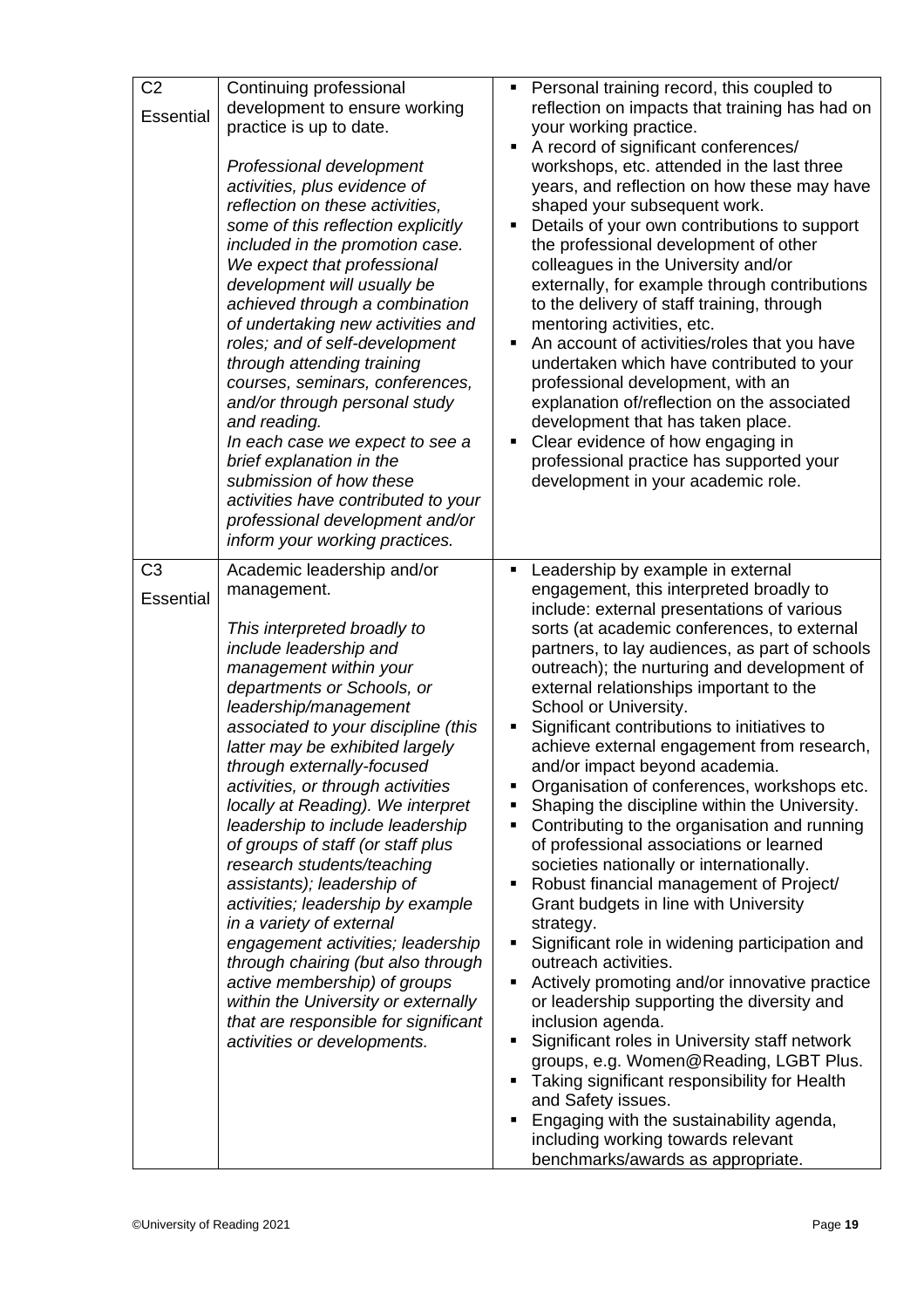| • Trade union and employee representation<br>activities.<br>Hall Warden.<br>п<br>Effective performance in positions of<br>п<br>responsibility within the Department/School.<br>Representing the School in working<br>п<br>constructively with other parts of the<br>University and/or external organisations.<br>Participating in staff recruitment and<br>selection within the School/University.<br>Spending time developing students and/or<br>$\blacksquare$<br>staff, for example through mentoring, line<br>management, carrying out PDRs for<br>research staff.<br>Constructive and active contributions to<br>$\blacksquare$<br>School/University committees and working<br>groups. |
|---------------------------------------------------------------------------------------------------------------------------------------------------------------------------------------------------------------------------------------------------------------------------------------------------------------------------------------------------------------------------------------------------------------------------------------------------------------------------------------------------------------------------------------------------------------------------------------------------------------------------------------------------------------------------------------------|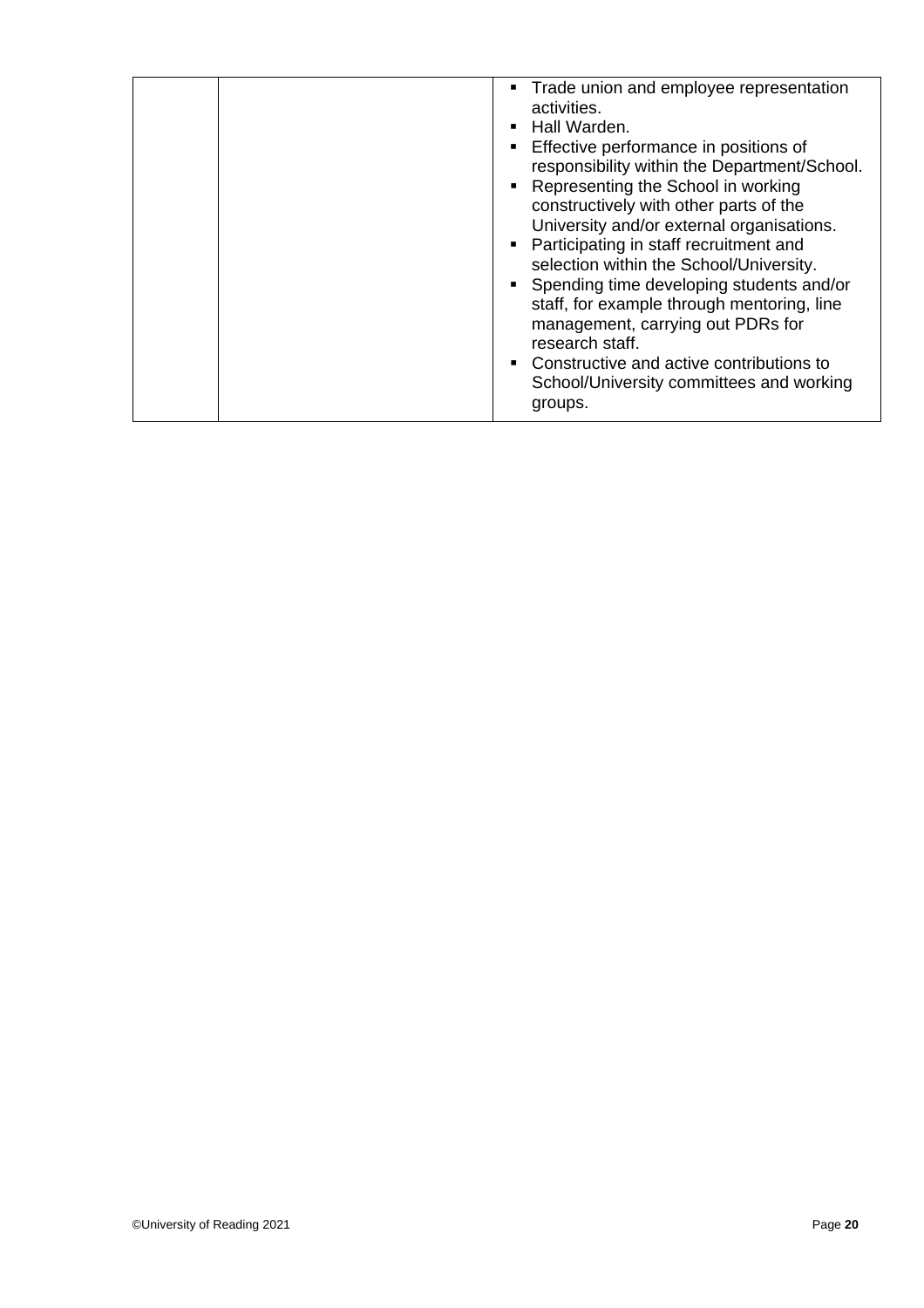### **RESEARCH CRITERIA**

### Associate Professor/Research Grade 8

| Criteria                                                                    |                                                                                                                                                                                 | Examples of evidence could include:                                                                                                                                                                                                                                                                                                                                                                                                                                                                                                                                                                                                                                     |
|-----------------------------------------------------------------------------|---------------------------------------------------------------------------------------------------------------------------------------------------------------------------------|-------------------------------------------------------------------------------------------------------------------------------------------------------------------------------------------------------------------------------------------------------------------------------------------------------------------------------------------------------------------------------------------------------------------------------------------------------------------------------------------------------------------------------------------------------------------------------------------------------------------------------------------------------------------------|
| R <sub>1</sub><br>Outputs<br><b>Essential</b><br>(T&R, R)                   | Track record of research of<br>at least national standing,<br>built on high quality research<br>outputs.                                                                        | A majority of at least 3 <sup>*</sup> outputs, or 2 <sup>*</sup><br>outputs that have high impact (publications<br>or recognised equivalent for discipline,<br>including widely respected books).                                                                                                                                                                                                                                                                                                                                                                                                                                                                       |
| R <sub>2</sub><br>Recognition<br>and<br>Leadership<br>Essential<br>(T&R, R) | Contribution to research<br>leadership, and recognition<br>(externally and internally) as<br>a researcher, with a national<br>profile and/or emerging<br>international profile. | Demonstrable achievements from a role<br>٠<br>such as SDPGRS: leading research centres<br>or research clusters, managing a sizeable<br>research group, leading cross University<br>research initiatives.<br>Invitations to speak at national or<br>international events/conferences; reviewing<br>for leading journals/publishers; editing<br>journals.<br>Active contribution to research-related<br>committees, research councils, or<br>professional or learned societies.<br>Acting as an external PhD examiner.<br>Acting as a reviewer or assessor for<br>significant bodies (major funders, leading<br>journals).<br>University or national prizes for research. |
| R <sub>3</sub><br>Research<br>Income                                        | Record of gaining external<br>research funding, or<br>equivalent, as appropriate to<br>the discipline (excluding<br>funding for PGR students).                                  | Evidence for high quality external grant<br>٠<br>applications (e.g. progression to second<br>stage of external two-stage competitions;<br>details of scores awarded by reviewers and<br>panels for RCUK competitions; comments<br>from internal grant development colleges).<br>External grant income and expenditure (as<br>PI or Co-I), applications for PDRA funding,<br>exhibition funding, time at National Facilities<br>and Institutes; individual fellowship funding.                                                                                                                                                                                           |
| R <sub>4</sub><br>PhD<br>Supervision                                        | Formal supervision of,<br>and/or demonstrable support<br>for Doctoral students.                                                                                                 | Contributing to students' broader skills<br>development through the Graduate School<br>and/or Doctoral training partnerships.<br>Number of students (FTE and progress<br>towards completion).<br>Evidence of active recruitment of PhD and<br>Professional Doctorates.<br>Active participation in mentoring and<br>monitoring processes.<br>Internal examination of PhD students.<br>Winning of externally funded PGR students.                                                                                                                                                                                                                                         |
| R <sub>5</sub><br>Public<br>Engagement                                      | Demonstrable track record of<br>planned public engagement<br>and communication of<br>research; dissemination of                                                                 | Delivery of public lectures, engagement<br>٠<br>with the media, involvement in public<br>events, use of blogs and other social media<br>to communicate research.                                                                                                                                                                                                                                                                                                                                                                                                                                                                                                        |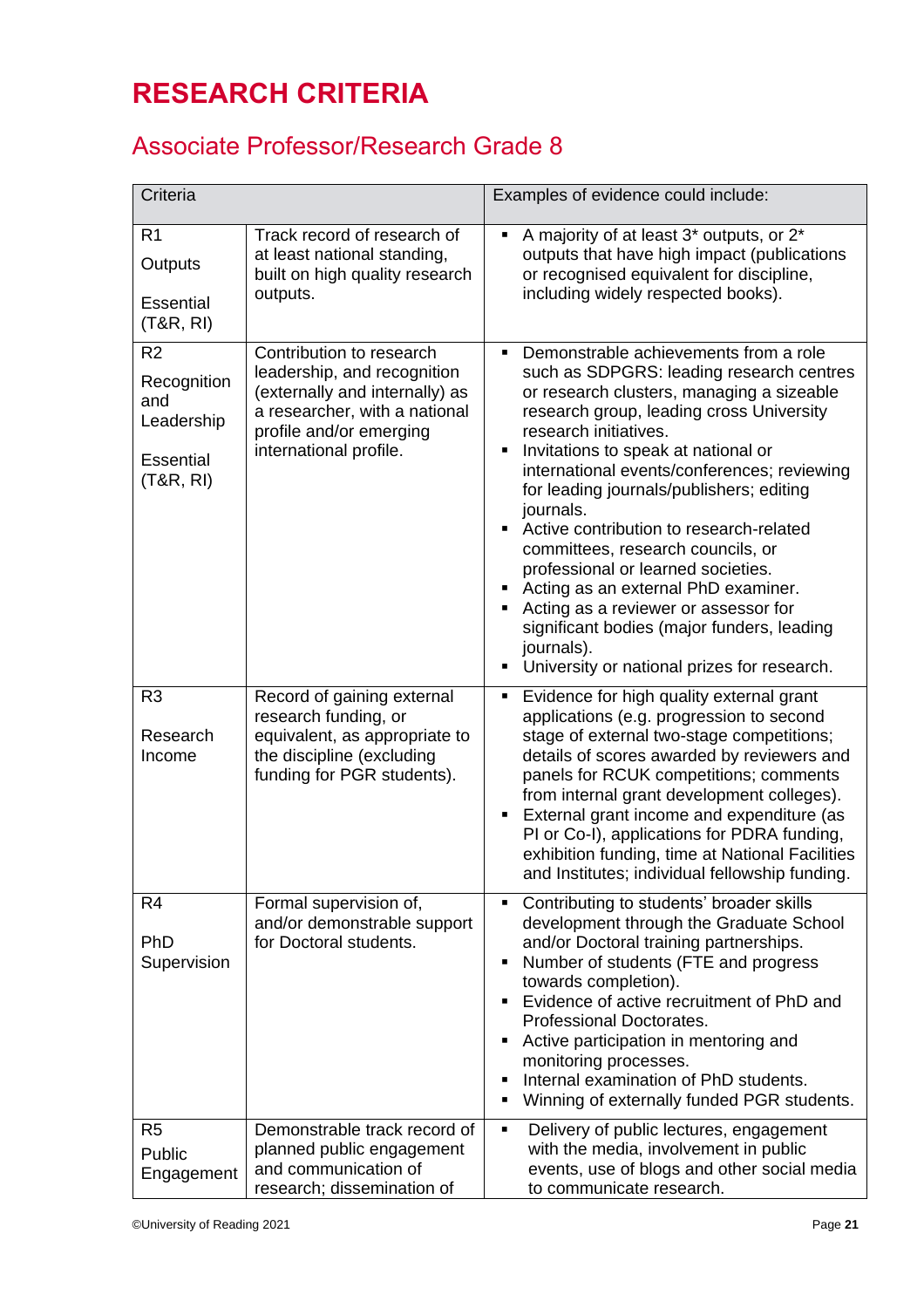|                                      | research across the<br>University and beyond.                                                                                                                                                                                                                                                                 |                                                                                                                                                                                                                                                                                                                                                                                                                             |
|--------------------------------------|---------------------------------------------------------------------------------------------------------------------------------------------------------------------------------------------------------------------------------------------------------------------------------------------------------------|-----------------------------------------------------------------------------------------------------------------------------------------------------------------------------------------------------------------------------------------------------------------------------------------------------------------------------------------------------------------------------------------------------------------------------|
| R <sub>6</sub><br>Research<br>Impact | Has drawn upon own<br>research to achieve, or is in<br>the process of achieving, an<br>effect on, change or benefit,<br>to the national and/or<br>international economy,<br>society, culture, public policy<br>or services, health, the<br>environment, education, or<br>quality of life, beyond<br>academia. | Preparation of an impact project (e.g. REF<br>case study) that has been graded at either<br>$A$ or $B$ .<br>• Citation of research in policy documents.<br>Evidence of engagement with stakeholders<br>and end-users of research.<br>• Evidence of engagement with the<br>University's guidance on Open Research<br>http://www.reading.ac.uk/research/research-<br>environment/open-research/open-research-<br>12-tips.aspx |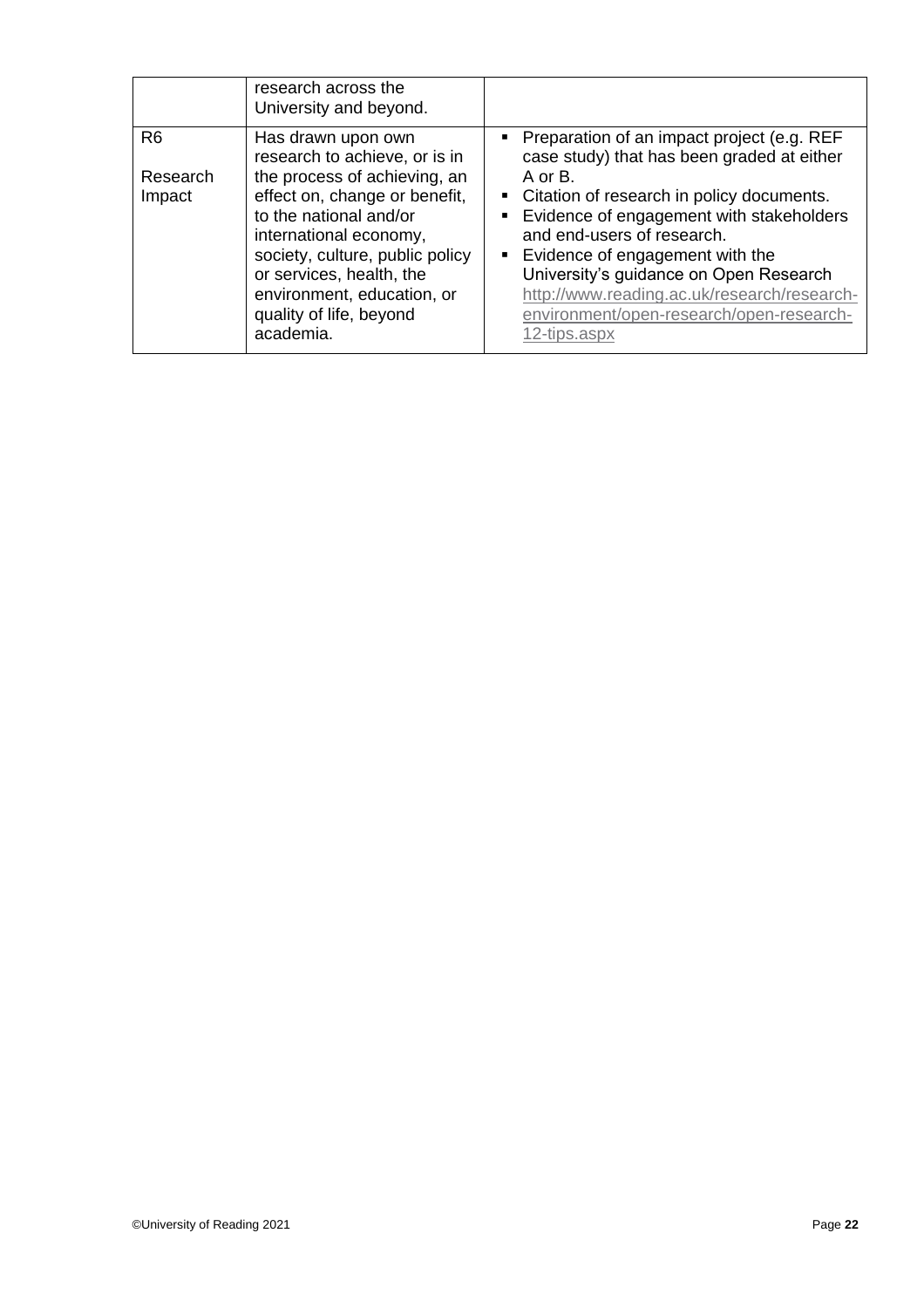### **TEACHING AND LEARNING CRITERIA**

### Associate Professor/Research Grade 8

|                                                                                                               | Fellow of the Higher Education Academy (HEA) or equivalent at D2 or above                                                     |                                                                                                                                                                                                                                                                                                                                                                                                                                                                                                                                                                                                                                                                                                                                                                                                                                                                                                                                                                                                                                                                                                                                                                                                                                                                    |
|---------------------------------------------------------------------------------------------------------------|-------------------------------------------------------------------------------------------------------------------------------|--------------------------------------------------------------------------------------------------------------------------------------------------------------------------------------------------------------------------------------------------------------------------------------------------------------------------------------------------------------------------------------------------------------------------------------------------------------------------------------------------------------------------------------------------------------------------------------------------------------------------------------------------------------------------------------------------------------------------------------------------------------------------------------------------------------------------------------------------------------------------------------------------------------------------------------------------------------------------------------------------------------------------------------------------------------------------------------------------------------------------------------------------------------------------------------------------------------------------------------------------------------------|
|                                                                                                               | Criteria                                                                                                                      | Examples of evidence could include:                                                                                                                                                                                                                                                                                                                                                                                                                                                                                                                                                                                                                                                                                                                                                                                                                                                                                                                                                                                                                                                                                                                                                                                                                                |
| T <sub>1</sub><br>Excellent<br>Teaching<br><b>Essential</b><br>(T&R, TI)                                      | Track record of excellent T&L<br>practice, impacting on the<br>student experience/<br>outcomes.                               | Positive student module or programme<br>٠.<br>evaluation.<br>Positive student feedback.<br>٠<br>Positive feedback from student<br>experience surveys.<br>Student recruitment to modules<br>/programmes.<br>A record of good levels of student<br>progression/completion/attainment.<br>Successful outcomes of supervision of UG<br>and/or PGT and/or PGR projects.<br>Evidence of improvements in student<br>attainment.<br>Positive feedback from peer review of<br>teaching.<br>Positive feedback from External<br>Examiners.<br>Nomination for, or award of, RUSU<br>excellence award.<br>• The award of a University Teaching<br>Fellowship.<br>The award of a University Collaborative<br>Award for Outstanding Contribution to<br><b>T&amp;L.</b><br>Discipline/subject/School awards for T&L.<br>Positive comments from Periodic Review.<br>Evidence of role-modelling good teaching<br>and learning practices to others.<br>Overt support for student learning and the<br>student experience.<br>Positive peer and/or student reviews of<br>self-generated learning resources or<br>materials.<br>External recognition of good teaching and<br>learning practices.<br>Other recognition of the quality and impact<br>of your teaching on student learning. |
| T <sub>2</sub><br>Contribution<br>to T&L<br>beyond one's<br>own<br>classroom<br><b>Essential</b><br>(T&R, TI) | A valued contribution to<br>Teaching and Learning at<br>disciplinary, interdisciplinary<br>School and/or University<br>Level. | Positive contribution to the design of new<br>٠<br>modules and/or programmes.<br>Effective module co-ordination.<br>$\blacksquare$<br>Effective programme and/or subject<br>leadership.<br>Effective contributions to curriculum<br>development/delivery and/or assessment.<br>Effective contribution to specific<br>innovations in curriculum design/planning<br>and/or delivery.                                                                                                                                                                                                                                                                                                                                                                                                                                                                                                                                                                                                                                                                                                                                                                                                                                                                                 |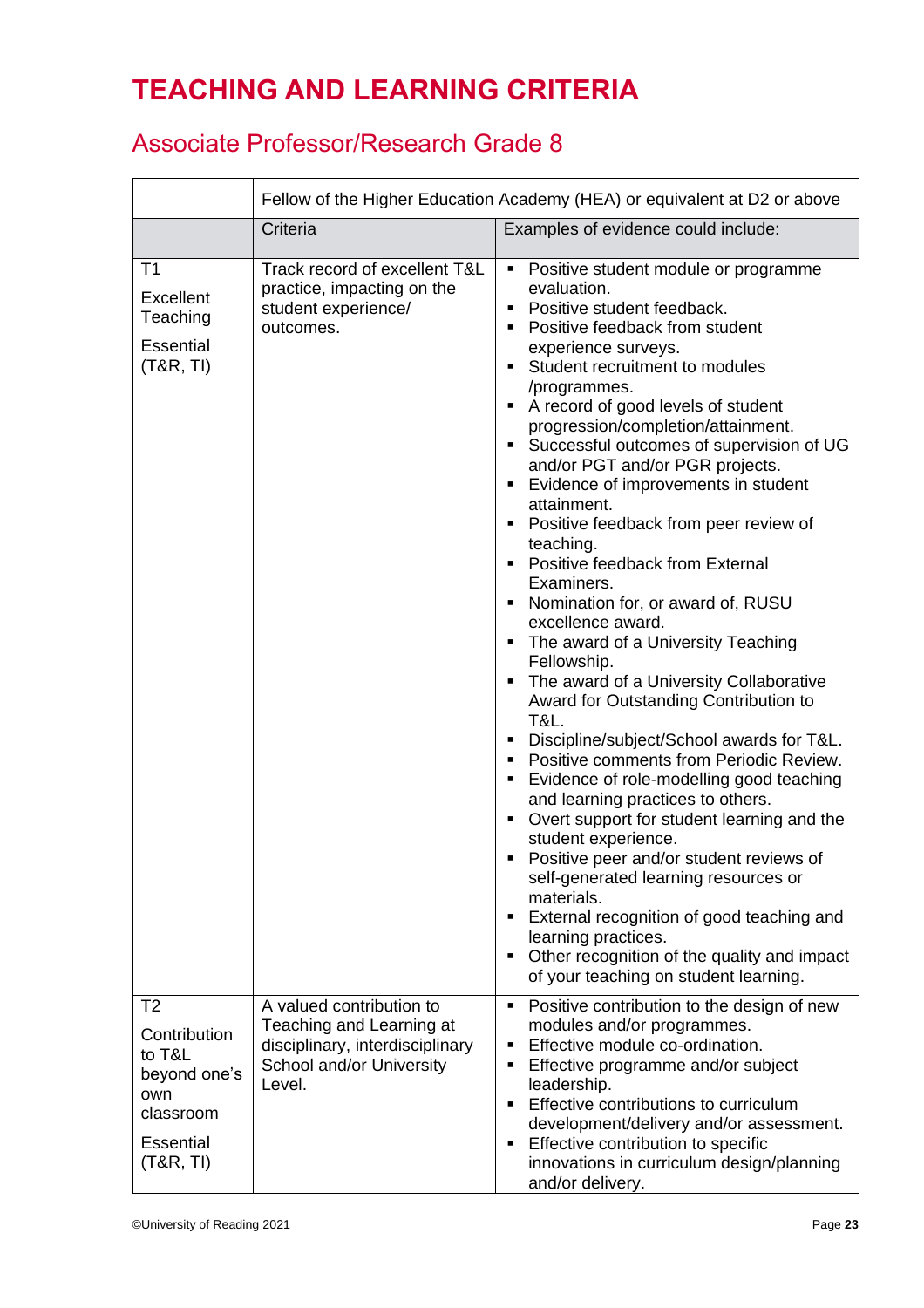|                                                                                                  |                                                                                                                                                  | The valued introduction of new<br>٠                                                                                                                                                                                                                                                                                                                                                                                                                                                                                                                                                                                                                                                                                                                                                                                                                                                                                                                                                                                                                                                                                                   |
|--------------------------------------------------------------------------------------------------|--------------------------------------------------------------------------------------------------------------------------------------------------|---------------------------------------------------------------------------------------------------------------------------------------------------------------------------------------------------------------------------------------------------------------------------------------------------------------------------------------------------------------------------------------------------------------------------------------------------------------------------------------------------------------------------------------------------------------------------------------------------------------------------------------------------------------------------------------------------------------------------------------------------------------------------------------------------------------------------------------------------------------------------------------------------------------------------------------------------------------------------------------------------------------------------------------------------------------------------------------------------------------------------------------|
|                                                                                                  |                                                                                                                                                  | approaches to T&L.<br><b>Effective contributions to BoSSE (Boards</b><br>of Studies and Student Experience).<br>Effective contribution to interdisciplinary<br>initiatives.<br>Effective contributions to teaching<br>collaboration between UoR and UoRM.<br>Effective contributions to collaboration<br>with partner institutions/delivery partners,<br>in UK or internationally.<br>Evidence of successful collaboration with<br>students in curriculum development<br>projects.<br>Successful promotion of initiatives to<br>support specific groups of students.<br>Effective contribution to University QA<br>processes.<br>Effective contribution to subject/<br>٠<br>disciplinary initiatives across HEIs.<br><b>Effective contributions to University</b><br>٠<br>T&L/student experience focused sub-<br>committees/committees.<br>Effectiveness in mentoring roles in relation<br>to T&L.<br>Effective contribution to and/or co-<br>ordination of T&L committees/working<br>groups/communities of practice.<br>Service on and/or chairing of<br>٠<br>committees/reviews/policy reviews.<br>Effective contribution to MOOCs. |
| T <sub>3</sub><br>Contribution<br>to T&L<br>strategic<br>initiatives<br><b>Essential</b><br>(TI) | Valued participation in<br>teaching and learning<br>strategic initiatives at<br>disciplinary, interdisciplinary,<br>School or University levels. | Effective contribution to the expansion of<br>٠<br>the School's portfolio of taught<br>programmes.<br>Effective contribution to<br>internationalisation/globalisation.<br>Effective contribution to employability<br>٠<br>initiatives.<br>Effective contribution to interventions<br>which have had a positive impact on<br>School T&L KPIs.<br>The development of collaborative<br>٠<br>partnerships.<br>Effective contribution to activities which<br>aim to widen participation and/or promote<br>access.<br>Effective contribution to TEL.<br>٠<br>The introduction of new practices which<br>further students' engagement with<br>research and enquiry.<br>Effective contribution to activities which<br>aim to promote diversity and inclusion.<br>Effective support for development of<br>professional practice skills among<br>students.                                                                                                                                                                                                                                                                                      |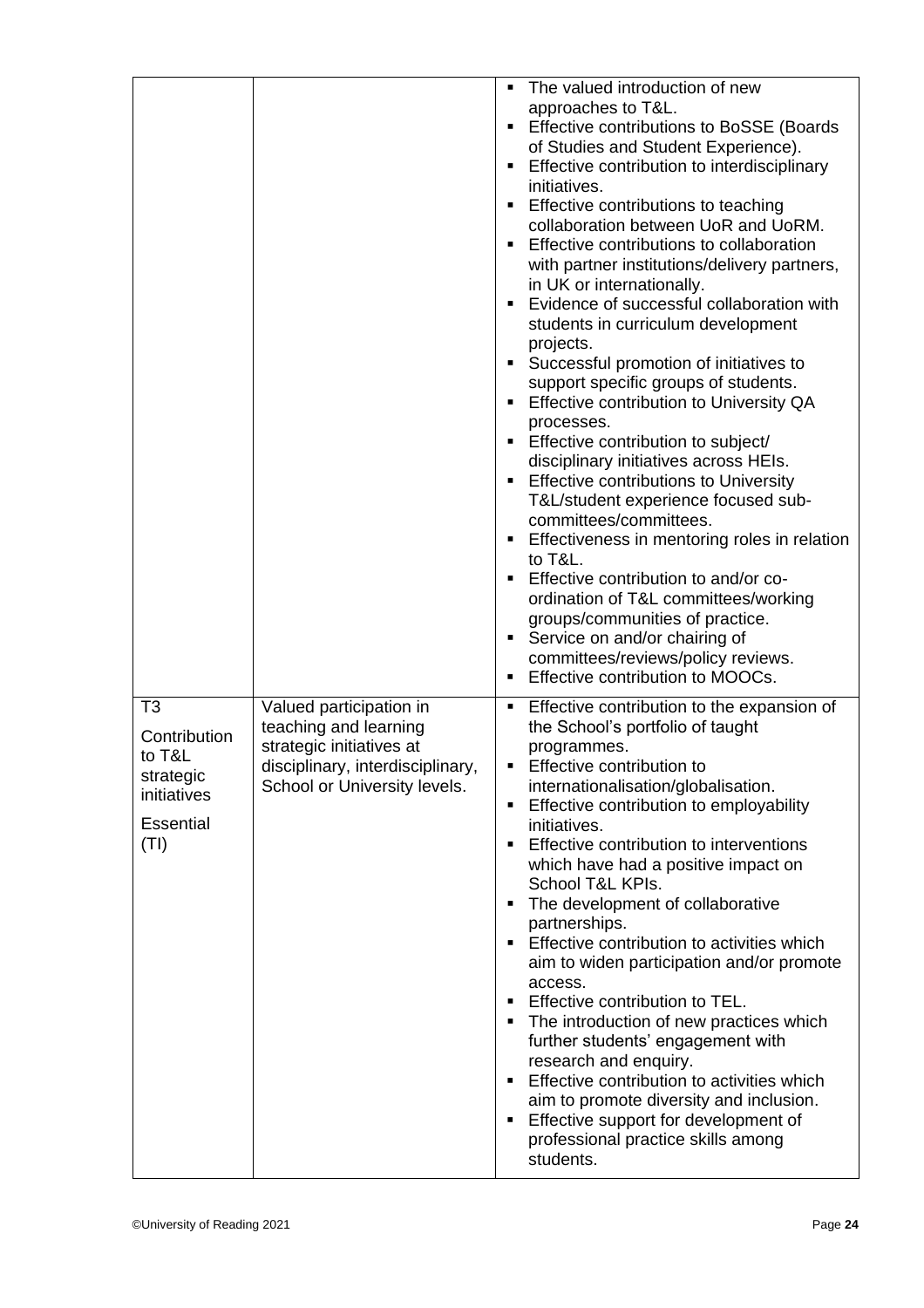| T <sub>4</sub><br><b>Dissemination</b><br>of good<br>practice in T&L<br><b>Essential</b><br>(TI) | Sharing/promoting<br>pedagogic good practice at<br>disciplinary,<br>interdisciplinary, School or<br>University levels.                                                         | Well-regarded T&L-related presentations.<br>٠<br>Well received delivery of CPD and other<br>forms of professional training.<br>Well-regarded contributions to T&L<br>webpages, blogs, social media.<br>Publications about T&L in recognised<br>journals/edited collections.<br>Publication and dissemination of T&L<br>case studies.                                                                                                                                                                                                                                                                                                                                                                                                                                                               |
|--------------------------------------------------------------------------------------------------|--------------------------------------------------------------------------------------------------------------------------------------------------------------------------------|----------------------------------------------------------------------------------------------------------------------------------------------------------------------------------------------------------------------------------------------------------------------------------------------------------------------------------------------------------------------------------------------------------------------------------------------------------------------------------------------------------------------------------------------------------------------------------------------------------------------------------------------------------------------------------------------------------------------------------------------------------------------------------------------------|
| T <sub>5</sub><br><b>EITHER</b><br>Research/<br>scholarship/<br>and/or<br>income<br>generation   | Pedagogic research and/or<br>impactful scholarship and/or<br>income generation in<br>Teaching and Learning.                                                                    | Authorship or co-authorship of:<br>٠<br>-peer reviewed research publications in T&L<br>-externally published teaching materials<br>-scholarly publications in T&L<br>-textbook(s)<br>-published case studies<br>The development of a coherent body of<br>open educational resources.<br>Identifying market need and establishing<br>and running a financially significant new<br>programme.<br>Funding for learning technologies, T&L<br>research or teaching-related equipment.<br>Dissemination of research and/or<br>scholarship in T&L.<br>Success in gaining T&L related grants and<br>bursaries.<br>Acting as a referee for journal(s) in T&L.<br>Acting as a reviewer of pedagogic grant<br>٠<br>applications.                                                                              |
| T <sub>6</sub><br>Engagement<br>with<br>innovation in<br>T&L                                     | Effective consideration<br>and/or application of new<br>pedagogies or innovative<br>teaching methods at<br>disciplinary,<br>interdisciplinary, School or<br>University levels. | Innovative use of new technologies.<br>٠<br>Adoption of new pedagogies.<br>٠<br>Effective incorporation into programmes of<br>experiences which improve student<br>learning e.g. fieldwork, industry links,<br>placement experiences, live projects.<br>Development of co-curricular activities<br>which support student learning.<br>Development or incorporation of new<br>assessment and/or feedback strategies.<br>Incorporation of innovative student<br>engagement and feedback activities.<br>The development of innovative<br>methods/activities to promote academic<br>integrity/good academic practice.<br>Devising/incorporating new/innovative<br>٠<br>approaches to student support.<br>Effective contribution to discussion and<br>decision-making with regard to T&L<br>innovation. |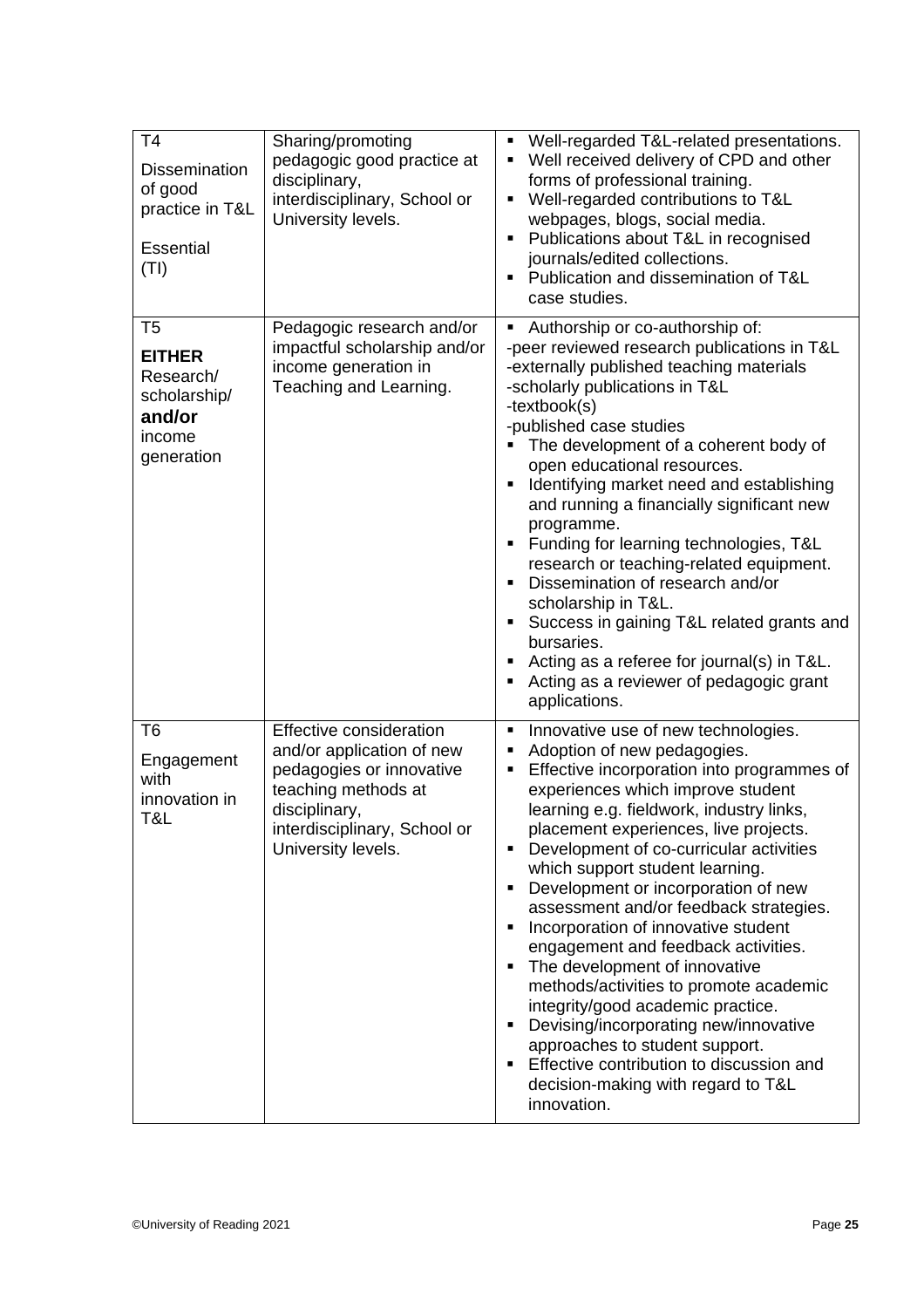### **ACADEMIC CITIZENSHIP AND LEADERSHIP CRITERIA**

### Professor/Research Grade 9

| Criteria (definitions in italics) |                                                                                                                                                                                                                                                                                                                                                                                                                                                                                                                                                                                                                                                                                    | Examples of evidence could include:                                                                                                                                                                                                                                                                                                                                                                                                                                                                                                                                                                                                                                                                                                                                                                                                                                                                                                                                                                                                                                                          |
|-----------------------------------|------------------------------------------------------------------------------------------------------------------------------------------------------------------------------------------------------------------------------------------------------------------------------------------------------------------------------------------------------------------------------------------------------------------------------------------------------------------------------------------------------------------------------------------------------------------------------------------------------------------------------------------------------------------------------------|----------------------------------------------------------------------------------------------------------------------------------------------------------------------------------------------------------------------------------------------------------------------------------------------------------------------------------------------------------------------------------------------------------------------------------------------------------------------------------------------------------------------------------------------------------------------------------------------------------------------------------------------------------------------------------------------------------------------------------------------------------------------------------------------------------------------------------------------------------------------------------------------------------------------------------------------------------------------------------------------------------------------------------------------------------------------------------------------|
| C <sub>1</sub><br>Essential       | Academic citizenship<br>Demonstration of personal<br>commitment towards the<br>successful development of the<br>University and its communities,<br>and of a commitment to our<br>values for working together and<br>professional behaviours. Taking a<br>share of the many and varied<br>activities that we carry out<br>together that are essential to our<br>academic success.                                                                                                                                                                                                                                                                                                   | Examples of good practice taken from the<br>University's "Values for Working Together<br>and Professional Behaviours" document.<br>Constructive and active contributions to<br>School/University life.<br>Significant contribution to successful<br>٠<br>programmes of Open Day activities.<br>Active involvement in widening participation<br>٠<br>and outreach activities.<br>A share in volunteering for necessary one-<br>٠<br>off duties.<br>Assiduous performance of personal tutor<br>٠<br>duties.<br>Active involvement in University staff<br>$\blacksquare$<br>network groups, e.g. Women@Reading,<br><b>LGBT Plus.</b><br>Contributing to work towards achieving<br>٠<br>School and University diversity and<br>inclusion and/or sustainability targets.<br>Effective contributions to administrative<br>roles within Schools or the wider University.<br>Panel member in recruitment of new staff<br>٠<br>members.<br>Leading development of partnerships with<br>٠<br>external stakeholders/delivery partners to<br>support achievement of School/University<br>strategic aims. |
| C <sub>2</sub><br>Essential       | Continuing professional<br>development to ensure working<br>practice is up to date.<br>Professional development<br>activities, plus evidence of<br>reflection on these activities,<br>some of this reflection explicitly<br>included in the promotion case.<br>We expect that professional<br>development will usually be<br>achieved through a combination<br>of undertaking new activities and<br>roles; and of self-development<br>through attending training<br>courses, seminars, conferences,<br>and/or through personal study<br>and reading. In each case we<br>expect to see a brief explanation<br>in the submission of how these<br>activities have contributed to your | Personal training record, this coupled to<br>٠<br>reflection on impacts that training has had<br>on your working practice.<br>A record of significant conferences/<br>٠<br>workshops etc. attended in the last three<br>years, and reflection on how these may<br>have shaped your subsequent work.<br>Details of your own contributions to support<br>٠<br>the professional development of other<br>colleagues in the University and/or<br>externally, for example through<br>contributions to the design, management<br>and/or delivery of staff training, through<br>mentoring activities etc.<br>An account of activities/roles that you have<br>undertaken which have contributed to your<br>professional development, with an<br>explanation of/reflection on the associated<br>development that has taken place.                                                                                                                                                                                                                                                                      |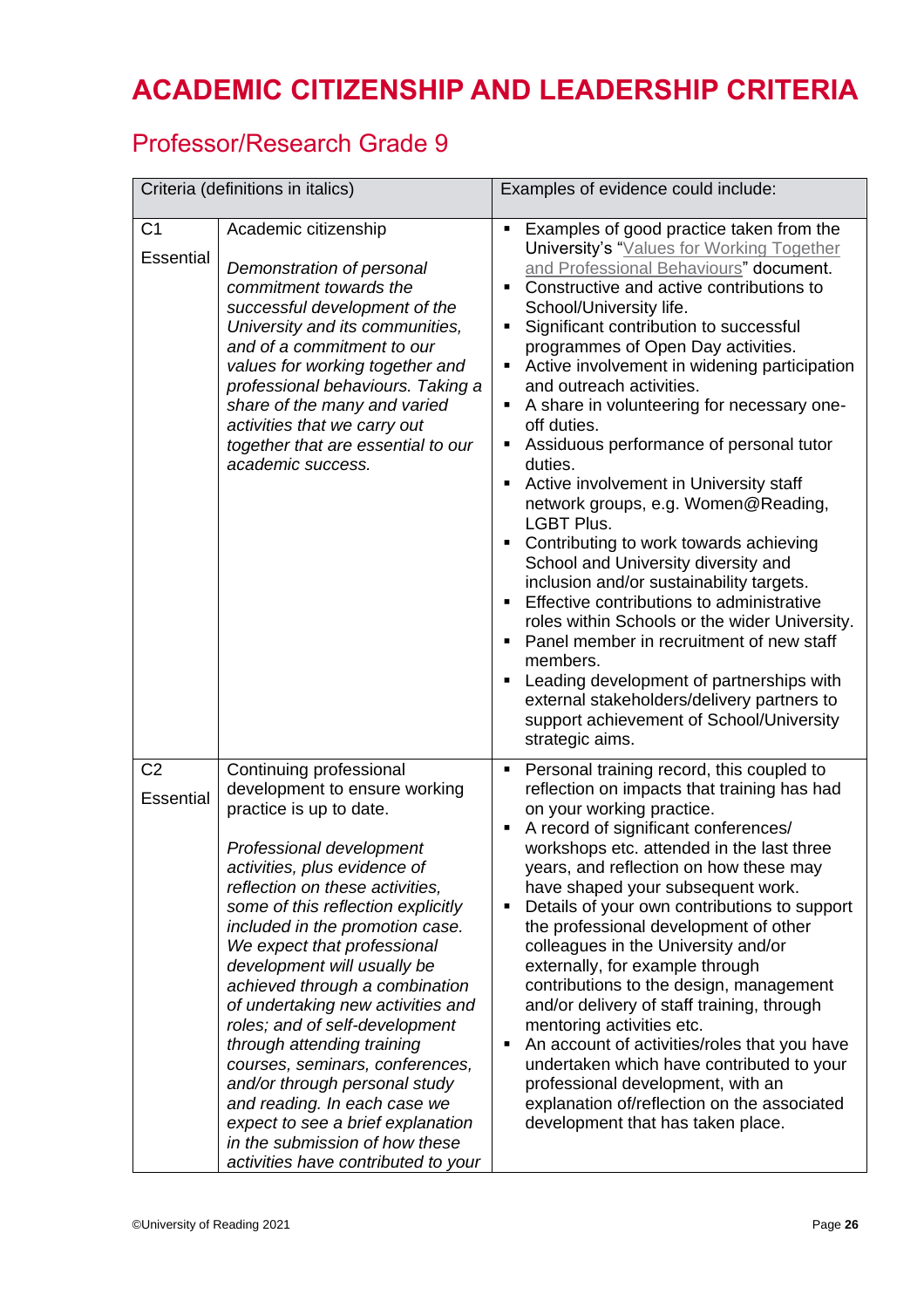|                                    | professional development and/or<br>inform your working practices.                                                                                                                                                                                                                                                                                                                                                                                                                                                                                                                                                                                                                                                                                                                                                                                                                                                                                                                  |                                                                                                                                                                                                                                                                                                                                                                                                                                                                                                                                                                                                                                                                                                                                                                                                                                                                                                                                                                                                                                                                                                                                                                                                                                                                                                                                                                                                                                                                                                                                                                                                                                                                                                                                                                                                                                                                                                                                                                                                                                                                                                                                                                                                                                       |
|------------------------------------|------------------------------------------------------------------------------------------------------------------------------------------------------------------------------------------------------------------------------------------------------------------------------------------------------------------------------------------------------------------------------------------------------------------------------------------------------------------------------------------------------------------------------------------------------------------------------------------------------------------------------------------------------------------------------------------------------------------------------------------------------------------------------------------------------------------------------------------------------------------------------------------------------------------------------------------------------------------------------------|---------------------------------------------------------------------------------------------------------------------------------------------------------------------------------------------------------------------------------------------------------------------------------------------------------------------------------------------------------------------------------------------------------------------------------------------------------------------------------------------------------------------------------------------------------------------------------------------------------------------------------------------------------------------------------------------------------------------------------------------------------------------------------------------------------------------------------------------------------------------------------------------------------------------------------------------------------------------------------------------------------------------------------------------------------------------------------------------------------------------------------------------------------------------------------------------------------------------------------------------------------------------------------------------------------------------------------------------------------------------------------------------------------------------------------------------------------------------------------------------------------------------------------------------------------------------------------------------------------------------------------------------------------------------------------------------------------------------------------------------------------------------------------------------------------------------------------------------------------------------------------------------------------------------------------------------------------------------------------------------------------------------------------------------------------------------------------------------------------------------------------------------------------------------------------------------------------------------------------------|
| C <sub>3</sub><br><b>Essential</b> | Academic leadership and/or<br>management.<br>This interpreted broadly to<br>include leadership and<br>management within your<br>departments or Schools, or<br>leadership/management<br>associated to your discipline (this<br>latter may be exhibited largely<br>through externally-focused<br>activities, or through activities<br>locally at Reading).<br>We interpret leadership to include<br>leadership of groups of staff (or<br>possibly staff plus research<br>students/teaching assistants);<br>leadership of activities; leadership<br>by example in a variety of<br>external engagement activities;<br>leadership through chairing (but<br>also through active membership)<br>of groups within the University or<br>externally that are responsible for<br>significant activities or<br>developments.<br>For promotion to professorial<br>level contributions are expected<br>to be more significant, and roles<br>taken on are likely to carry more<br>responsibility. | Leadership by example in external<br>٠<br>engagement, this interpreted broadly to<br>include: significant leadership of the<br>nurturing and development of external<br>relationships important to the School or<br>University; external presentations of various<br>sorts (at academic conferences, to external<br>partners, to lay audiences, as part of<br>schools outreach). External presentations<br>might include keynote presentations at<br>larger-scale conferences.<br>Leadership of and active involvement in<br>٠<br>initiatives which achieve engagement with<br>research and/or impact beyond academia.<br>Leading role in organisation of conferences.<br>٠<br>Leading role in shaping the discipline within<br>٠<br>the University, or significant contributions<br>nationally/internationally.<br>Significant contributions, for example<br>٠<br>through offices held, to the organisation and<br>running of professional associations or<br>learned societies nationally or<br>internationally.<br>Panel membership and advising on senior<br>٠<br>academic appointments elsewhere.<br>Government appointments.<br>٠<br>Develop and successfully implement<br>٠<br>School strategy/5 year plan initiatives.<br>Contribute to the development and<br>٠<br>successful implementation of University<br>strategy.<br>Robust financial management of<br>٠<br>Department/ School budgets in line with<br>University strategy.<br>Leadership of and active involvement in<br>٠<br>widening participation and outreach<br>activities.<br>Actively promoting and/or innovative<br>٠<br>practice or leadership supporting the<br>diversity and inclusion agenda.<br>Leadership roles in University staff network<br>٠<br>groups, e.g. Women@Reading, LGBT Plus.<br>Taking significant responsibility for Health<br>٠<br>and Safety issues.<br>Leadership of the sustainability agenda,<br>٠<br>including working towards relevant<br>benchmarks/awards as appropriate.<br>Significant trade union and employee<br>٠<br>representation activities.<br>Hall Warden.<br>٠<br>Effective performance in positions of<br>٠<br>significant responsibility within the School/<br>University/UoRM/major partnerships (e.g.<br>NUIST). |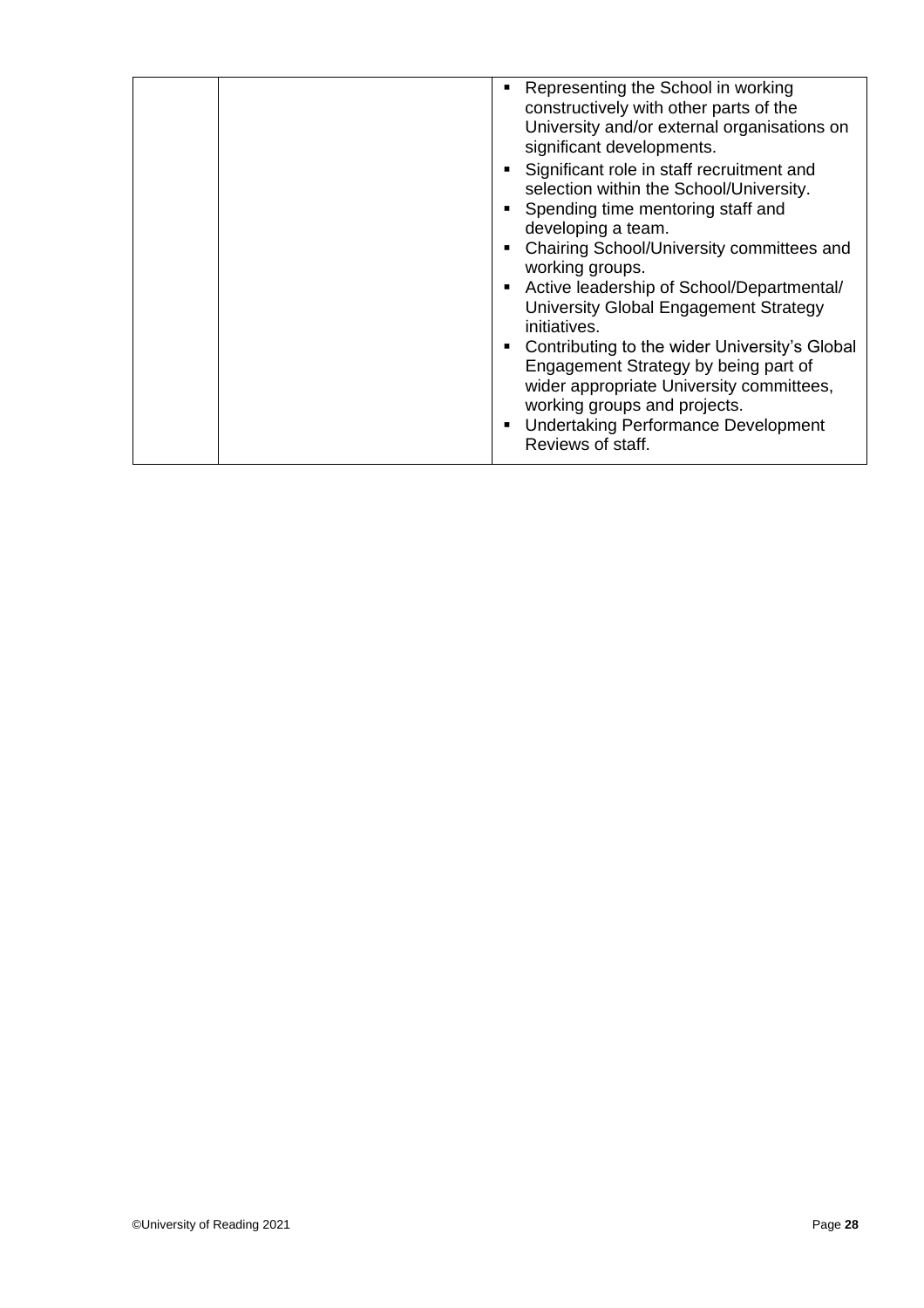### **RESEARCH CRITERIA**

### Professor/Research Grade 9

| Criteria                                                                                       |                                                                                                                                                                                                  | Examples of evidence could include:                                                                                                                                                                                                                                                                                                                                                                                                                                                                                                                                                                                                                                                                                                                                                                                                                                                                                                                |
|------------------------------------------------------------------------------------------------|--------------------------------------------------------------------------------------------------------------------------------------------------------------------------------------------------|----------------------------------------------------------------------------------------------------------------------------------------------------------------------------------------------------------------------------------------------------------------------------------------------------------------------------------------------------------------------------------------------------------------------------------------------------------------------------------------------------------------------------------------------------------------------------------------------------------------------------------------------------------------------------------------------------------------------------------------------------------------------------------------------------------------------------------------------------------------------------------------------------------------------------------------------------|
| R <sub>1</sub><br>Outputs<br>Essential<br>(T&R, R)                                             | Track record of excellent<br>research of international<br>standing, built on outstanding<br>quality of research outputs.                                                                         | A track record of 3 <sup>*</sup> and 4 <sup>*</sup> publications,<br>confirmed by peer review and, where<br>appropriate, supported by bibliometric<br>data.                                                                                                                                                                                                                                                                                                                                                                                                                                                                                                                                                                                                                                                                                                                                                                                        |
| R <sub>2</sub><br>Research<br>Leadership<br>and<br>Recognition<br><b>Essential</b><br>(T&R, R) | Providing research leadership<br>within and beyond the<br>University and the own<br>discipline; significant<br>international research impact on<br>academia (nationally and<br>internationally). | Significant achievements from roles such<br>as: Research Division Leader, IDRI<br>Director, leading major research centres<br>or cross university research initiatives.<br>Leading major collaborative projects and<br>networks, DTPs, partnerships with key<br>end-users and stakeholders of research.<br>Active contribution to research-related<br>committees, research councils, or<br>professional or learned societies.<br>National or international awards for<br>research, invitations for keynote<br>presentations and lectures.<br>Evidence of being consulted by<br>national/international research bodies<br>(e.g. Government, Research Councils) on<br>strategy or policy making.<br>Journal editorships or membership of<br>editorial boards.<br>Regularly acting as a reviewer or<br>assessor for significant bodies (major<br>funders, leading journals).<br>Consultancy services for industrial<br>companies and external bodies. |
| R <sub>3</sub><br>Research<br>Income                                                           | Track record of excellent<br>external income generation as<br>defined within the discipline<br>(excluding funding for PGR<br>students).                                                          | External grants and awards as PI and/or<br>Co-I (with evidence of active role in<br>securing funding), senior fellowships<br>charitable and industrial income, as<br>appropriate to discipline.                                                                                                                                                                                                                                                                                                                                                                                                                                                                                                                                                                                                                                                                                                                                                    |
| R <sub>4</sub><br>PhD<br>Supervision                                                           | Record of successfully<br>supervising to completion a<br>number of research students, as<br>appropriate to the discipline.                                                                       | A track record of successful Doctoral<br>٠<br>supervision to timely completion.<br>Leadership of Doctoral Training<br>programmes.<br><b>External examination of Doctoral</b><br>Students.<br>Winning of externally funded PGR<br>students, funding for CDTs or DTPs.                                                                                                                                                                                                                                                                                                                                                                                                                                                                                                                                                                                                                                                                               |
| R <sub>5</sub><br>Public<br>Engagement                                                         | Substantial national and<br>international track record of<br>planned public engagement and<br>communication of research.                                                                         | Delivery of invited public lectures<br>٠<br>Substantial and meaningful engagement<br>with the media, involvement in public<br>events, use of blogs and other social<br>media to communicate research.                                                                                                                                                                                                                                                                                                                                                                                                                                                                                                                                                                                                                                                                                                                                              |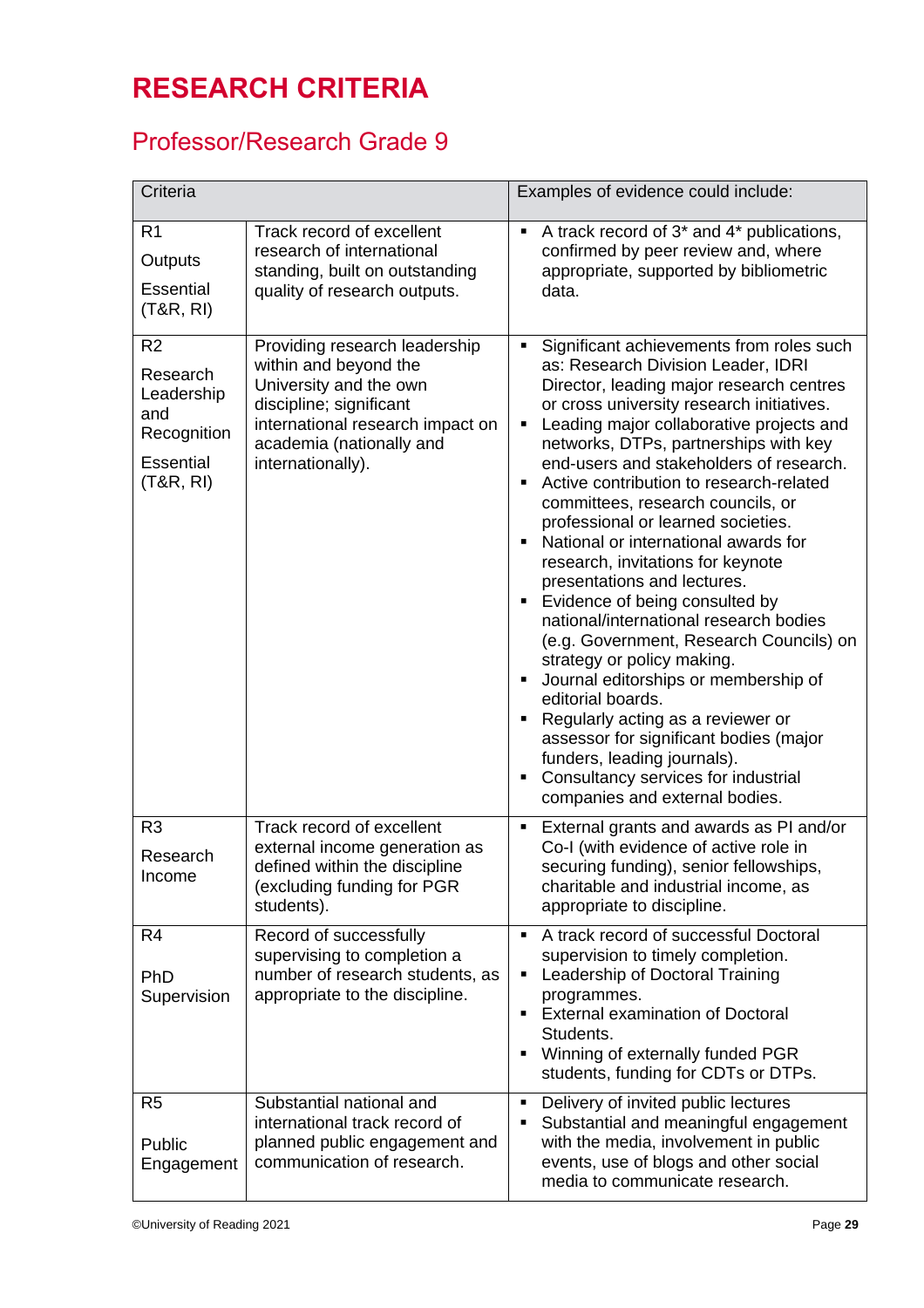| R <sub>6</sub><br>Research<br>Impact | Has drawn upon own research<br>to achieve, or is in the process<br>of achieving an effect on,<br>change or benefit, to the<br>national and/or international<br>economy, society, culture,<br>public policy or services,<br>health, the environment,<br>education, or quality of life,<br>beyond academia. | Impact projects (e.g. REF Impact case<br>studies) and equivalent activities that are<br>rated 3*/4*.<br>■ Evidence of influencing social/economic/<br>cultural policy.<br>• Evidence of impact on end-users of<br>research.<br>• Evidence of engagement with the<br>University's guidance on Open Research<br>http://www.reading.ac.uk/research/research-<br>environment/open-research/open-research- |
|--------------------------------------|-----------------------------------------------------------------------------------------------------------------------------------------------------------------------------------------------------------------------------------------------------------------------------------------------------------|-------------------------------------------------------------------------------------------------------------------------------------------------------------------------------------------------------------------------------------------------------------------------------------------------------------------------------------------------------------------------------------------------------|
|                                      |                                                                                                                                                                                                                                                                                                           | 12-tips.aspx                                                                                                                                                                                                                                                                                                                                                                                          |
|                                      |                                                                                                                                                                                                                                                                                                           |                                                                                                                                                                                                                                                                                                                                                                                                       |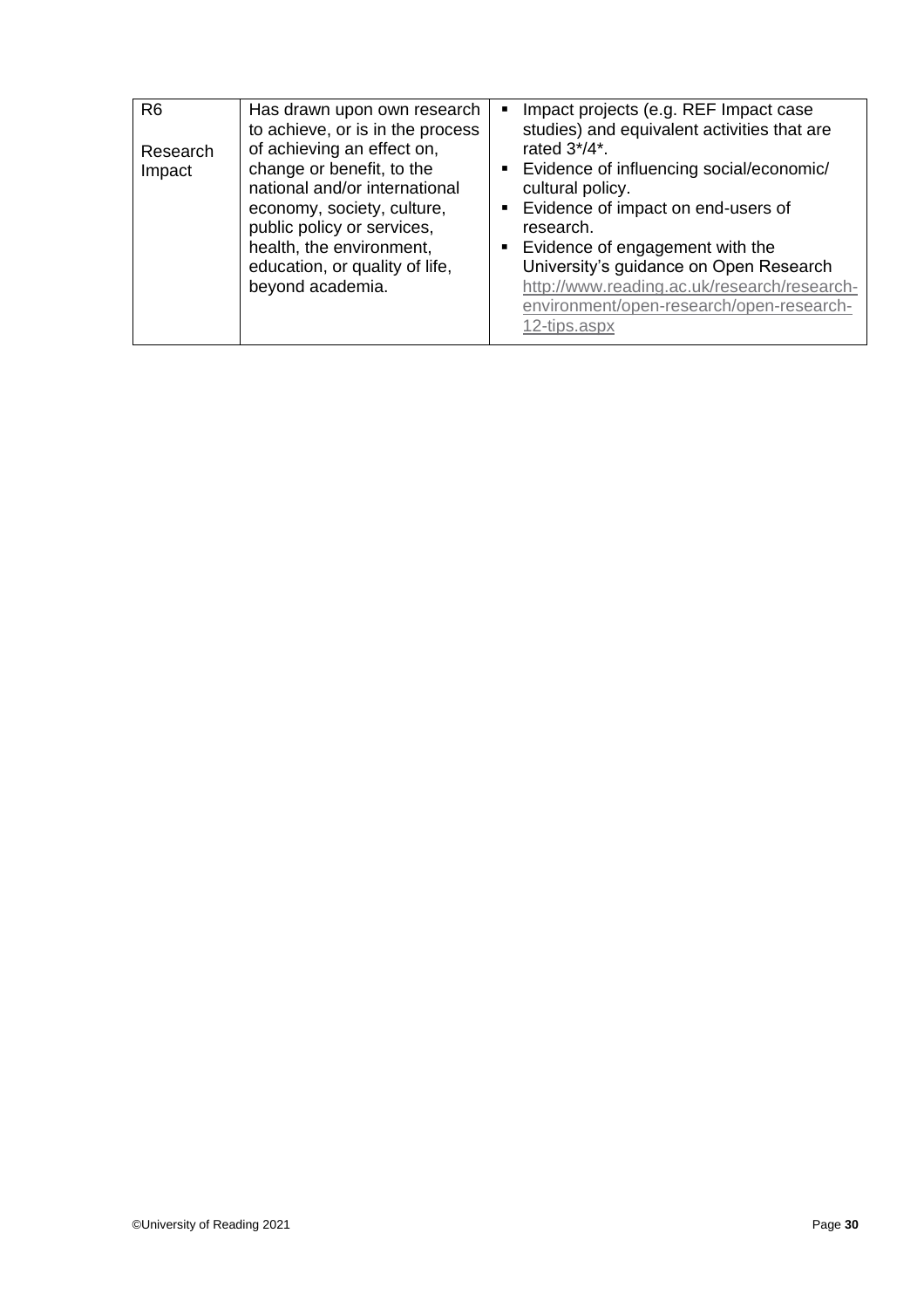### **TEACHING AND LEARNING CRITERIA**

### Professor/Research Grade 9

|                                                                                                                                           | Fellow of the Higher Education Academy (HEA) or equivalent at D2 or above                                                                                                               |                                                                                                                                                                                                                                                                                                                                                                                                                                                                                                                                                                                                                                                                                                                                                                                                                                                                                                                                                                                                                                              |
|-------------------------------------------------------------------------------------------------------------------------------------------|-----------------------------------------------------------------------------------------------------------------------------------------------------------------------------------------|----------------------------------------------------------------------------------------------------------------------------------------------------------------------------------------------------------------------------------------------------------------------------------------------------------------------------------------------------------------------------------------------------------------------------------------------------------------------------------------------------------------------------------------------------------------------------------------------------------------------------------------------------------------------------------------------------------------------------------------------------------------------------------------------------------------------------------------------------------------------------------------------------------------------------------------------------------------------------------------------------------------------------------------------|
|                                                                                                                                           | Criteria                                                                                                                                                                                | Examples of evidence could include:                                                                                                                                                                                                                                                                                                                                                                                                                                                                                                                                                                                                                                                                                                                                                                                                                                                                                                                                                                                                          |
| T1<br>Excellent<br>teaching<br><b>Essential</b><br>(T&R, TI)                                                                              | Track record of<br>excellent T&L practice,<br>with evidence of<br>positive impact on<br>students, colleagues<br>and mentees (either<br>internal or external) and<br>excellent feedback. | Positive student module or programme<br>٠<br>evaluation.<br>Positive student feedback.<br>$\blacksquare$<br>Positive feedback from student experience<br>п<br>surveys.<br>Improvements to student recruitment.<br>A record of good levels of student progression/<br>٠<br>completion/attainment.<br>Successful outcomes of supervision of UG and/or<br>٠<br>PGT and/or PGR projects.<br>Positive feedback from peer review of teaching.<br>٠<br>Positive feedback from External Examiners.<br>Award of RUSU excellence award.<br>The award of a University Teaching Fellowship.<br>$\blacksquare$<br>The award of a National Teaching Fellowship.<br>٠<br>The award of a University Collaborative Award for<br>٠<br>Outstanding Contribution to T&L.<br>Discipline/subject/School awards for T&L.<br>Positive comments from Periodic Review.<br>Mentees' success in completion of Academic<br>Practice Programme/CPD route to FHEA/SFHEA/<br>PFHEA.<br>Leadership of significant initiatives to support<br>٠<br>specific groups of students. |
| T <sub>2</sub><br>Improving<br>student<br>outcomes/<br>experience<br><b>Essential</b><br>(T&R, TI)                                        | Leadership of activities<br>in T&L that improves<br>student outcomes<br>and/or student<br>experience.                                                                                   | Significant contribution in leading student support.<br>٠<br>Leadership of a University strategic project in T&L<br>and/or responsibility for T&L priorities.<br>Leadership of student access, employability,<br>professional practice and/or engagement<br>initiatives.<br>Leadership of curriculum development project(s).<br>Leadership of significant collaboration(s) with<br>students.                                                                                                                                                                                                                                                                                                                                                                                                                                                                                                                                                                                                                                                 |
| T <sub>3</sub><br>Leadership of<br>strategic<br>initiatives in<br><b>T&amp;L/</b><br>professional<br>training<br><b>Essential</b><br>(TI) | Evidence of successful<br>leadership in steering<br><b>Teaching and Learning</b><br>strategic initiatives at<br>disciplinary,<br>interdisciplinary, School<br>or University levels      | Influential membership of working group(s).<br>٠<br>Success in shaping T&L strategy.<br>Е<br>Leading a team implementing a T&L initiative.<br>Е<br>Influential contribution to Programme<br>П<br>development.<br>Influential contribution to a TEF return.<br>٠<br>Leading collaboration between UoR and UoRM.<br>٠<br>Leading collaboration with existing partner<br>٠<br>institutions/delivery partners, in UK and/or<br>internationally.                                                                                                                                                                                                                                                                                                                                                                                                                                                                                                                                                                                                  |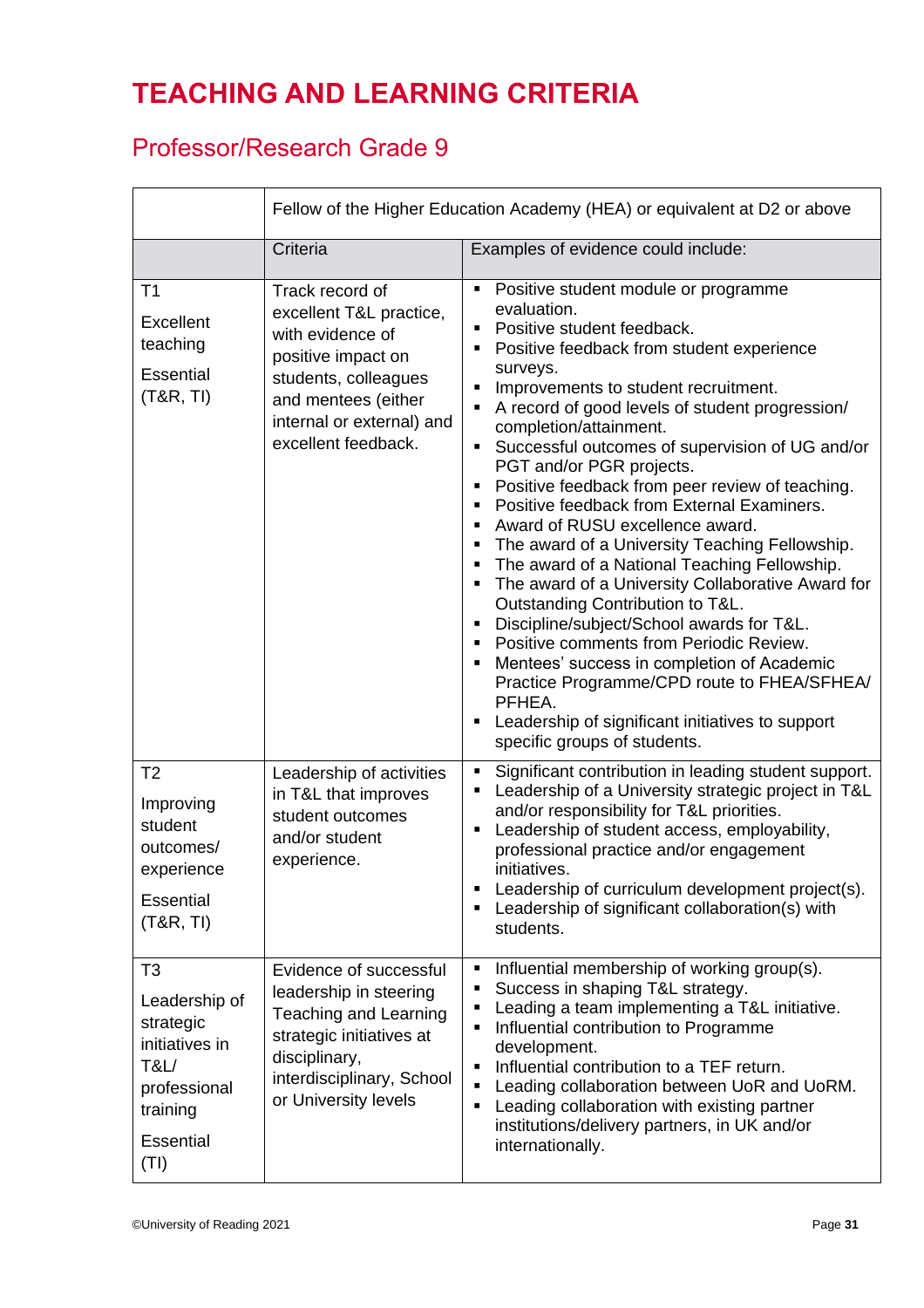|                                                                                                |                                                                                                                   | Establishing and developing teaching-related<br>$\blacksquare$<br>networks with other institutions which bring<br>benefit to the UoR.                                                                                                                                                                                                                                                                                                                                                                                                                                                                                                                                                                                                                                                                                                       |
|------------------------------------------------------------------------------------------------|-------------------------------------------------------------------------------------------------------------------|---------------------------------------------------------------------------------------------------------------------------------------------------------------------------------------------------------------------------------------------------------------------------------------------------------------------------------------------------------------------------------------------------------------------------------------------------------------------------------------------------------------------------------------------------------------------------------------------------------------------------------------------------------------------------------------------------------------------------------------------------------------------------------------------------------------------------------------------|
| T <sub>4</sub><br>National/<br>International<br>standing in<br>T&L<br><b>Essential</b><br>(TI) | Evidence of significant<br>contribution of national<br>or international impact<br>to teaching and<br>learning.    | Authorship of/major contributions in any media of<br>٠<br>high quality teaching materials that are widely<br>acknowledged as central to the discipline or<br>related to T&L in Higher Education in UK and/or<br>internationally.<br>Contribution to national and international T&L<br>$\blacksquare$<br>journals.<br>Adviser to accrediting bodies, international<br>٠<br>societies or other professional bodies.<br>National Teaching Fellowship.<br>Invitations to give keynote presentations or<br>٠<br>contribute to other high profile T&L events<br>nationally/internationally.<br>Active membership of national or international<br>п<br>subject body committees.<br>Major contributions at national/international levels<br>٠<br>to widening participation and access activities.<br>Influence on T&L and/or QA at other HEIs.<br>٠ |
| T <sub>5</sub><br><b>EITHER</b><br>Research/<br>scholarship<br>and/or income<br>generation     | Pedagogic research<br>and/or significant and<br>impactful Scholarship<br>and/or significant<br>income generation. | Publications based on pedagogic research in<br>٠<br>your discipline.<br>Publications based on pedagogic research in HE.<br>٠<br>Collaboration with pedagogic researchers in other<br>п<br>institutions.<br>National/international presentations/conference<br>٠<br>papers on pedagogic research/scholarship.<br>Major involvement in projects investigating how<br>٠<br>students learn and/or of teaching practice.<br>Collaboration with colleagues in UoR Research<br>٠<br>centres/institutes to explore T&L-related aspects<br>of research themes.<br>Gaining external funding for pedagogic research<br>٠<br>or curriculum development.<br>Identifying market need and establishing and<br>$\blacksquare$<br>running a financially significant new programme.                                                                           |
| T <sub>6</sub><br>Engagement<br>with<br>innovation in<br>T&L                                   | Effective consideration<br>and/or application of<br>new pedagogies or<br>innovative teaching<br>methods.          | Initiating and/or leading University-wide T&L<br>Ξ<br>innovations.<br>Significant innovation in design of teaching.<br>٠<br>Significant personal contribution or leadership in<br>٠<br>technology enhanced learning.<br>Evidence of reputation for innovatory approaches<br>٠<br>to teaching and learning.<br>Effective contribution to discussion and decision-<br>٠<br>making with regard to T&L.                                                                                                                                                                                                                                                                                                                                                                                                                                         |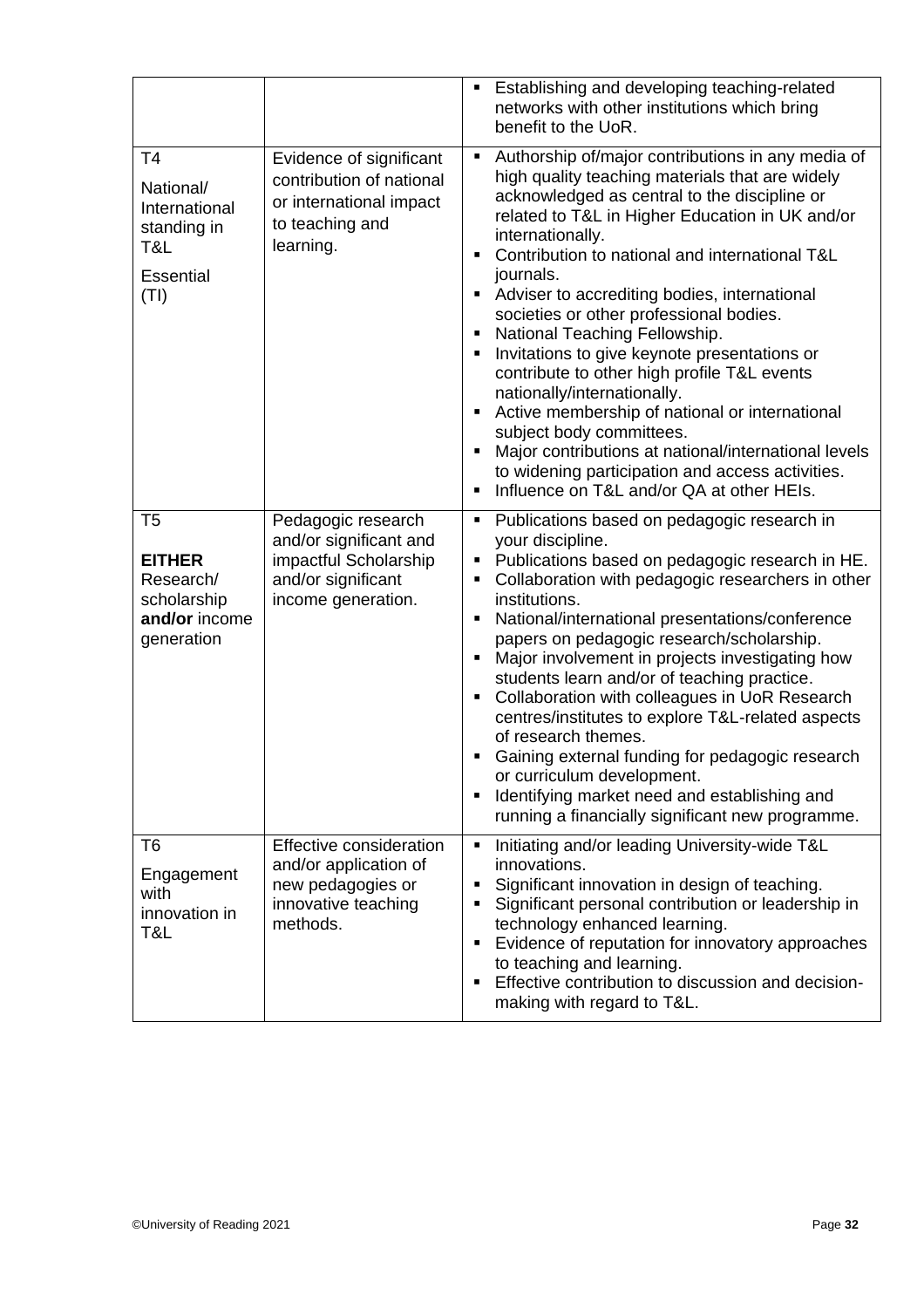### **STANDARD FORM OF CURRICULUM VITAE AND THE OPTIONAL ILLUSTRATIVE APPENDICES**

Candidates should ensure that their CV is presented to support their application for promotion and **expands and develops** the information and evidence provided against the relevant criteria described in Annex A. The CV should be no longer than 40 pages in total.

A **clear indication** (in percentage terms) must be given of the applicant's specific contribution to any joint or collaborative activities, including papers, grants etc.

The CV may be accompanied by a separate document of optional illustrative appendices (the appendices being a maximum of 10 pages in total) to provide supporting evidence for activities. These will typically relate to teaching and learning and occasionally to administration but less frequently to knowledge transfer, enterprise and outreach and hardly ever to research since the outcomes of these activities are generally in the public domain and thus available for scrutiny and evaluation.

### **CV**

### **Personal details**

Name

Present appointment

Nature of appointment (i.e. full- or part-time, probationary or indefinite, T, T/R or R) with precise hours if currently or recently part-time and time period for the change in FTE Education and qualifications obtained (with dates) Previous appointments (with dates)

### **Research**

Achievements providing evidence as described in the Research section of Annex A including some or all of the following:

- The list of publications and other research outputs must be complete, and will be expected to have been recorded in CentAUR.
- Publications must be listed in groups, e.g. books, major articles, reviews; and each group must be shown in reverse chronological order (i.e. the most recent publication first) giving the title and year of publication. Full pagination must always be given. Candidates must clearly indicate whether publications are in refereed journals or conference proceedings and, where appropriate, comment on the status of such journals or proceedings within their particular subject area. Where such information is available, the number of citations should be stated.
- Where joint publications are included, it is essential that a clear indication (in percentage terms) is given of the extent of the applicant's contribution to the publication.
- A clear indication must be given of those books written as author or co-author, and those in which the work has been editorial or contributory.
- Publications that are "in press" or "under review" must be listed separately, detailing the relevant journal or publisher; publications that are "in preparation" must not be listed.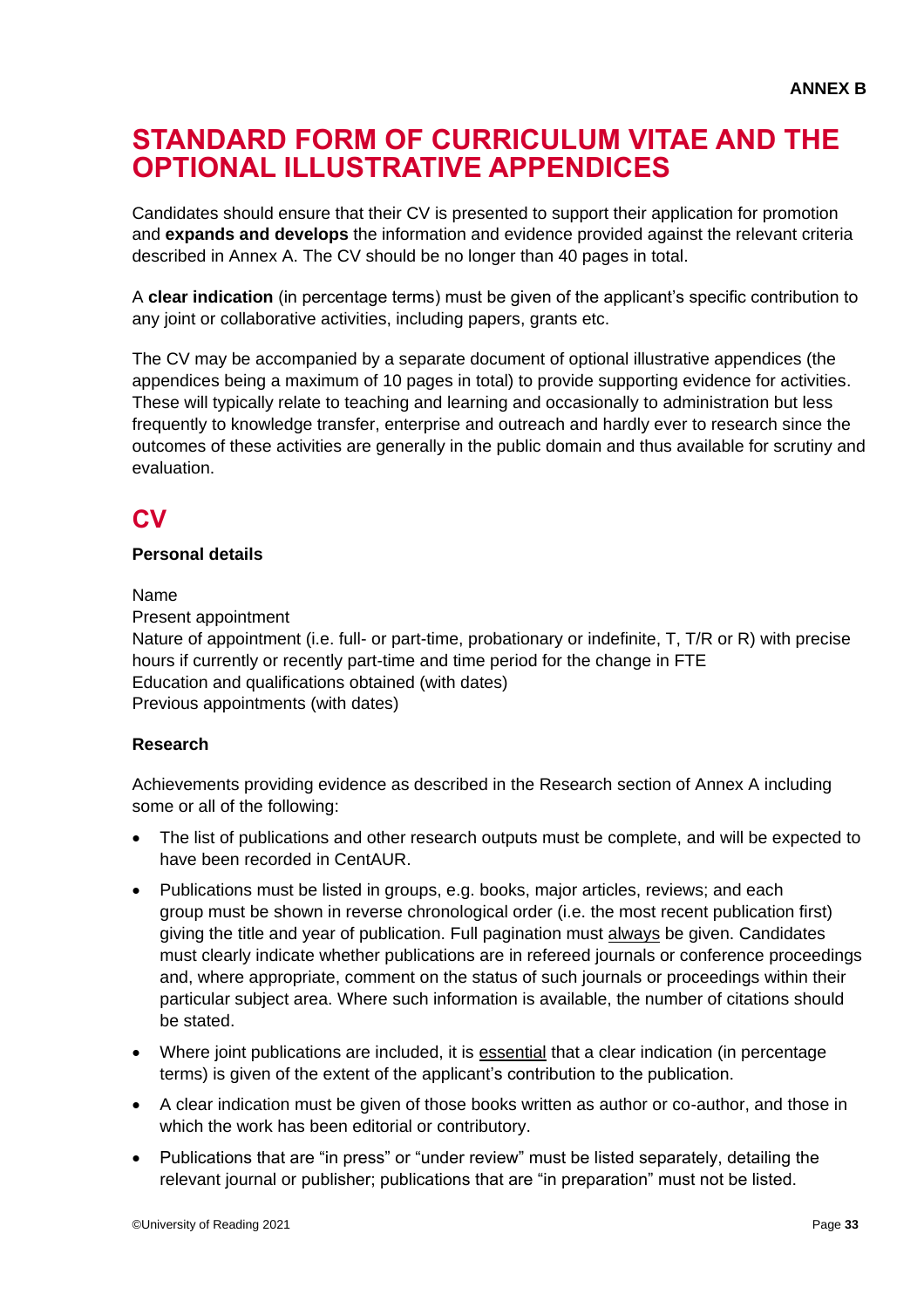- Detail the number of PhD students supervised, and whether as first or second supervisor. State the number who have successfully completed within 4 years FTE.
- Research grants and contracts, listing first grants won, and clearly separated, grants applied for. Internal and external awards should be indicated separately. Detail the research income associated with each award, and identify the Principal Investigator and the Co-Investigators (if any).

### **Teaching and Learning**

Achievements providing evidence as described in the Teaching and Learning section of Annex A including some or all of the following:

- The modules/credits taught at undergraduate and postgraduate levels both within and beyond the home School, the numbers of hours taught, and the numbers of students on each module.
- Quantitative evidence (for example, of improvements to mean marks or failure rates following the implementation of particular initiatives).

### **Academic citizenship and leadership**

Achievements providing evidence as described in the Academic citizenship and leadership section of Annex A.

### **Illustrative appendices**

The optional illustrative appendices could include the following:

### **Teaching and Learning**

- Copies of documents (for example, handouts to students) annotated in such a way as to describe the approach taken, the pedagogical drivers for it, etc.
- External validation of particular activities (for example, letters accepting and/or praising work in journals or at conferences not directly related to research).
- Excerpted slides/notes from presentations given which highlight teaching and learning issues discussed.
- Screenshots of innovative uses of technology (discussion board use, Web 2.0 technologies, etc.) that augment the learning experience/process.
- Quotes from students, alumni, employers, colleagues (within and beyond the University); judicious choice of a limited number of representative quotes is advised.
- Copies of reports of peer/mentor observations of teaching (construed in a wide sense to include review of materials and methods).
- Copies of proposals written about teaching and learning for wider discussion amongst School/Departmental staff (for example, a proposal to introduce a particular teaching and learning method into a module).
- Example agendas/proceedings of events in which work in teaching and learning is presented (internally and externally).
- Photographs of particular approaches being used (in the classroom, the laboratory or the field).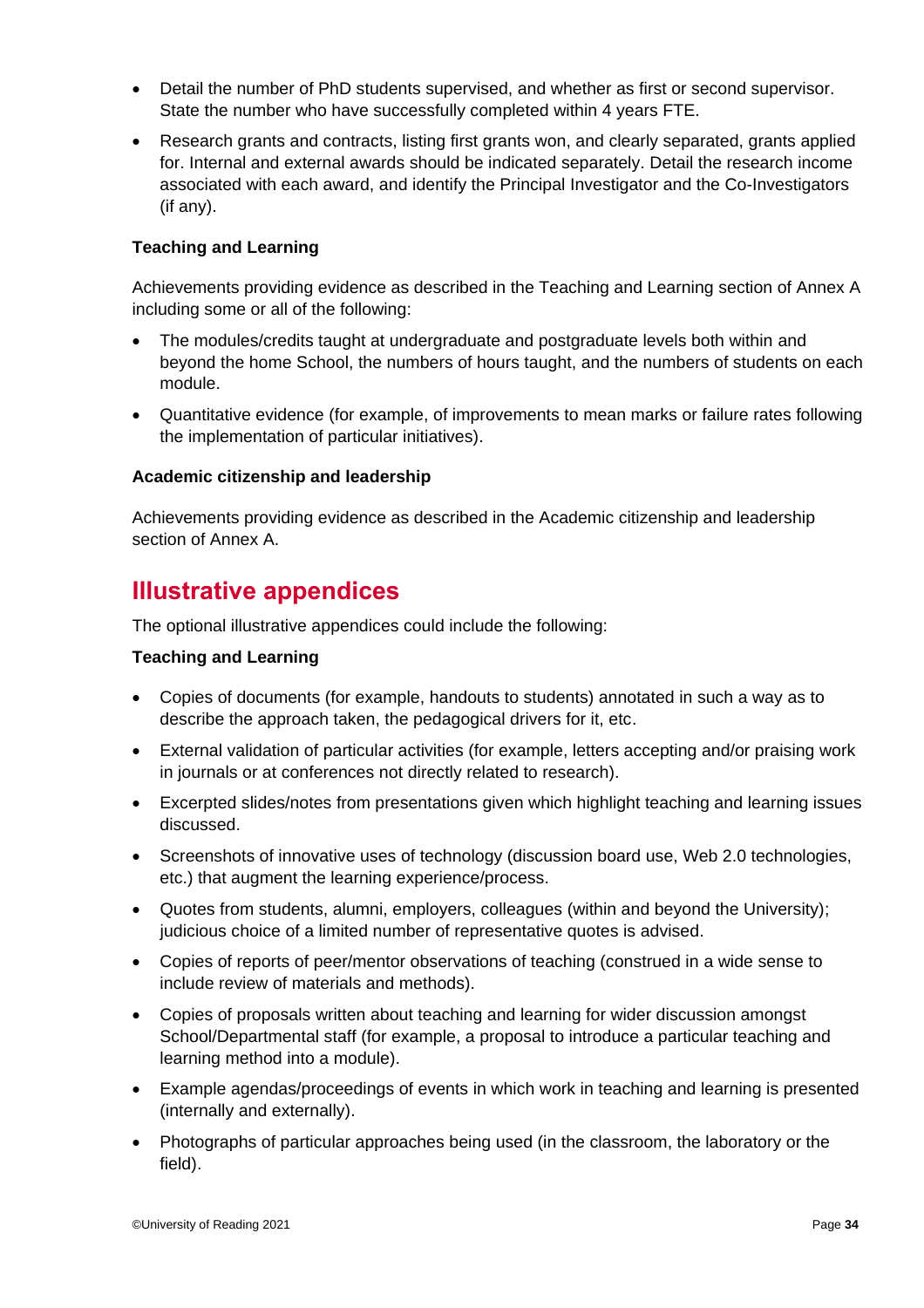Excerpts from the minutes of Boards of Studies/departmental meetings/student-staff liaison committees in which a distinctive contribution is recorded.

### **Academic citizenship and leadership**

- Copy of personal training or continuing professional development log over a sustained period.
- Examples of feedback you have received from colleagues and/or students that you have mentored and supported.
- Excerpts from the minutes of School or University committees.
- Excerpted slides/notes from presentations given which demonstrate leadership in the discipline, School, University and/or beyond.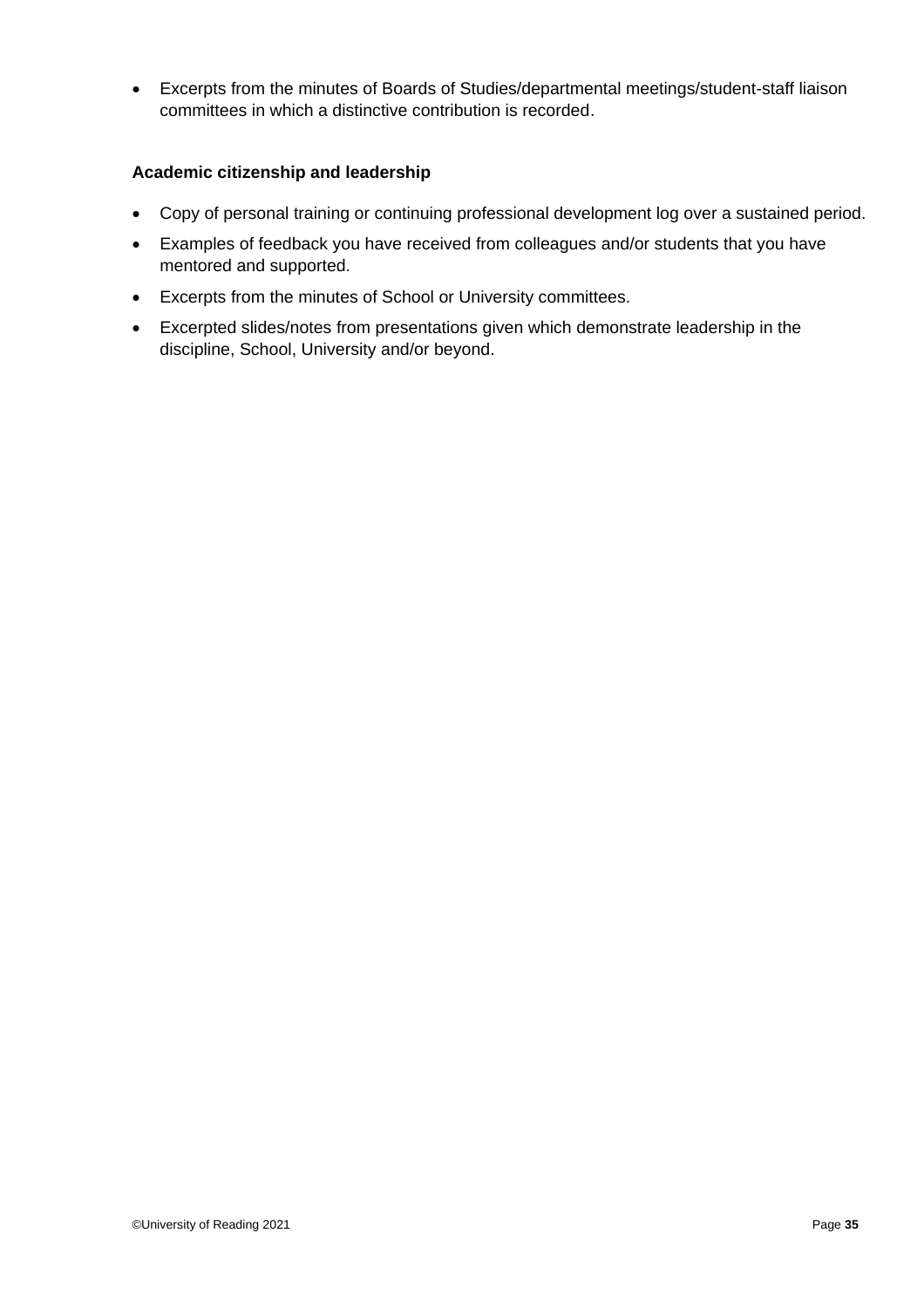### **PERSONAL CIRCUMSTANCES**

It is essential to be able to take due account of any personal, familial or other non-academic circumstances that have impacted upon an applicant's work for a defined period of time and may have had an impact on the development of an applicant's career in relation to the criteria for promotion.

It is recognised that the effects of COVID-19 and associated circumstances on the productivity of academic staff will be variable and that some effects will continue into subsequent years. If an applicant believes that there is a particular effect on them which should be captured, they should raise it with their Head of School and, if so agreed by the Head of School, effects on defined criteria should be part of the Personal Circumstances Agreed Statement.

Candidates have the opportunity to draw to the attention of both the School Personal Titles Committee and the University Personal Titles Committee any specific equality related issues that they consider relevant. The process is in two stages:

1) Personal Circumstances Declaration

The applicant should complete the Personal Circumstances Declaration Form. Candidates must set out the length of time for which personal circumstances affected their career profile and, if relevant, the impact on the volume and range of their contributions. (While it is recognised that personal circumstances may affect the volume of contributions made, no regard will be paid to arguments that the quality of contributions were affected). Candidates need not describe the personal circumstances themselves (though may wish to, and this is permitted), but must detail how the circumstances have impacted upon the case for promotion in relation to specific criteria.

By this means, the University seeks to ensure that no applicant is placed at a disadvantage in consequence of particular conditions or circumstances, which may include:

- (a) time away from work for maternity, paternity, parental or adoption leave (with dates) and details of arrangements for return to work following these periods;
- (b) part-time (stating FTE) or other flexible working arrangements;
- (c) career breaks (with dates);
- (d) periods of absence (with dates) or flexible working arrangements or limitations on speed of working arising from caring responsibilities, a disability, ill-health or injury (in the case of disability, if a reasonable adjustment has been agreed that is relevant to the ability to meet one or more criteria, it would be helpful to mention this);
- (e) periods of absence (with dates) or flexible working arrangements arising from the impact and consequences of gender re-assignment;
- (f) personal, familial or other non-academic circumstances (with details) that have interrupted, restricted or delayed the applicant's career,

An applicant can complete the Personal Circumstances Declaration Form and submit this alongside their application to their Head of School. Normally, the Personal Circumstances Declaration Form would be confidential to the Head of School and applicant only. If an applicant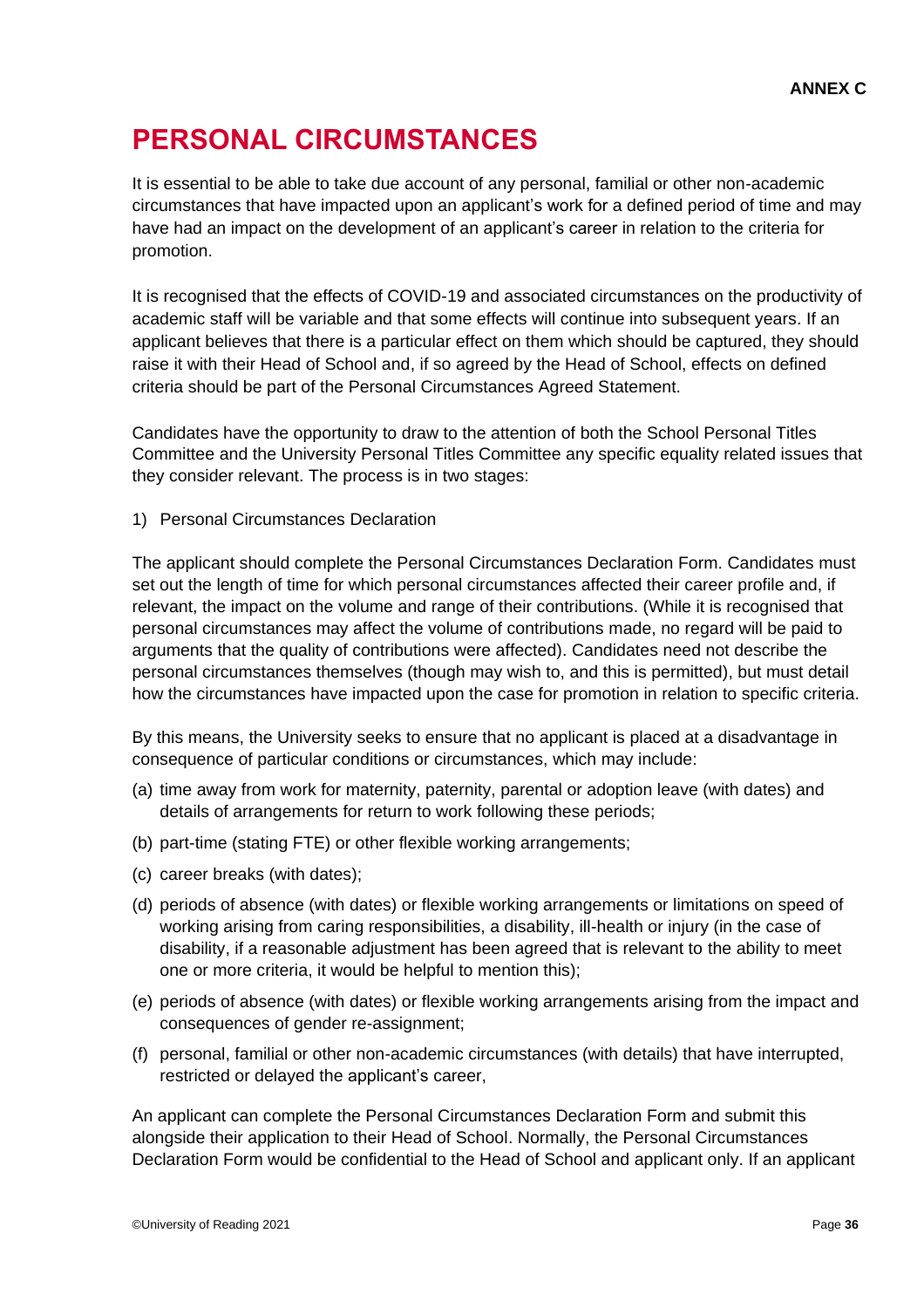feels unable to complete the form, they should arrange to discuss their circumstances in confidence with the Head of School.

Such submissions would normally be evidence-based and verifiable. These need not be accompanied by the actual evidence, indeed will normally be based on disclosures of which Human Resources are already aware. The Personal Circumstances Declaration Form should be submitted with the application form to the Head of School by the deadline of **10 January 2022.**

### 2) Personal Circumstances Agreed Statement

The Head of School will then write a statement on the impact of the personal circumstances on the applicant's academic work, both in terms of the time period affected and the extent of the disruption, without disclosing sensitive personal data. If the candidate has a disability, this may (with the permission of the applicant) be recorded (without disclosing the nature of any disability), in which case it should be noted what reasonable adjustments, if any, have been made in relation to the criteria. In every case the statement should capture explicitly the impact for each of the criteria against which the application is made. The statement should be agreed and signed by both the Head of School and candidate and submitted to the University Secretary by **31 January 2022**.



Applicants may choose to present their personal circumstances in the form of a timeline, as shown in the example below:

The Personal Circumstances Agreed Statement will be made available to the relevant School Personal Titles Committee, to the University Personal Titles Committee and to Independent Assessors (where applicable).

If the Head of School and candidate are unable to reach agreement on the statement, the Dean for Diversity and Inclusion would be asked to adjudicate. In cases of adjudication, the applicant's Personal Circumstances Declaration Form may be disclosed to the Dean for Diversity and Inclusion.

In exceptional cases, a candidate may feel that there are personal circumstances which have emerged since the original application that the University Committee should be made aware of. In these cases, candidates should consult with the Head of School in the first instance. If the Head of School agrees that the personal circumstances should be reported to the University level committee, a statement should be agreed with the applicant and submitted to the University Secretary by **13 May 2022**.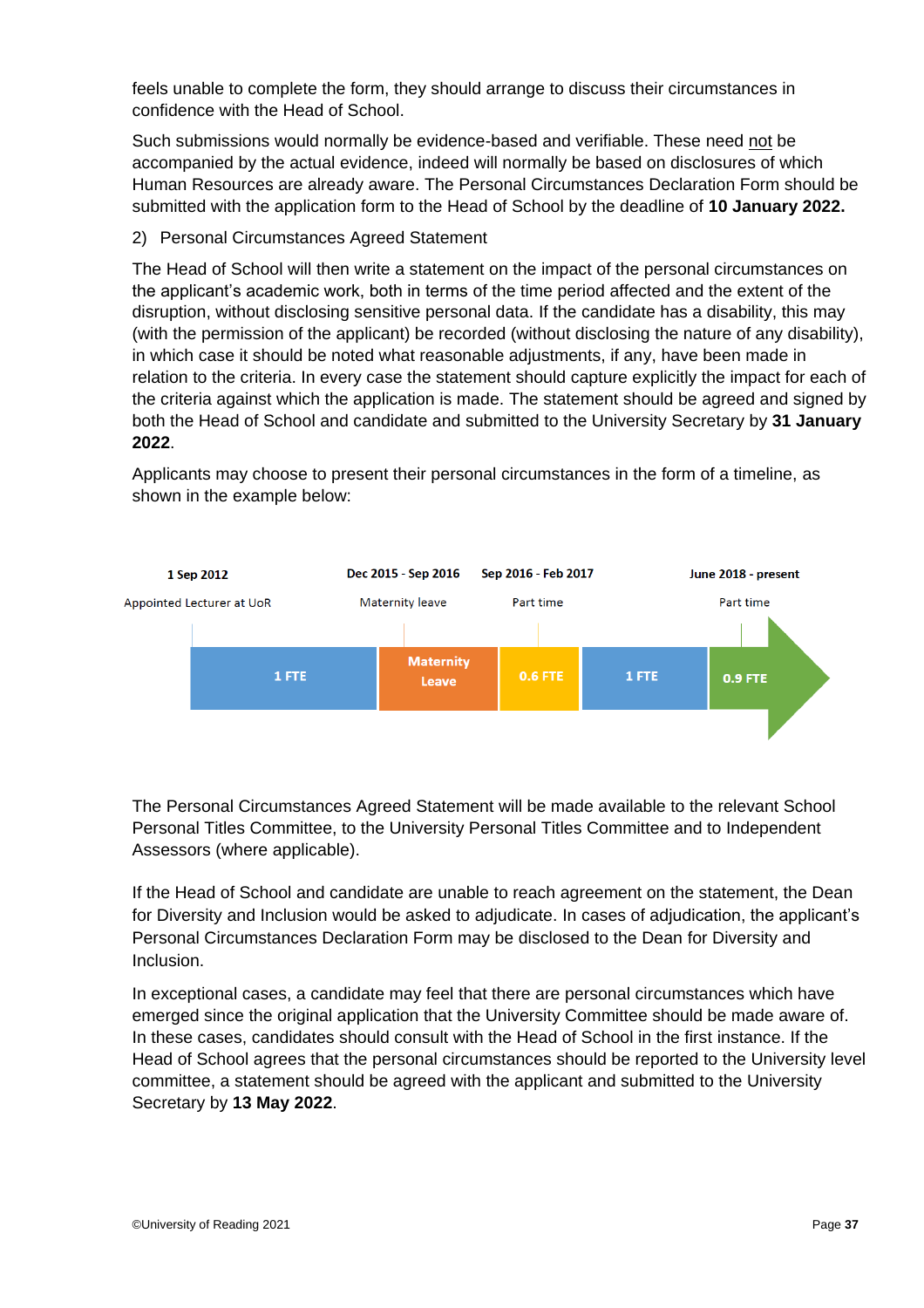

## **PERSONAL CIRCUMSTANCES DECLARATION**

The submission of a Personal Circumstances Declaration is optional. It is the means by which the University seeks to ensure that no applicant for promotion is placed at a disadvantage as a consequence of a particular set of conditions or circumstances.

Please describe the effect of any personal, familial or other non-academic circumstances on your career profile. You need not describe the circumstances themselves but must detail:

- a) the period of time for which the circumstances have had an effect
- b) the impact that the circumstances have on specific promotion criteria

Once completed, please submit this form to your Head of School with your application form. Alternatively, you may choose not to complete the form and decide instead to talk to your Head of School about your personal circumstances. The deadline for submission of all cases is **Monday 10 January 2022.**

*This form will only be seen by your Head of School and possibly your HR Partner and the Dean for Diversity and Inclusion.*

| PERSONAL CIRCUMSTANCES DECLARATION                                                                                                                                                                      |  |  |  |
|---------------------------------------------------------------------------------------------------------------------------------------------------------------------------------------------------------|--|--|--|
| Please outline the period of time and promotion criteria affected. Please refer to Annex C for more detailed guidance<br>about what should be included here. This should not normally exceed 600 words. |  |  |  |
|                                                                                                                                                                                                         |  |  |  |
|                                                                                                                                                                                                         |  |  |  |
|                                                                                                                                                                                                         |  |  |  |
|                                                                                                                                                                                                         |  |  |  |
|                                                                                                                                                                                                         |  |  |  |
|                                                                                                                                                                                                         |  |  |  |
| Name                                                                                                                                                                                                    |  |  |  |
| Date                                                                                                                                                                                                    |  |  |  |
| <b>SIGNATURE</b>                                                                                                                                                                                        |  |  |  |
|                                                                                                                                                                                                         |  |  |  |
|                                                                                                                                                                                                         |  |  |  |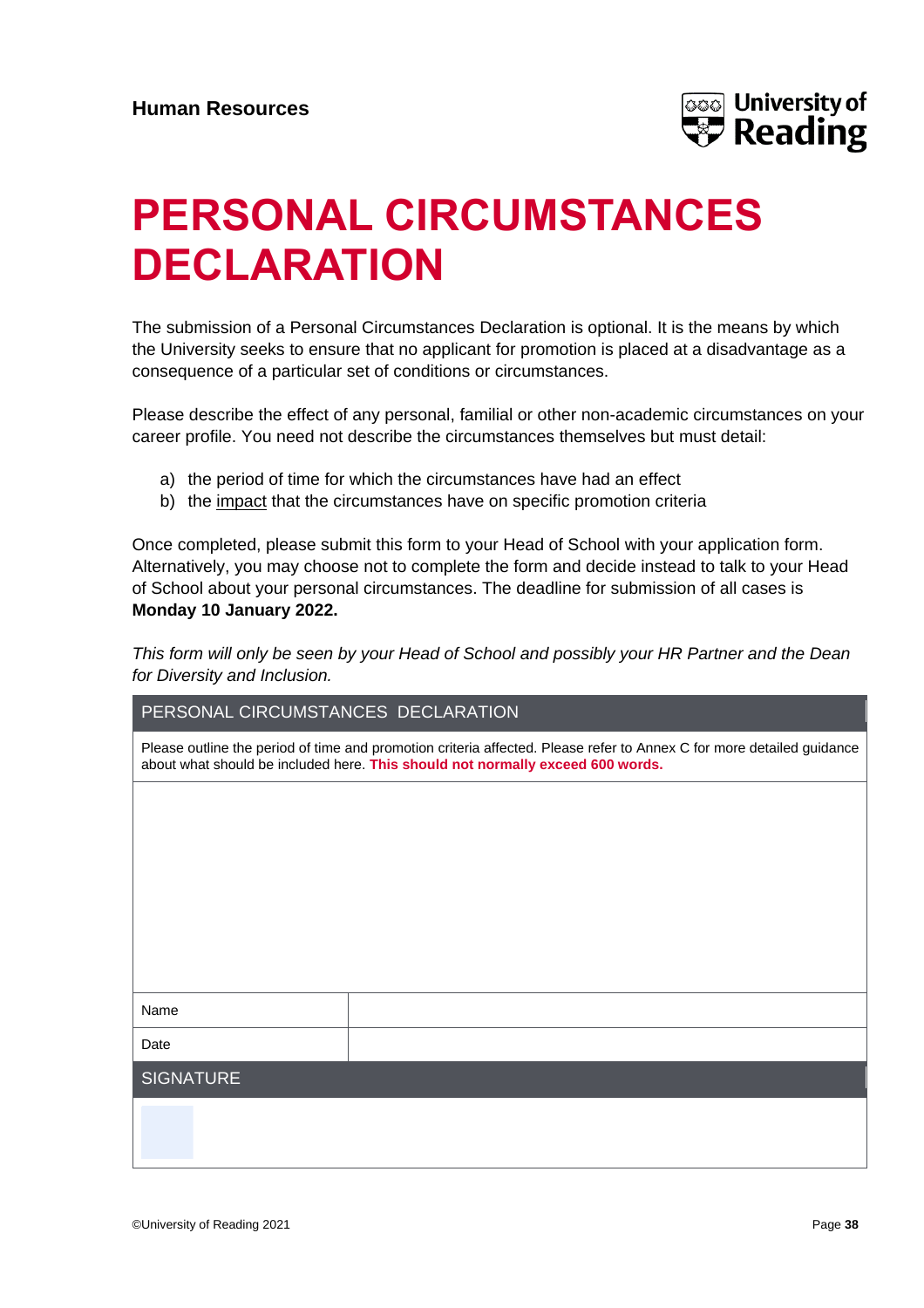

## **PERSONAL CIRCUMSTANCES AGREED STATEMENT**

### PERSONAL CIRCUMSTANCES

Where personal circumstances have been declared by a candidate, the Head of School must prepare a statement to accompany the application. Please refer to Annex C for more detailed guidance about what should be included here. The statement must be agreed with the candidate prior to submission to the University Secretary and should be submitted on this form, complete with the signature of both parties.

If the Head of School and candidate are unable to reach agreement on the statement, the Dean for Diversity and Inclusion should be asked to adjudicate. In cases of adjudication, the applicant's Personal Circumstances Declaration Form may be disclosed to the Dean for Diversity and Inclusion.

| <b>Candidate Name</b> |  |
|-----------------------|--|
|-----------------------|--|

CANDIDATE SIGNATURE – I confirm that I have agreed the above statement with the Head of **School** 

Date

HEAD OF SCHOOL SIGNATURE - I confirm that I have agreed the above statement with the candidate named.

| Date |  |
|------|--|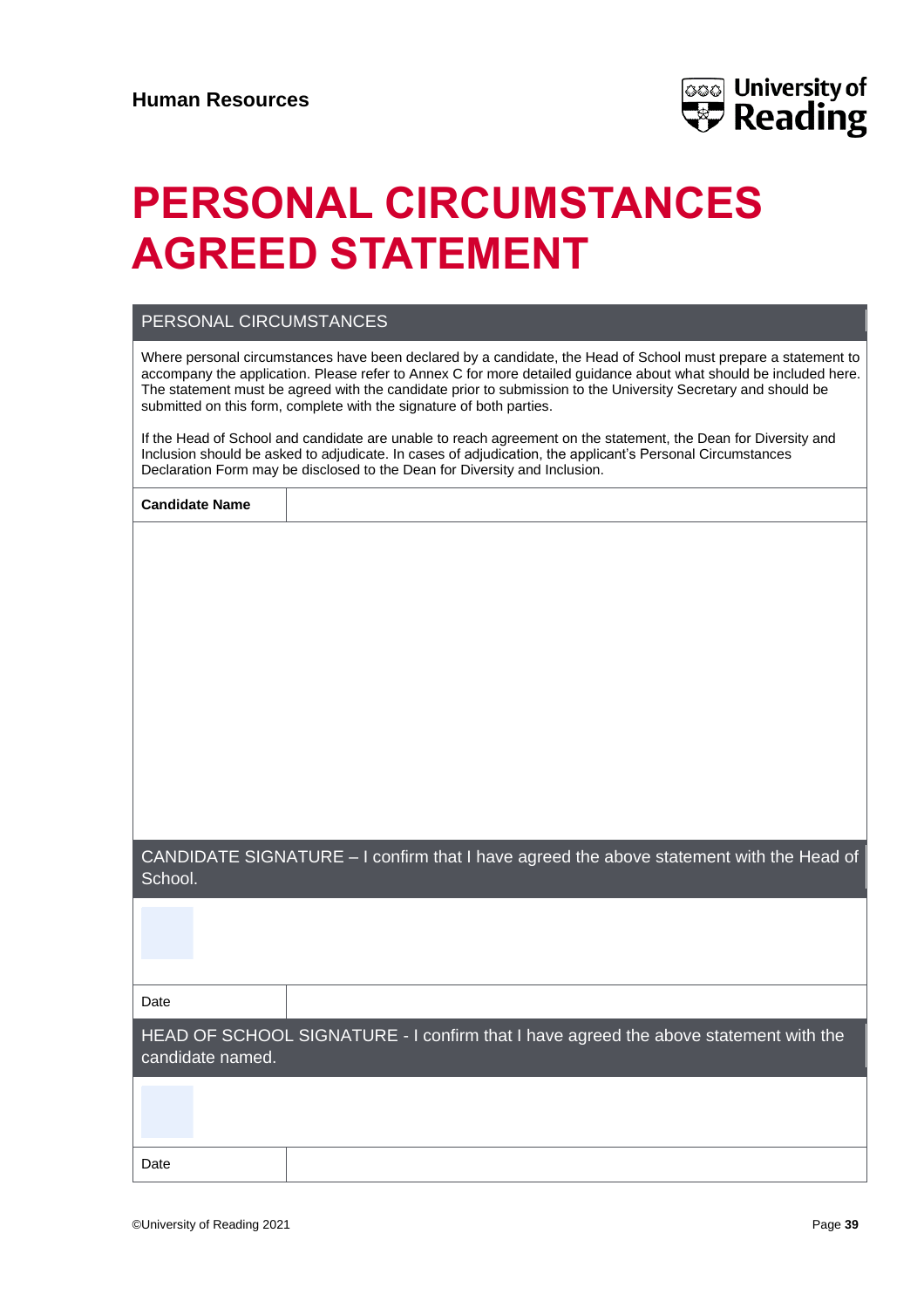# **CONTEXTUAL STATEMENT PART A** ASSOCIATE PROFESSOR

You have been asked by your Head of School to complete this form as part of the submission to the Personal Titles process 2021/22. This statement is to provide the Committees with factual contextual information about achievements that would be expected of an Associate Professor in the discipline. It must be a factual statement and it is intended as an informative document for the **Committees** 

Once completed, please submit this form to the Head of School of the discipline. The deadline for submission of all Contextual Statement Part As is **Monday 15 November 2021.**

| ABOUT THE APPLICANT     |  |  |
|-------------------------|--|--|
| School                  |  |  |
| <sup>I</sup> Discipline |  |  |

Please provide information below about the academic discipline. For T&R candidates please complete both the research and T&L sections; for RI or TI, please complete R or T&L sections respectively. This information is intended to offer a guide to Committees on disciplinary norms.

### **CITIZENSHIP**

What are the School/Departmental norms in relation to academic citizenship, continuing professional development and academic leadership or management. **This should not exceed 250 words**

### RESEARCH

What are the disciplinary norms expected in relation to the research criteria such as research outputs (high impact journals, citations, single author monographs, practice research etc.), research income levels, typical numbers of PGR students, etc. **This should not exceed 250 words**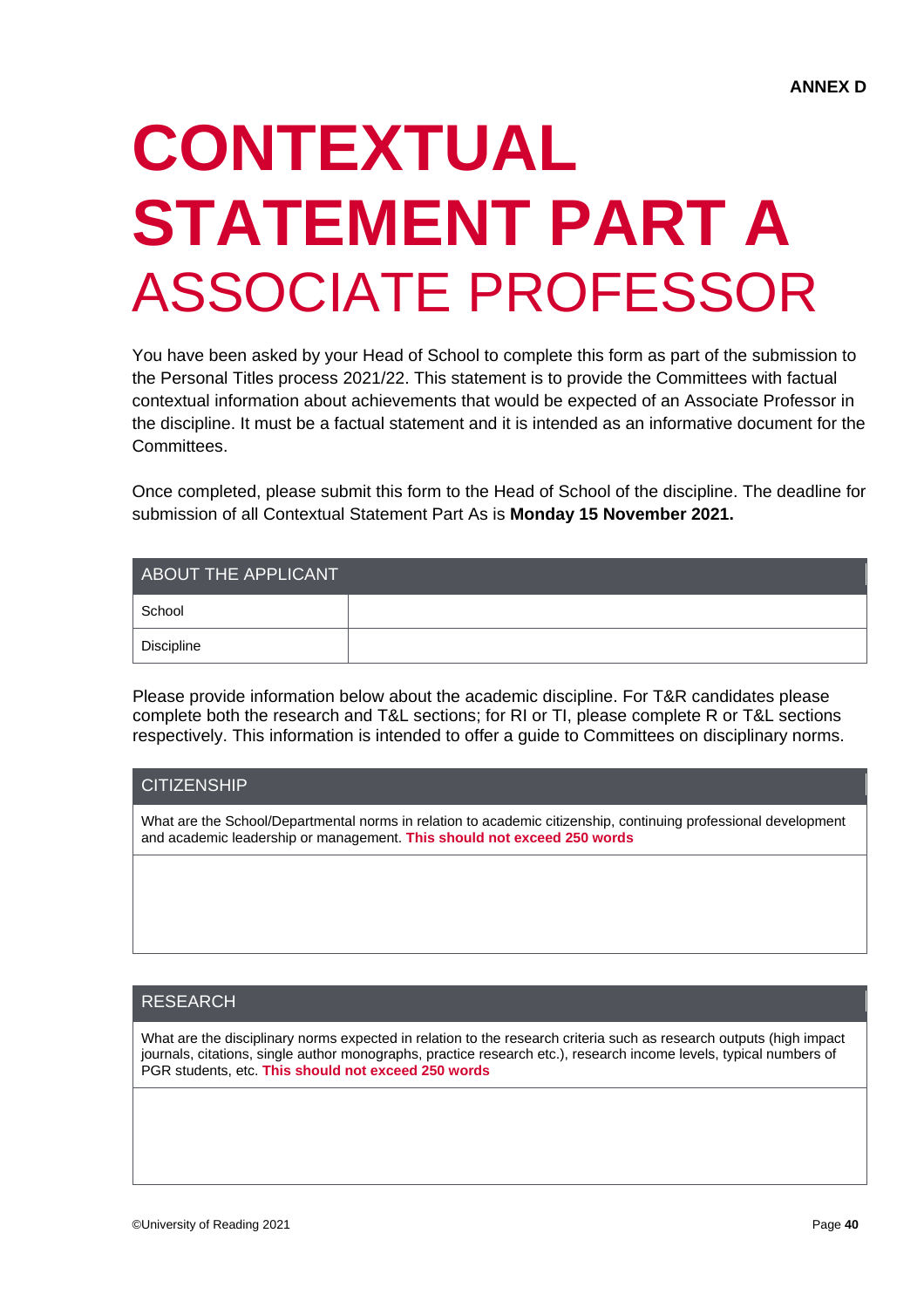### TEACHING AND LEARNING

Please comment factually on the teaching and learning context expected of an applicant in the discipline e.g. on the nature of teaching undertaken (UG, PG), complexity of T&L issues; internal and external T&L commitments within the context of the discipline/sector. **This should not exceed 250 words.**

### OTHER - OPTIONAL

This part is optional and could include any other relevant contextual information. **This should not exceed 250 words.**

| Name      |  |
|-----------|--|
| Date      |  |
| SIGNATURE |  |
|           |  |
|           |  |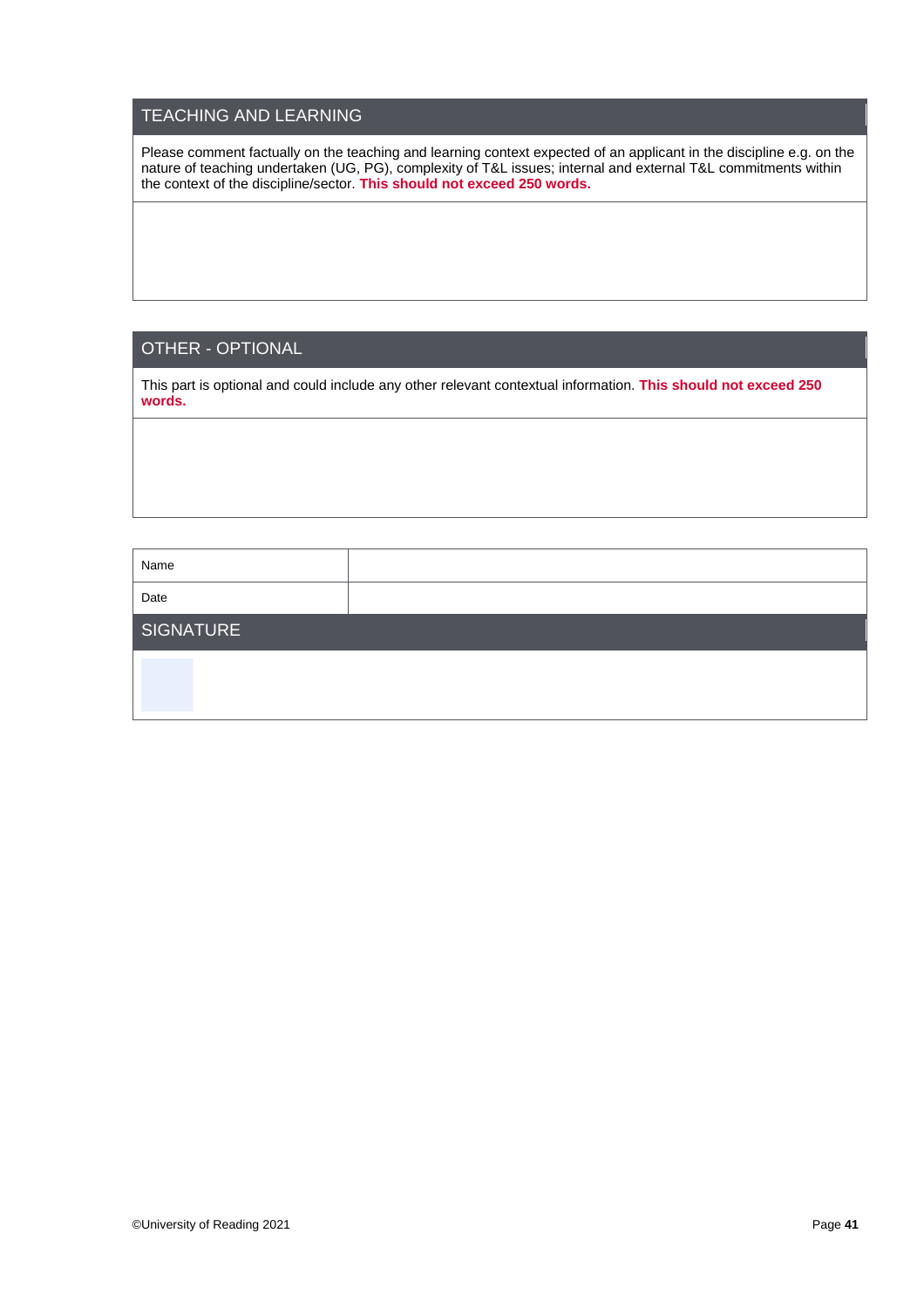# **CONTEXTUAL STATEMENT PART A**  PROFESSOR

You have been asked by your Head of School to complete this form as part of the submission to the Personal Titles process 2021/22. This statement is to provide the Committees with factual contextual information about achievements that would be expected of a Professor in the discipline. It must be a factual statement and it is intended as an informative document for the Committees.

Once completed, please submit this form to the Head of School of the discipline. The deadline for submission of all Contextual Statement Part As is **Monday 15 November 2021.**

| ABOUT THE APPLICANT |  |  |
|---------------------|--|--|
| School              |  |  |
| Discipline          |  |  |

Please provide information below about the academic discipline. For T&R candidates please complete both the research and T&L sections; for RI or TI, please complete R or T&L sections respectively. This information is intended to offer a guide to Committees on disciplinary norms.

| <b>CITIZENSHIP</b>                                                                                                                                                                         |
|--------------------------------------------------------------------------------------------------------------------------------------------------------------------------------------------|
| What are the School/Departmental norms in relation to academic citizenship, continuing professional development<br>and academic leadership or management. This should not exceed 250 words |
|                                                                                                                                                                                            |

### RESEARCH

What are the disciplinary norms expected in relation to the research criteria such as research outputs (high impact journals, citations, single author monographs, practice research etc.), research income levels, typical numbers of PGR students, etc. **This should not exceed 250 words**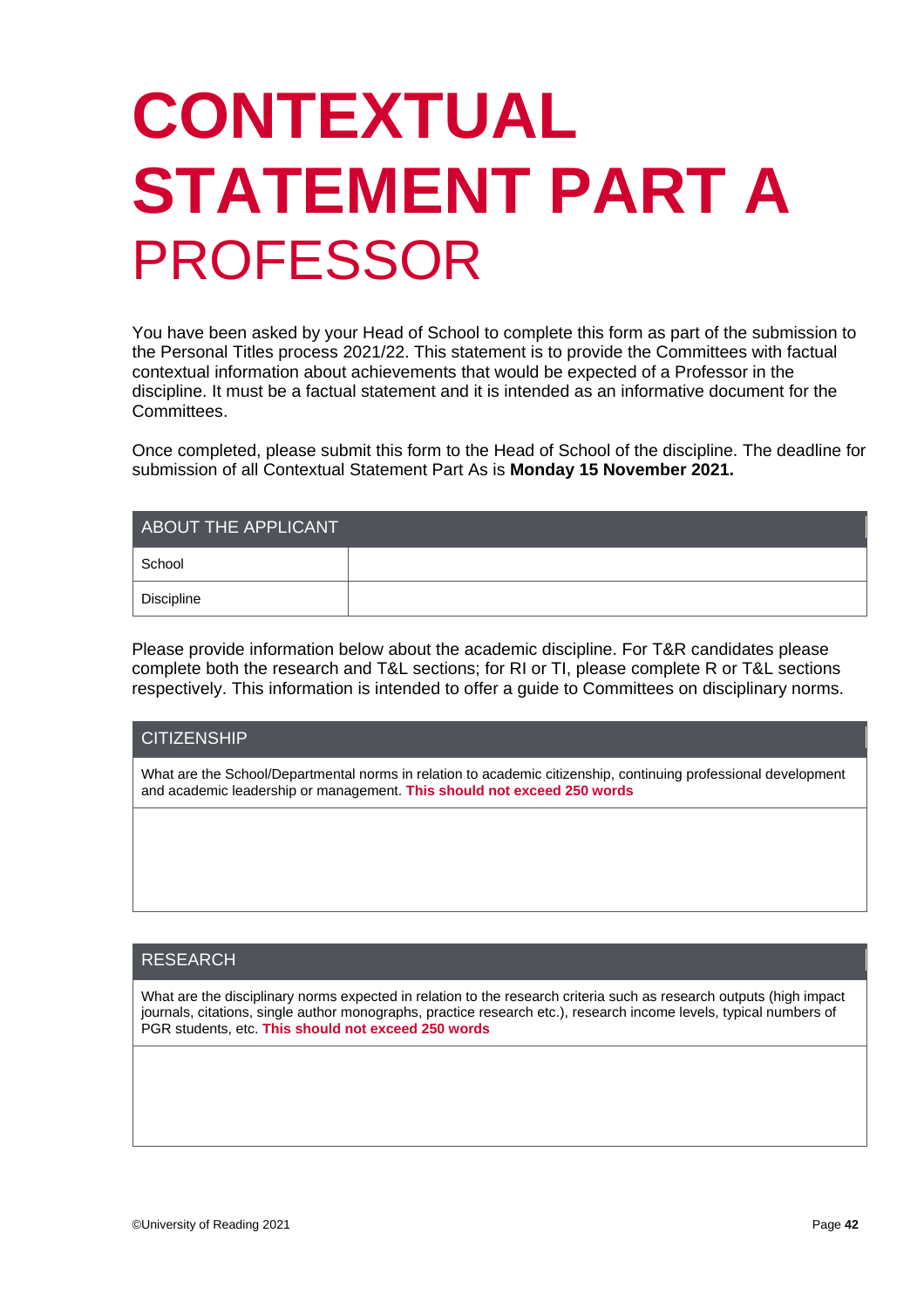### TEACHING AND LEARNING

Please comment factually on the teaching and learning context expected of an applicant in the discipline e.g. on the nature of teaching undertaken (UG, PG), complexity of T&L issues; internal and external T&L commitments within the context of the discipline/sector. **This should not exceed 250 words.**

### OTHER - OPTIONAL

This part is optional and could include any other relevant contextual information. **This should not exceed 250 words.**

| Name      |  |
|-----------|--|
| Date      |  |
| SIGNATURE |  |
|           |  |
|           |  |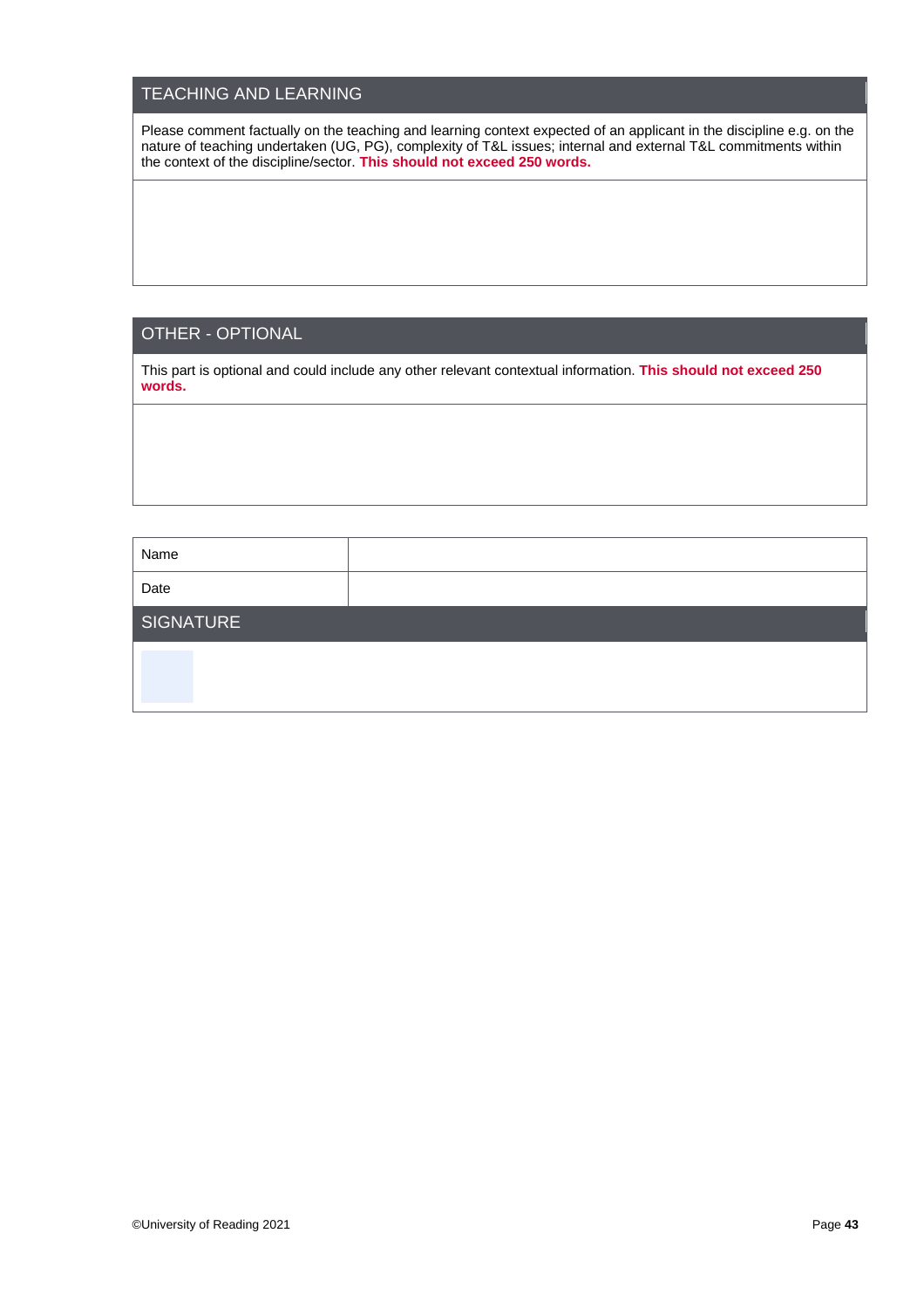# **CONTEXTUAL STATEMENT PART B**

You are required to complete this form as part of the submission to the Personal Titles process 2021/22 if relevant. This is only required if the applicant is working in an area of the discipline where some variation of the achievements described in Part A would be expected. Please comment only on what variations would be expected and why.

Once completed, please submit this form to the Head of School of the applicant. The deadline for submission of all Contextual Statement Part Bs is **Monday 24 January 2022.**

| ABOUT THE APPLICANT |  |  |
|---------------------|--|--|
| Name                |  |  |
| School              |  |  |
| Promotion sought    |  |  |

Please provide information below about the academic discipline of the applicant. For T&R candidates please complete both the research and T&L sections; for RI or TI, please complete R or T&L sections respectively. This information is intended to place the applicant's achievements in a disciplinary context.

### **CITIZENSHIP**

What if anything should be expected that is different from what was described in Part A? **This should not exceed 250 words.**

### RESEARCH

What if anything should be expected that is different from what was described in Part A? **This should not exceed 250 words.**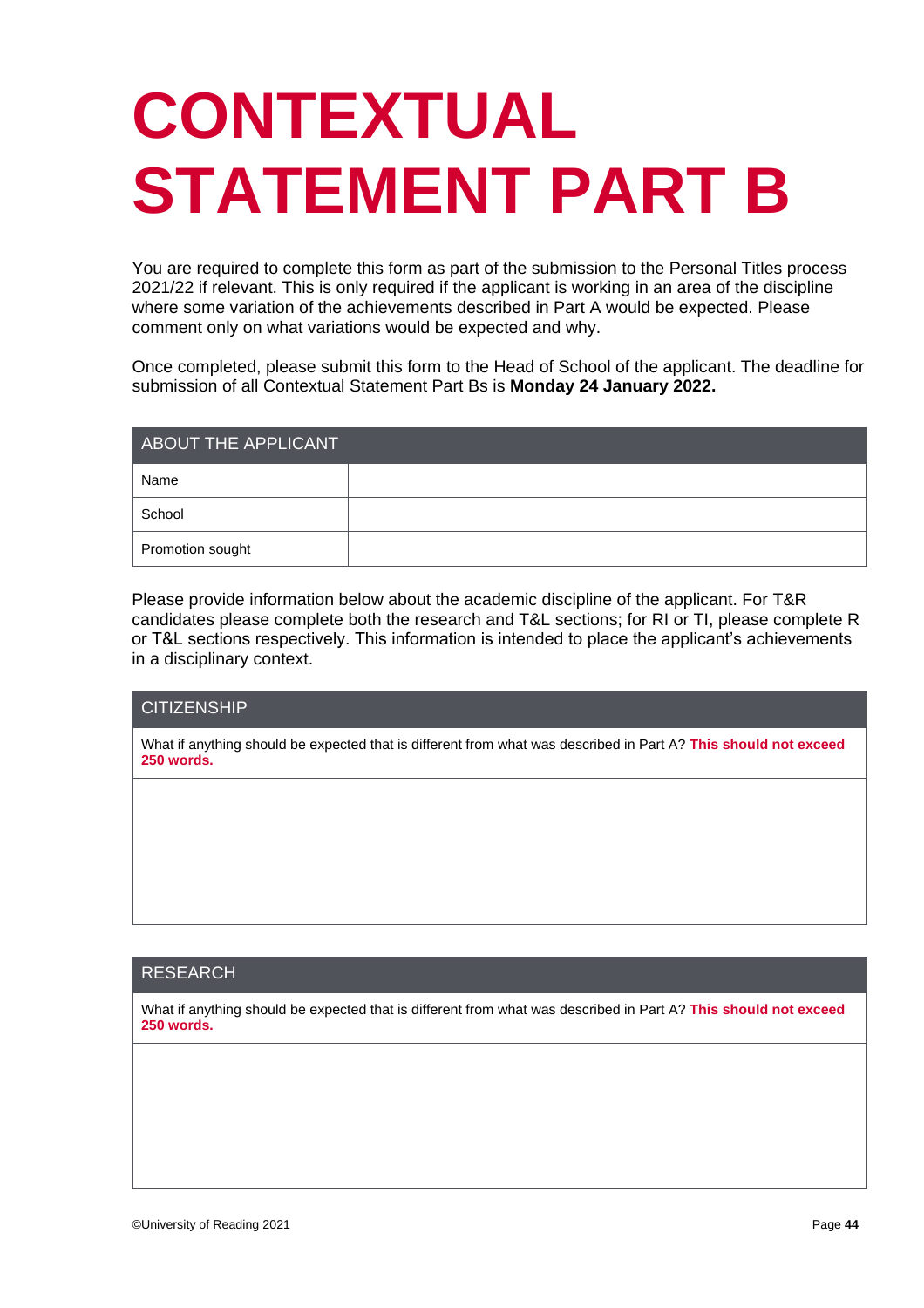### TEACHING AND LEARNING

What if anything should be expected that is different from what is described in Part A? **This should not exceed 250 words.**

### OTHER - OPTIONAL

This part is optional and could include any other relevant contextual information variant from Part A. **This should not exceed 250 words.**

| Name             |  |
|------------------|--|
| Date             |  |
| <b>SIGNATURE</b> |  |
|                  |  |
|                  |  |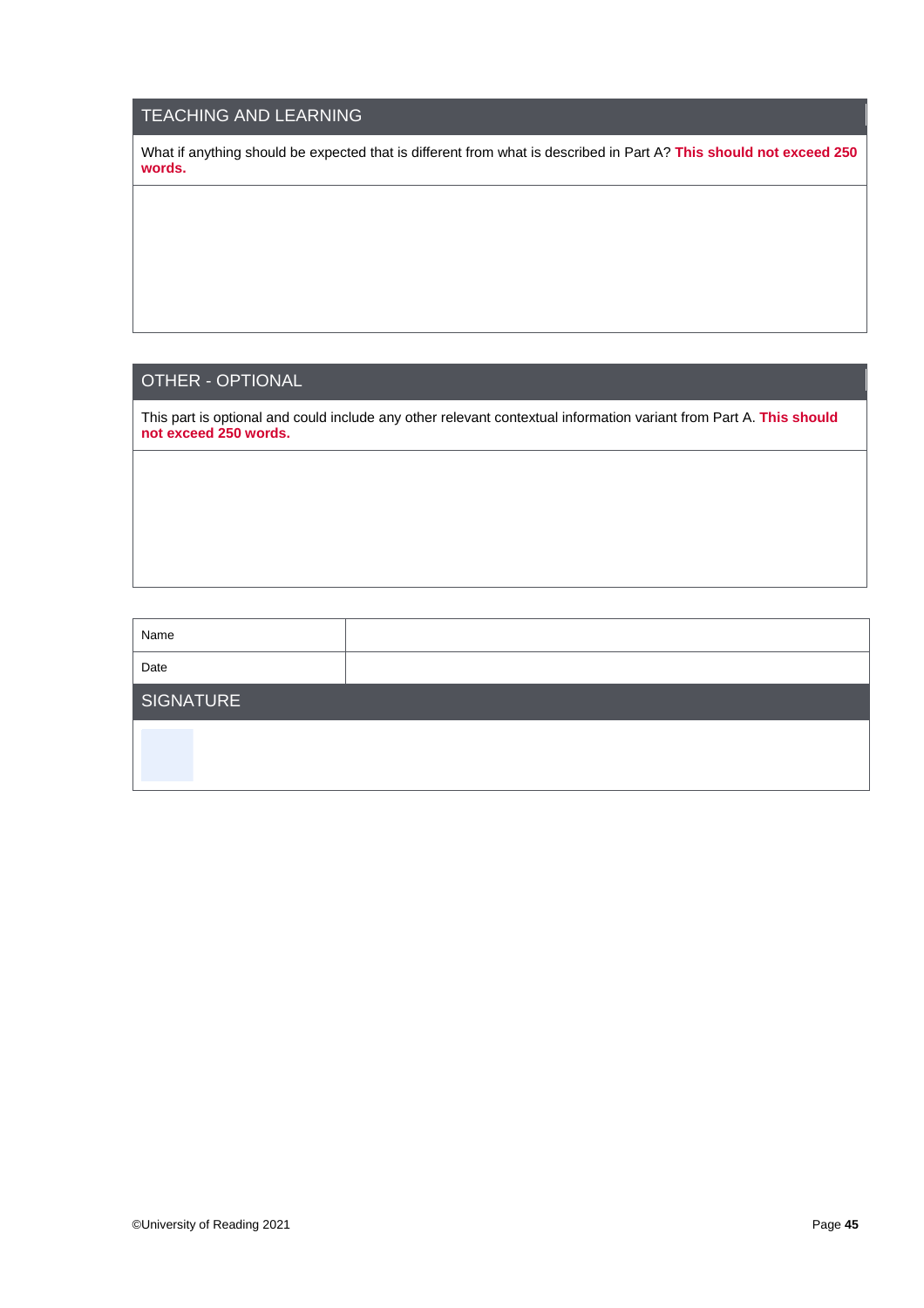# **CONTEXTUAL STATEMENT PART C**

You are required to complete this form as part of the submission to the Personal Titles process 21/22 if relevant.

This is only required if the applicant is working on secondment outside of their home School. Please describe the nature of the secondment, including term and full time equivalent, and make a factual statement about how the context of the secondment would result in some variation of the achievements described in Part A.

Once completed, please submit this form to the Head of School of the applicant. The deadline for submission of all Contextual Statement Part Cs is **Monday 24 January 2022.**

| ABOUT THE APPLICANT                                                                                                                                                                                                                                                                           |  |
|-----------------------------------------------------------------------------------------------------------------------------------------------------------------------------------------------------------------------------------------------------------------------------------------------|--|
| Name                                                                                                                                                                                                                                                                                          |  |
| School                                                                                                                                                                                                                                                                                        |  |
| Promotion sought                                                                                                                                                                                                                                                                              |  |
| <b>Details of Secondment</b><br>(Please describe the nature<br>of the secondment including<br>term and full time<br>equivalent and make a<br>factual statement about<br>how the context of the<br>secondment would result in<br>some variation of the<br>achievements described in<br>Part A) |  |
| Name                                                                                                                                                                                                                                                                                          |  |
| Date                                                                                                                                                                                                                                                                                          |  |
| <b>SIGNATURE</b>                                                                                                                                                                                                                                                                              |  |
|                                                                                                                                                                                                                                                                                               |  |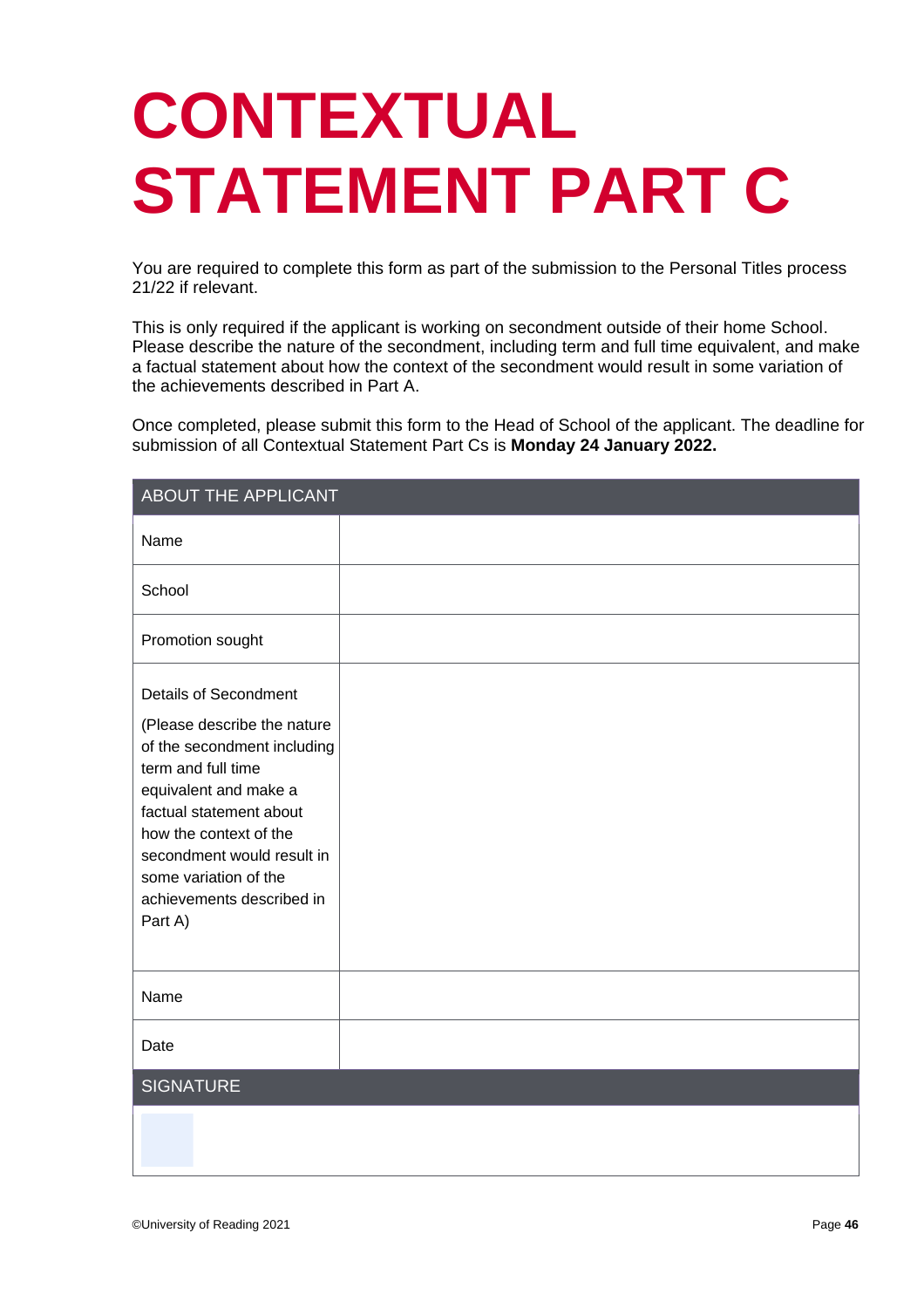## **PERSONAL TITLES SCHOOL PREPARATION CHECKLIST**

| <b>Activity</b>                                                                                                                                                                                                                                                                                                                                                                                                                                                                                                                                      | Owner(s)                                                       | <b>Completion Date</b> |
|------------------------------------------------------------------------------------------------------------------------------------------------------------------------------------------------------------------------------------------------------------------------------------------------------------------------------------------------------------------------------------------------------------------------------------------------------------------------------------------------------------------------------------------------------|----------------------------------------------------------------|------------------------|
| Confirm membership of School<br>Personal Titles Committee (SPTC) and<br>inform University Secretary                                                                                                                                                                                                                                                                                                                                                                                                                                                  | <b>Head of School</b>                                          | October 2021           |
| Agree date of School Personal Titles<br>Committee in Spring 2022                                                                                                                                                                                                                                                                                                                                                                                                                                                                                     | <b>Head of School/University</b><br>Secretary                  | October 2021           |
| Produce list of academic staff in School<br>(including those on secondment and/or<br>working at non-UK campuses) along<br>with promotion history                                                                                                                                                                                                                                                                                                                                                                                                     | <b>HR Partner</b>                                              | October 2021           |
| Hold meeting involving SPTC members<br>to:<br><b>Assign School Personal Titles</b><br>٠<br>Mentor and schedule training via<br>HR Partners where required<br>Identify staff to provide Contextual<br>٠<br>Statements A,B and C<br>Review list of ALL academic staff in<br>٠<br>School (including those on<br>secondment and/or working at non-<br>UK campuses) and consider<br>whether there are staff who should<br>be approached to consider applying<br>for promotion<br>Agree School level communication<br>٠<br>plan on Personal Titles process | Head of School/SPTC/HR                                         | October 2021           |
| Submission of Contextual Statement As<br>to Head of School                                                                                                                                                                                                                                                                                                                                                                                                                                                                                           | Member of SPTC                                                 | By 15 November 2021    |
| Candidates to make submission to<br><b>Head of School</b>                                                                                                                                                                                                                                                                                                                                                                                                                                                                                            | Academic staff                                                 | By 10 January 2022     |
| <b>Submission of Contextual Statement Bs</b><br>and Cs to Head of School                                                                                                                                                                                                                                                                                                                                                                                                                                                                             | Member of SPTC (Part B)<br>Secondee's line manager<br>(Part C) | By 24 January 2022     |
| <b>Agreement of Personal Circumstances</b><br>Statement by applicant and Head of<br>School                                                                                                                                                                                                                                                                                                                                                                                                                                                           | <b>Head of School</b>                                          | By 31 January 2022     |
| Applications, Contextual Statements<br>and Personal Circumstances Agreed<br><b>Statements to University Secretary</b>                                                                                                                                                                                                                                                                                                                                                                                                                                | <b>Head of School</b>                                          | By 31 January 2022     |